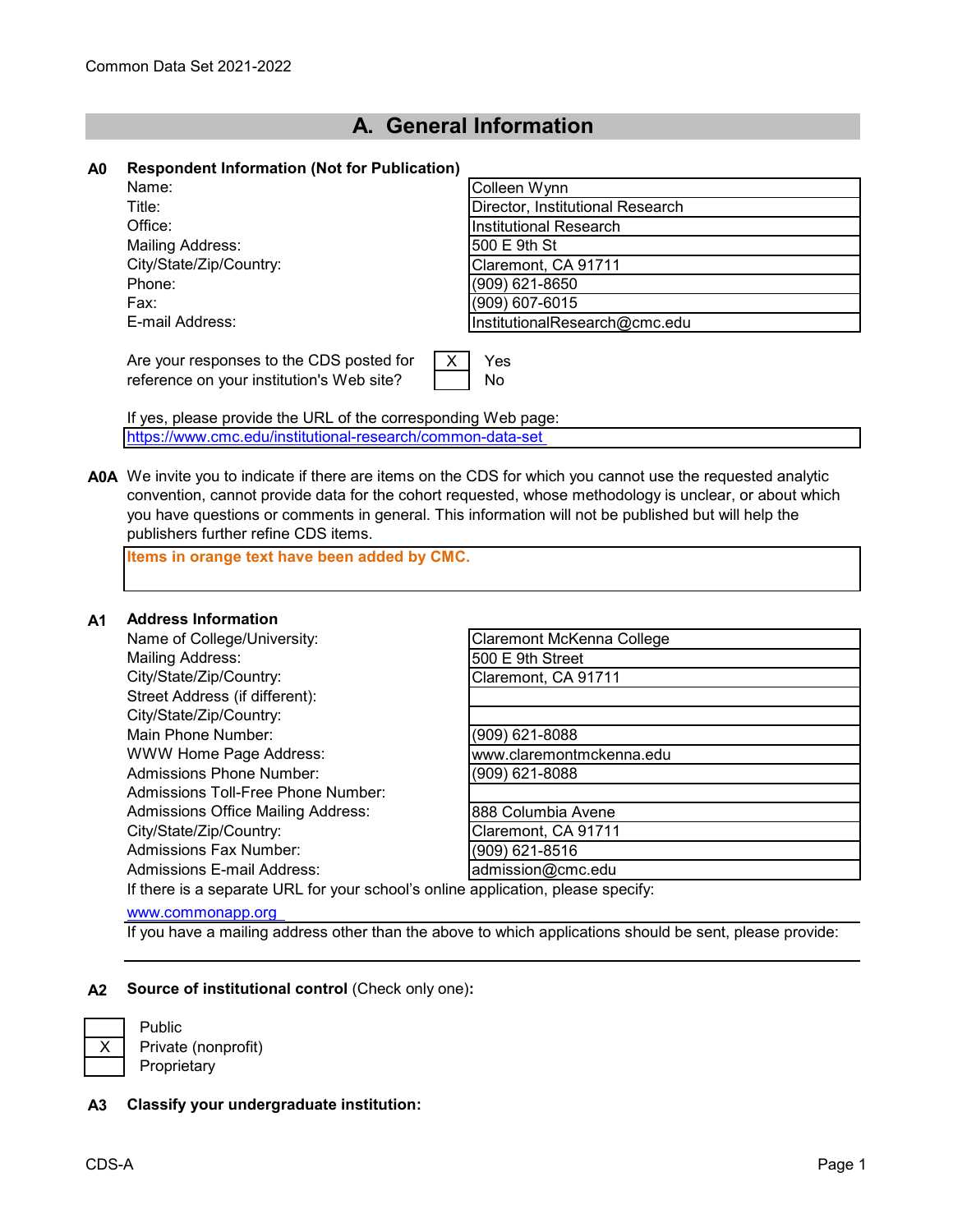Coeducational college Men's college Women's college

# **A4 Academic year calendar:**

| x | Semester                       |
|---|--------------------------------|
|   | Quarter                        |
|   | Trimester                      |
|   | $4 - 1 - 4$                    |
|   | Continuous                     |
|   | Differs by program (describe): |

**If your academic year has changed because of the COVID-19 pandemic, please indicate as other below.**

# Other (describe):

### **A5 Degrees offered by your institution:**

**Certificate** Diploma Associate Transfer Associate Terminal Associate Bachelor's Postbachelor's certificate Master's Post-master's certificate Doctoral degree research/scholarship Doctoral degree – professional practice Doctoral degree -- other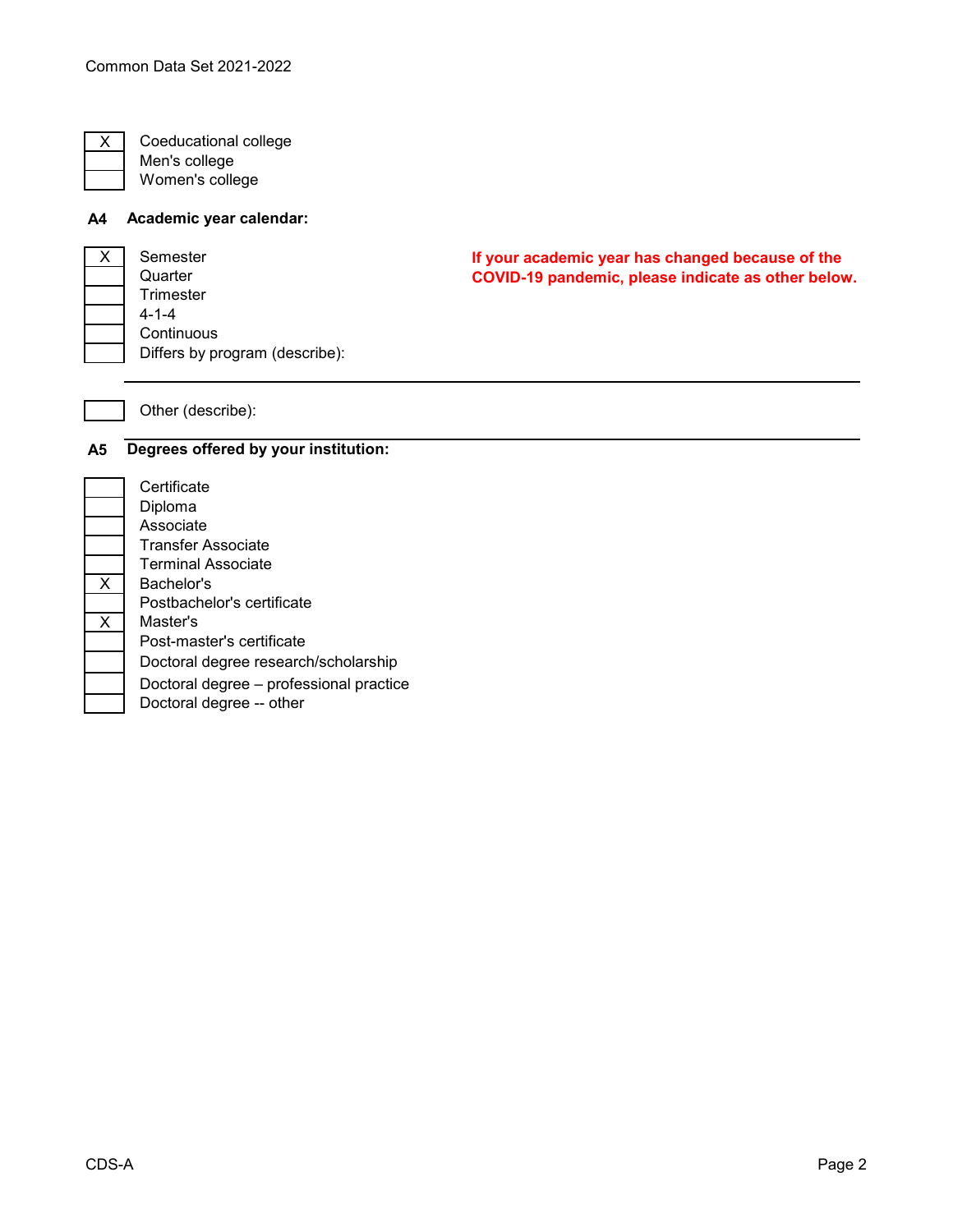| Total all undergraduates        | 1.416 |
|---------------------------------|-------|
| Total all graduate              |       |
| <b>GRAND TOTAL ALL STUDENTS</b> | 1.422 |

## **Persistence**

**B3 Number of degrees awarded by your institution from July 1, 2020, to June 30, 2021.**

### **B1 Institutional Enrollment - Men and Women**

|                                   | <b>FULL-TIME</b> |              | <b>PART-TIME</b> |              | TOTAL (FT + PT) |              | <b>TOTALS</b> |                                 |
|-----------------------------------|------------------|--------------|------------------|--------------|-----------------|--------------|---------------|---------------------------------|
|                                   | Men              | <b>Women</b> | Men              | Women        | Men             | <b>Women</b> |               |                                 |
| <b>Undergraduates</b>             |                  |              |                  |              |                 |              |               |                                 |
| Degree-seeking, first-time        |                  |              |                  |              |                 |              |               |                                 |
| freshmen                          | 177              | 181          | $\Omega$         | 0            | 177             | 181          | 358           | <b>New FF</b>                   |
| Other first-year, degree-seeking  | 11               | 10           | $\Omega$         | 0            | 11              | 10           | 21            | <b>New Transfer</b>             |
| All other degree-seeking          | 505              | 525          |                  | 2            | 508             | 527          | 1,035         | <b>Returning Degree-Seeking</b> |
| <b>Total degree-seeking</b>       | 693              | 716          |                  | 2            | 696             | 718          | 1,414         |                                 |
| All other undergraduates enrolled |                  |              |                  |              |                 |              |               |                                 |
| in credit courses                 |                  | 2            |                  | $\pmb{0}$    | 0               |              | 2             | <b>Non-Degree-Seeking</b>       |
| <b>Total undergraduates</b>       | 693              | 718          | 3                | $\mathbf{2}$ | 696             | 720          | 1,416         |                                 |
| <b>Graduate</b>                   |                  |              |                  |              |                 |              |               |                                 |
| Degree-seeking, first-time        | 3                | 2            |                  | 0            | 4               |              | 6             | <b>New Grad</b>                 |
| All other degree-seeking          | $\Omega$         | 0            | 0                |              | $\mathbf{0}$    | 0            | $\mathbf{0}$  | <b>Returning Grad (rare)</b>    |
| All other graduates enrolled in   |                  |              |                  |              |                 |              |               |                                 |
| credit courses                    | 0                | 0            | 0                | 0            | $\mathbf 0$     | 0            | 0             |                                 |
| <b>Total graduate</b>             | 3                | 2            |                  | 0            | 4               | 2            | 6             |                                 |
| <b>Total all students</b>         | 696              | 720          | 4                | 2            | 700             | 722          | 1,422         |                                 |

| Certificate/diploma             |     |
|---------------------------------|-----|
| Associate degrees               |     |
| Bachelor's degrees              | 308 |
| Postbachelor's certificates     |     |
| Master's degrees                | 10  |
| Post-Master's certificates      |     |
| Doctoral degrees -              |     |
| research/scholarship            |     |
| Doctoral degrees - professional |     |
| practice                        |     |
| Doctoral degrees - other        |     |
|                                 |     |

**For dual degree programs offered with another institution, CMC grants the degree upon receipt of the official transcript from the other institution.** 

### **B2 Enrollment by Racial/Ethnic Category.**

Provide numbers of undergraduate students for each of the following categories as of the institution's official fall reporting date or as of **October 15, 2021**.

• Report as your institution reports to IPEDS: persons who are Hispanic should be reported only on the Hispanic line, not under any race, and persons who are non-Hispanic multi-racial should be reported

only

under "Two or more races."

• Include international students only in the category "Nonresident aliens."

|                                                 | Degree-Seeking<br><b>First-Time</b><br><b>First Year</b> | <b>Degree-Seeking</b><br><b>First-Time</b><br><b>First Year %</b> | Degree-<br><b>Seeking</b><br>tes (include<br>year) | Degree-<br><b>Seeking</b><br>Undergradua Undergraduat<br>es (include<br>first-time first- first-time first<br>$\gamma$ ear) % | <b>Total</b><br>Undergradua<br>tes (both<br>degree- and<br>non-degree-<br>seeking) |
|-------------------------------------------------|----------------------------------------------------------|-------------------------------------------------------------------|----------------------------------------------------|-------------------------------------------------------------------------------------------------------------------------------|------------------------------------------------------------------------------------|
| Nonresident aliens                              | 63                                                       | 17.6%                                                             | 217                                                | 15.3%                                                                                                                         | 219                                                                                |
| Hispanic/Latino                                 | 60                                                       | 16.8%                                                             | 221                                                | 15.6%                                                                                                                         | 221                                                                                |
| Black or African American, non-Hispanic         | 21                                                       | 5.9%                                                              | 73                                                 | 5.2%                                                                                                                          | 73                                                                                 |
| White, non-Hispanic                             | 121                                                      | 33.8%                                                             | 521                                                | 36.8%                                                                                                                         | 521                                                                                |
| American Indian or Alaska Native, non-Hispanic  | 0                                                        | $0.0\%$                                                           |                                                    | 0.1%                                                                                                                          |                                                                                    |
| Asian, non-Hispanic                             | 50                                                       | 14.0%                                                             | 205                                                | 14.498%                                                                                                                       | 205                                                                                |
| Native Hawaiian or other Pacific Islander, non- |                                                          |                                                                   |                                                    |                                                                                                                               |                                                                                    |
| Hispanic                                        |                                                          | 0.3%                                                              | 4                                                  | 0.3%                                                                                                                          | 4                                                                                  |
| Two or more races, non-Hispanic                 | 20                                                       | 5.6%                                                              | 95                                                 | 6.7%                                                                                                                          | 95                                                                                 |
| Race and/or ethnicity unknown                   | 22                                                       | 6.1%                                                              | 77                                                 | $5.4\%$                                                                                                                       | 77                                                                                 |
| <b>TOTAL</b>                                    | 358                                                      | 100.0%                                                            | 1.414                                              | 100.0%                                                                                                                        | 1,416                                                                              |

• Complete the "Total Undergraduates" column only if you cannot provide data for the first two columns.

# **B. ENROLLMENT AND PERSISTENCE**

Provide numbers of students for each of the following categories as of the institution's official fall reporting date or as of **October 15, 2021.**

[• Note: Report students formerly designated as "first professional" in the graduate cells. For information](https://nces.ed.gov/ipeds/pdf/Reporting_Study_Abroad%20Students_5.31.17.pdf)  [on](https://nces.ed.gov/ipeds/pdf/Reporting_Study_Abroad%20Students_5.31.17.pdf) 

reporting study abroad students please see this link.

**A student is considered undergraduate if s/he is enrolled in a bachelor's degree program and does not have a bachelor's degree before entering CMC. If a student is enrolled in courses at the graduate level and already holds a bachelor's degree, s/he is considered a graduate student. A student is considered full-time if s/he is enrolled for 12 or more semester credits (3 CMC course units). If s/he is enrolled in less than 12 semester credits (3 CMC course units), s/he is considered a part-time student.**

### **The fall census date is two days after the deadline to add courses, the 12th day of the semester.**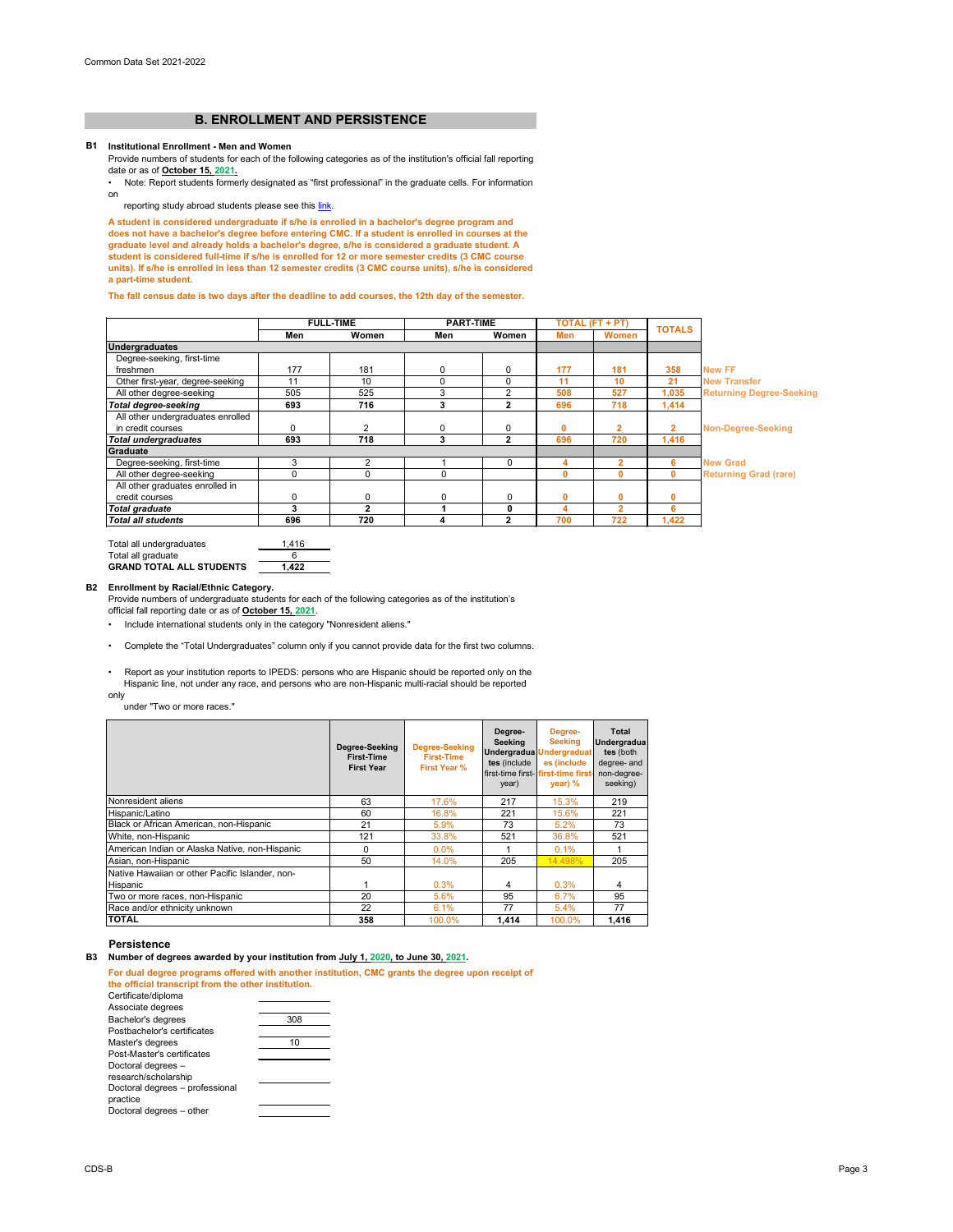#### **B4-B21: Graduation Rates**

| G | Total graduating within six years (sum of<br>lines D, E, and F) | 38     | 55     | 225    | 318    |
|---|-----------------------------------------------------------------|--------|--------|--------|--------|
| н | Six-year graduation rate for 2015 cohort<br>(G divided by C)    | 86.36% | 94.83% | 93.36% | 92.71% |

**A**

**In the following section for bachelor's or equivalent programs, please disaggregate the Fall 2014 and Fall 2015 cohorts (formerly CDS B4-B11) into four groups:**

*Fall 2015 Cohort*

|             |                                                                                                                                                                                                                                                                                                 | Recipients of a<br><b>Federal Pell</b><br>Grant | Recipients of a<br><b>Subsidized</b><br><b>Stafford Loan</b><br>who did not<br>receive a Pell<br>Grant | Students who did<br>not receive either a<br>Pell Grant or a<br>subsidized<br><b>Stafford Loan</b> | <b>Total</b><br>(sum of 3<br>columns to<br>the left) |
|-------------|-------------------------------------------------------------------------------------------------------------------------------------------------------------------------------------------------------------------------------------------------------------------------------------------------|-------------------------------------------------|--------------------------------------------------------------------------------------------------------|---------------------------------------------------------------------------------------------------|------------------------------------------------------|
| A           | Initial 2015 cohort of first-time, full-time,<br>bachelor's (or equivalent) degree-<br>seeking undergraduate students                                                                                                                                                                           | 44                                              | 58                                                                                                     | 241                                                                                               | 343                                                  |
| в           | Of the initial 2015 cohort, how many did<br>not persist and did not graduate for the<br>following reasons:<br>• Deceased<br>• Permanently Disabled<br>• Armed Forces<br>• Foreign Aid Service of the Federal<br>Government<br>· Official church missions<br>· Report Total Allowable Exclusions | $\mathbf 0$                                     | $\mathbf 0$                                                                                            | $\mathbf 0$                                                                                       | $\mathbf 0$                                          |
| $\mathbf C$ | Final 2015 cohort, after adjusting for<br>allowable exclusions                                                                                                                                                                                                                                  | 44                                              | 58                                                                                                     | 241                                                                                               | 343                                                  |
| D           | Of the initial 2015 cohort, how many<br>completed the program in four years or<br>less (by Aug. 31, 2019)                                                                                                                                                                                       | 34                                              | 51                                                                                                     | 189                                                                                               | 274                                                  |
| Е           | Of the initial 2015 cohort, how many<br>completed the program in more than four<br>years but in five years or less (after Aug.<br>31, 2019 and by Aug. 31, 2020)                                                                                                                                | 4                                               | 3                                                                                                      | 31                                                                                                | 38                                                   |
| F           | Of the initial 2015 cohort, how many<br>completed the program in more than five<br>years but in six years or less (after Aug.<br>31, 2020 and by Aug. 31, 2021)                                                                                                                                 | 0                                               | 1                                                                                                      | 5                                                                                                 | 6                                                    |
| G.          |                                                                                                                                                                                                                                                                                                 |                                                 |                                                                                                        |                                                                                                   |                                                      |

- Students who received a Federal Pell Grant\*
- Recipients of a subsidized Stafford Loan who did not receive a Pell Grant
- Students who did not receive either a Pell Grant or a subsidized Stafford Loan
- Total (all students, regardless of Pell Grant or subsidized loan status)

\*Students who received both a Federal Pell Grant and a subsidized Stafford Loan should be reported in the "Recipients of a Federal Pell Grant" column.

For each graduation rate grid below, the numbers in the first three columns for Questions A-G should sum to the cohort total in the fourth column (formerly CDS B4-B11).

Please provide data for the **Fall 2015** cohort if available. If Fall 2015 cohort data are not available, provide data for the **Fall 2014** cohort.

|                                                                                                                       | Recipients of a<br><b>Federal Pell</b><br>Grant | Recipients of a<br><b>Subsidized</b><br><b>Stafford Loan</b><br>who did not<br>receive a Pell<br>Grant | <b>Students who did</b><br>Inot receive either a<br>Pell Grant or a<br>subsidized<br><b>Stafford Loan</b> |     |
|-----------------------------------------------------------------------------------------------------------------------|-------------------------------------------------|--------------------------------------------------------------------------------------------------------|-----------------------------------------------------------------------------------------------------------|-----|
| Initial 2014 cohort of first-time, full-time,<br>bachelor's (or equivalent) degree-<br>seeking undergraduate students | 34                                              | 75                                                                                                     | 218                                                                                                       | 327 |

The items in this section correspond to data elements collected by the IPEDS Web-based Data Collection System's Graduation Rate Survey (GRS). • For complete instructions and definitions of data elements, see the IPEDS GRS Forms and

Instructions

for the 2021-2022 Survey. https://nces.ed.gov/ipeds/use-the-data/survey-components/9/graduation-

rates

### **For Bachelor's or Equivalent Programs**

### *Fall 2014 Cohort*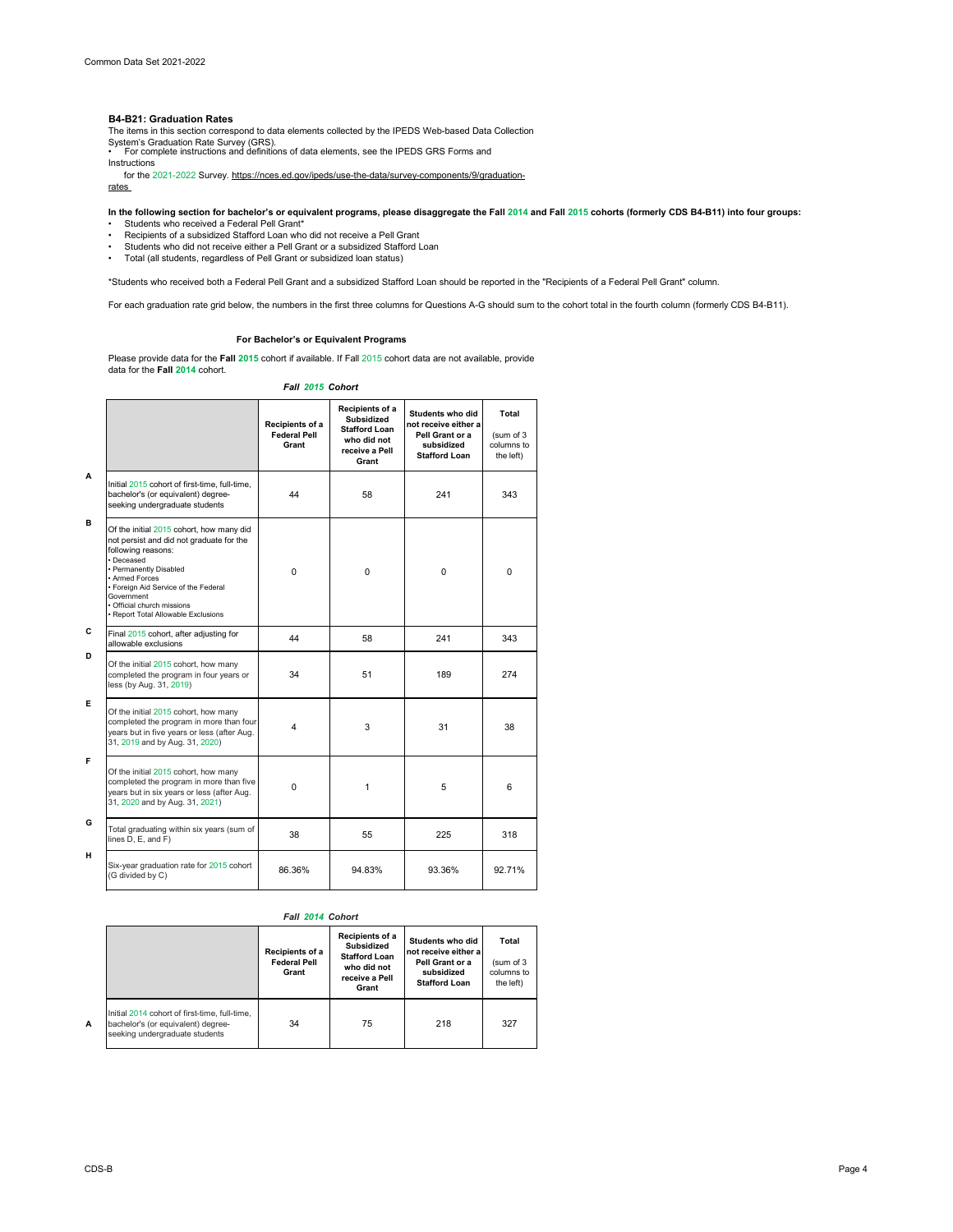| B | Of the initial 2014 cohort, how many did<br>not persist and did not graduate for the<br>following reasons:<br>• Deceased<br>• Permanently Disabled<br>• Armed Forces<br>• Foreign Aid Service of the Federal<br>Government<br>· Official church missions<br>• Report Total Allowable Exclusions | 1      | $\mathbf 0$ | $\overline{2}$          | 3      |
|---|-------------------------------------------------------------------------------------------------------------------------------------------------------------------------------------------------------------------------------------------------------------------------------------------------|--------|-------------|-------------------------|--------|
| C | Final 2014 cohort, after adjusting for<br>allowable exclusions                                                                                                                                                                                                                                  | 33     | 75          | 216                     | 324    |
| D | Of the initial 2014 cohort, how many<br>completed the program in four years or<br>less (by Aug. 31, 2018)                                                                                                                                                                                       | 25     | 65          | 174                     | 264    |
| E | Of the initial 2014 cohort, how many<br>completed the program in more than four<br>years but in five years or less (after Aug.<br>31, 2018 and by Aug. 31, 2019)                                                                                                                                | 4      | 5           | 21                      | 30     |
| F | Of the initial 2014 cohort, how many<br>completed the program in more than five<br>years but in six years or less (after Aug.<br>31, 2019 and by Aug. 31, 2020)                                                                                                                                 | 1      | $\mathbf 0$ | $\overline{\mathbf{4}}$ | 5      |
| G | Total graduating within six years (sum of<br>lines D, E, and F)                                                                                                                                                                                                                                 | 30     | 70          | 199                     | 299    |
| н | Six-year graduation rate for 2014 cohort<br>(G divided by C)                                                                                                                                                                                                                                    | 90.91% | 93.33%      | 92.13%                  | 92.28% |

### **For Two-Year Institutions**

# **B22. Retention Rates**

98.40%

**307/312**

\* Death

Please provide data for the **2018** cohort if available. If **2018** cohort data are not available, provide data for the **2017** cohort.

- \* Permanent Disability
- \* Service in the armed forces
- \* Foreign aid service of the federal government
- \* Official church missions
- \* No other adjustments to the initial cohort should be made.
- **B22** For the cohort of all full-time bachelor's (or equivalent) degree-seeking undergraduate students who entered your institution as freshmen in Fall 2020 (or the preceding summer term), what percentage was enrolled at your institution as of the date your institution calculates its official enrollment in Fall 2021.

• The initial cohort may be adjusted for students who departed for the following reasons:

|            |                                                                                                                                                                                                                                                                                                                      | 2018 Cohort | Cohort<br>2017 |
|------------|----------------------------------------------------------------------------------------------------------------------------------------------------------------------------------------------------------------------------------------------------------------------------------------------------------------------|-------------|----------------|
|            | <b>B12</b> linitial cohort, total of first-time, full-time degree/certificate-seeking students:                                                                                                                                                                                                                      |             |                |
|            | <b>B13</b> Of the initial cohort, how many did not persist and did not graduate for the<br>following reasons:<br>$\cdot$ Death<br>• Permanently Disability<br>• Service in the armed forces,<br>• Foreign aid service of the federal government<br>• Official church missions<br>• Report total allowable exclusions |             |                |
| <b>B14</b> | Final cohort, after adjusting for allowable exclusions:                                                                                                                                                                                                                                                              | $\Omega$    |                |
| <b>B15</b> | Completers of programs of less than two years duration (total):                                                                                                                                                                                                                                                      |             |                |
|            | <b>B16</b> Completers of programs of less than two years within 150 percent of normal time:                                                                                                                                                                                                                          |             |                |
| <b>B17</b> | Completers of programs of at least two but less than four years (total):                                                                                                                                                                                                                                             |             |                |
| <b>B18</b> | Completers of programs of at least two but less than four-years within 150<br>percent of normal time:                                                                                                                                                                                                                |             |                |
| <b>B19</b> | Total transfers-out (within three years) to other institutions:                                                                                                                                                                                                                                                      |             |                |
| <b>B20</b> | Total transfers to two-year institutions:                                                                                                                                                                                                                                                                            |             |                |
| <b>B21</b> | Total transfers to four-year institutions:                                                                                                                                                                                                                                                                           |             |                |

# **Not applicable (CMC is a 4 year institution).**

Report for the cohort of all full-time, first-time bachelor's (or equivalent) degree-seeking undergraduate students who entered in Fall 2020 (or the preceding summer term).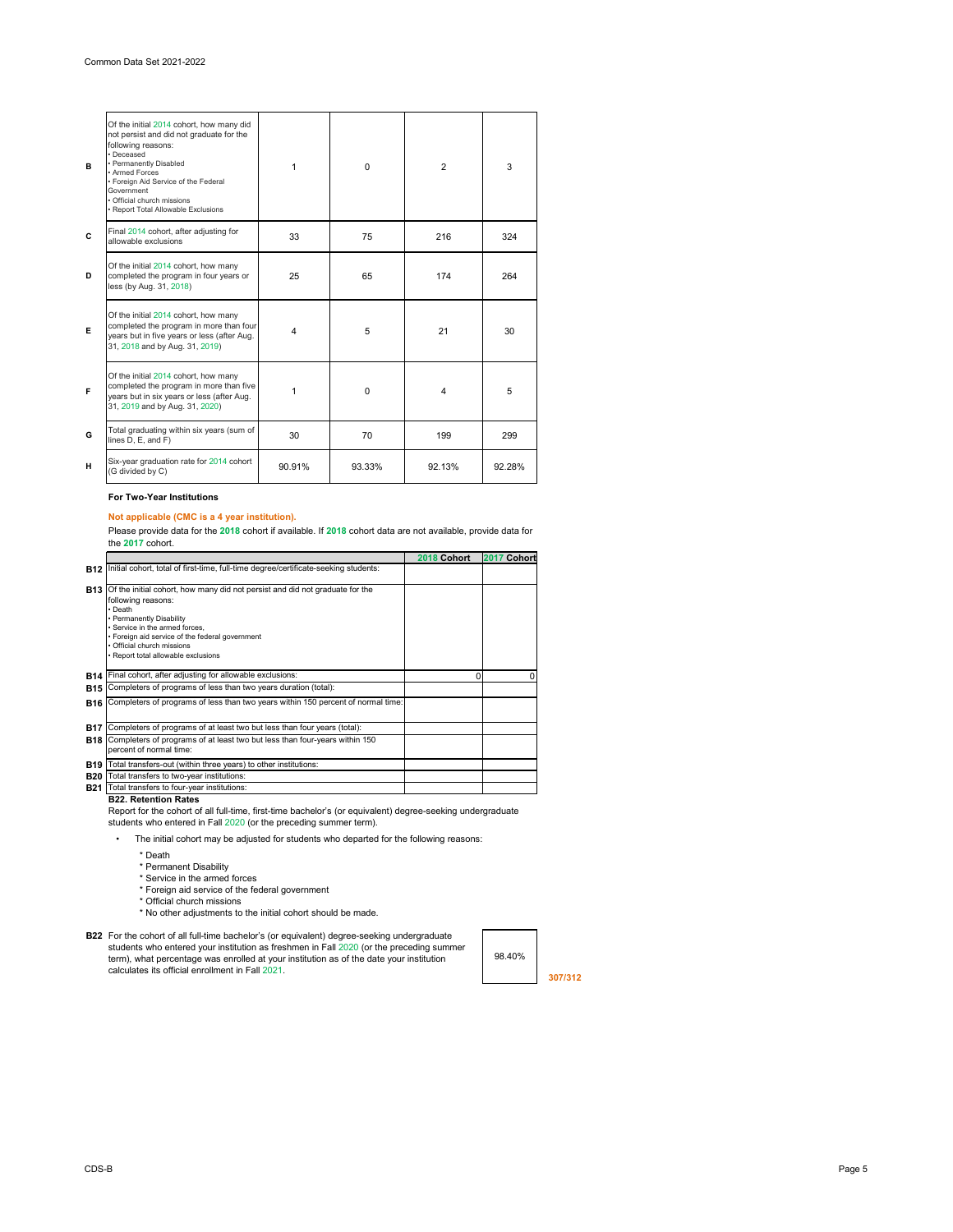# **C. FIRST-TIME, FIRST-YEAR (FRESHMAN) ADMISSION**

## **C1-C2: Applications**

- **C1 First-time, first-year (freshman) students:** Provide the number of degree-seeking, first-time, first-year students who applied, were admitted, and enrolled (full- or part-time) in **Fall 2021**.
	- Include early decision, early action, and students who began studies during summer in this cohort.
	- Applicants should include only those students who fulfilled the requirements for consideration for admission (i.e., who completed actionable applications) and who have been notified of one of the following actions: admission, non-admission, placement on waiting list, or application withdrawn (by applicant or institution).
	- Since the total may include students who did not provide gender data, the detail need not sum to the total.

**A first-time, first-year (freshman) student is a student attending CMC for the first time at the undergraduate level , including students who entered with advanced standing (college credit earned before graduation from high school). If a student defers his/her application, s/he are counted as an applicant and as admitted in the initial year as well as the subsequent year their application is considered. Gender is self-identified and is gathered from the Common Application completed by the student.**

| Total first-time, first-year (freshman) men who applied               | 2578 |
|-----------------------------------------------------------------------|------|
| Total first-time, first-year (freshman) women who applied             | 3054 |
|                                                                       |      |
| Total first-time, first-year (freshman) men who were admitted         | 283  |
| Total first-time, first-year (freshman) women who were admitted       | 350  |
|                                                                       |      |
| Total full-time, first-time, first-year (freshman) men who enrolled   | 177  |
| Total part-time, first-time, first-year (freshman) men who enrolled   | 0    |
|                                                                       |      |
| Total full-time, first-time, first-year (freshman) women who enrolled | 181  |
| Total part-time, first-time, first-year (freshman) women who enrolled | 0    |
|                                                                       |      |
| Total first-time, first-year (degree-seeking) who applied             | 5632 |
| Total first-time, first-year (degree-seeking) who were admitted       | 633  |
| Total first-time, first-year (degree-seeking) who enrolled            | 358  |

# **C2 Freshman wait-listed students**

Students who met admission requirements but whose final admission was contingent on space availability



If yes, please answer the questions below for **Fall 2021** admissions:

| <b>WAITING LIST</b>                                             | <b>TOTAL</b> |
|-----------------------------------------------------------------|--------------|
| Number of qualified applicants offered a place on waiting list: | 897          |
| Number accepting a place on the waiting list:                   | 589          |
| <b>INumber of wait-listed students admitted:</b>                | u            |

Is your waiting list ranked? No waiting the state of the state of the state of the state of the state of the state of the state of the state of the state of the state of the state of the state of the state of the state of

| If yes, do you release that information to students?  |  |
|-------------------------------------------------------|--|
| Do you release that information to school counselors? |  |

# **C3-C5: Admission Requirements**

#### **C3 High school completion requirement**

x

High school diploma is required and GED is accepted High school diploma is required and GED is not accepted

High school diploma or equivalent is not required

### **C4 Does your institution require or recommend a general college-preparatory program for degree-**

| х | Require |
|---|---------|
|   | Recomr  |

commend Neither require nor recommend

**C5 Distribution of high school units required and/or recommended.** Specify the distribution of academic

Check the appropriate box to identify your high school completion requirement for degree-seeking entering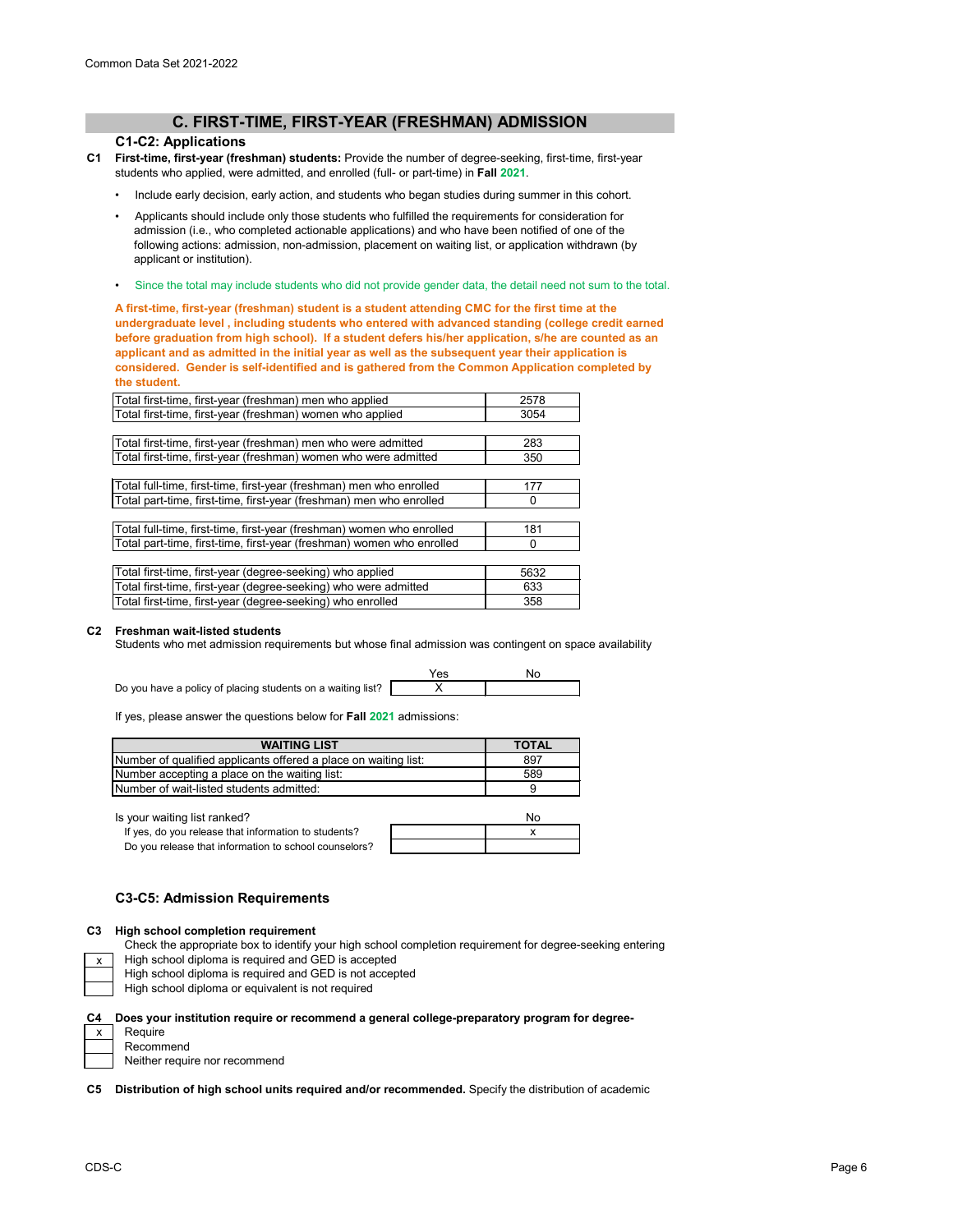|                               | <b>Units</b>    | <b>Units</b>       |
|-------------------------------|-----------------|--------------------|
|                               |                 |                    |
|                               | <b>Required</b> | <b>Recommended</b> |
| Total academic units          |                 |                    |
| English                       | 4               |                    |
| <b>Mathematics</b>            | 3               |                    |
| Science                       | $\overline{2}$  | 3                  |
| Of these, units that must be  | 2               | 3                  |
| lab                           |                 |                    |
| Foreign language              | 3               | 3                  |
| Social studies                |                 |                    |
| History                       |                 |                    |
| Academic electives            |                 |                    |
| <b>Computer Science</b>       |                 |                    |
| <b>Visual/Performing Arts</b> |                 |                    |
| Other (specify)               |                 |                    |

# **C6-C7: Basis for Selection**

**C6** Do you have an open admission policy, under which virtually all secondary school graduates or students with

Open admission policy as described above for all students

Open admission policy as described above for most students, but--

selective admission for out-of-state students

selective admission to some programs

other (explain):

# **C7 Relative importance of each of the following academic and nonacademic factors in your first-time,**

|                                   | <b>Very Important</b> | Important | <b>Considered</b> | <b>Not Considered</b> |
|-----------------------------------|-----------------------|-----------|-------------------|-----------------------|
| <b>Academic</b>                   |                       |           |                   |                       |
| Rigor of secondary school record  | X                     |           |                   |                       |
| Class rank                        | X                     |           |                   |                       |
| Academic GPA                      | X                     |           |                   |                       |
| Standardized test scores          |                       |           | X                 |                       |
| <b>Application Essay</b>          |                       | X         |                   |                       |
| Recommendation(s)                 | x                     |           |                   |                       |
| <b>Nonacademic</b>                |                       |           |                   |                       |
| Interview                         |                       | X         |                   |                       |
| <b>Extracurricular activities</b> | X                     |           |                   |                       |
| Talent/ability                    |                       | X         |                   |                       |
| Character/personal qualities      | X                     |           |                   |                       |
| First generation                  |                       |           | X                 |                       |
| Alumni/ae relation                |                       |           | X                 |                       |
| Geographical residence            |                       |           | X                 |                       |
| State residency                   |                       |           |                   | X                     |
| Religious affiliation/commitment  |                       |           |                   | X                     |
| Racial/ethnic status              |                       |           | X                 |                       |
| Volunteer work                    |                       |           | X                 |                       |
| Work experience                   |                       |           | x                 |                       |
| Level of applicant's interest     |                       |           |                   | X                     |

# **C8: SAT and ACT Policies**

#### **Entrance exams**

Does your institution make use of SAT, ACT, or SAT Subject Test scores in **admission** decisions for first-time, first-year, degree-seeking applicants?

| Yes | No |
|-----|----|
|     |    |

#### **C8A**

If yes, place check marks in the appropriate boxes below to reflect your institution's policies for use in admission for **Fall 2023.**

| ADMISSION      |           |                           |                                        |                           |
|----------------|-----------|---------------------------|----------------------------------------|---------------------------|
| <b>Require</b> | Recommend | <b>I Require for Some</b> | <b>Consider if</b><br><b>Submitted</b> | <b>Not</b><br><b>Used</b> |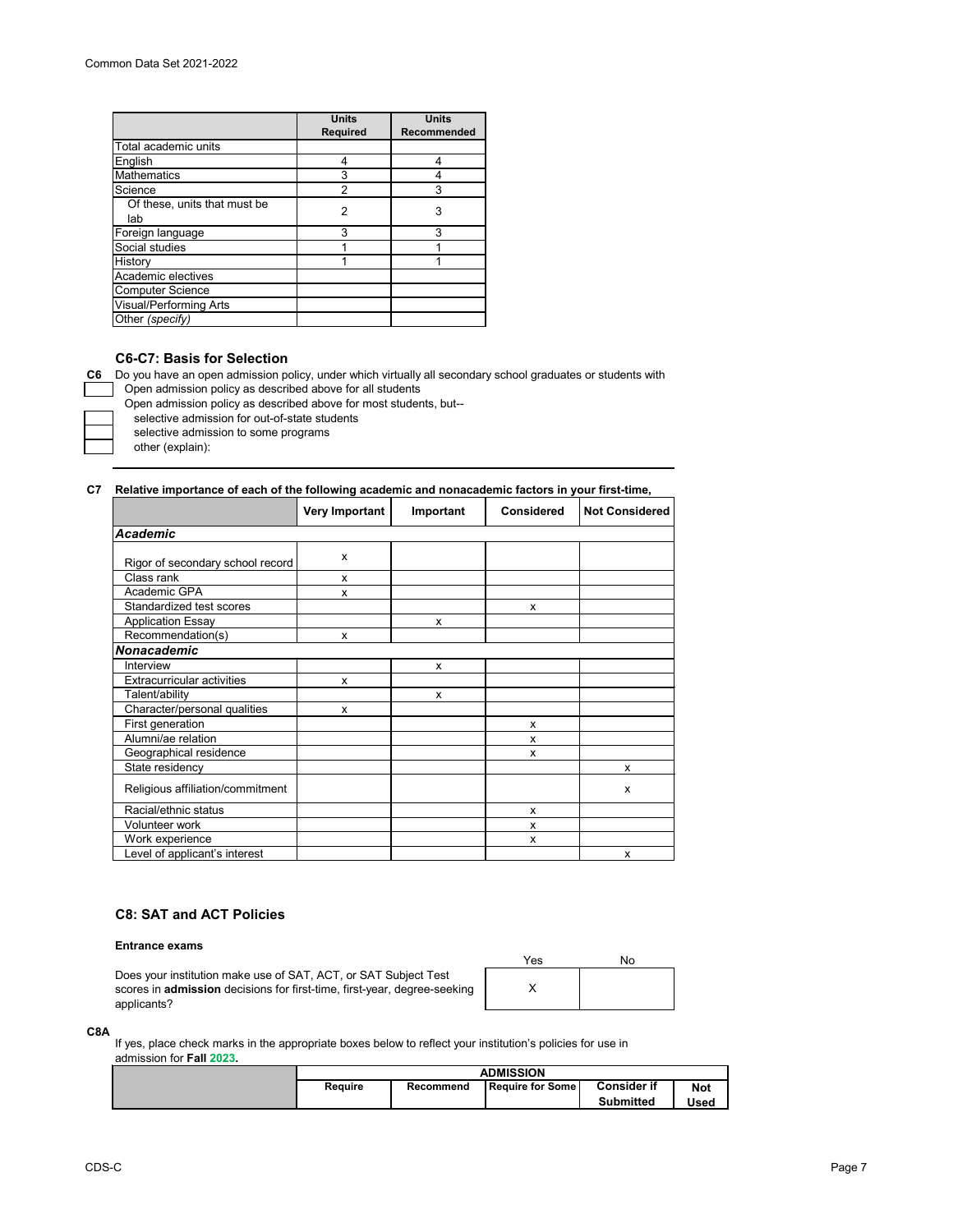| <b>SAT or ACT</b>            |  |  |  |
|------------------------------|--|--|--|
| <b>ACT Only</b>              |  |  |  |
| <b>SAT Only</b>              |  |  |  |
| SAT and SAT Subject Tests or |  |  |  |
| <b>SAT Subject Tests</b>     |  |  |  |

**C8B** If your institution will make use of the ACT in admission decisions for first-time, first-year, degree-seeking applicants for

ACT with writing required

ACT with writing recommended

ACT with or without writing accepted

**C8B** If your institution will make use of the SAT in admission decisions for first-time, first-year, degree-seeking applicants for **Fall 2023** please indicate which ONE of the following applies (regardless of whether the Essay score will be used in the admissions process):

X

X

SAT with Essay component required

SAT with Essay component recommended SAT with or without Essay component accepted

**C8C** Please indicate how your institution will use the SAT or ACT essay component; check all that apply.

|                                  | <b>SAT essay</b> | <b>ACT essay</b> |
|----------------------------------|------------------|------------------|
| For admission                    |                  |                  |
| For placement                    |                  |                  |
| For advising                     |                  |                  |
| In place of an application essay |                  |                  |
| As a validity check on the       |                  |                  |
| application process              |                  |                  |
| No college policy as of now      |                  |                  |
| Not using essay component        |                  |                  |

**C8D** In addition, does your institution use applicants' test scores for academic advising?



**C8E** Latest date by which SAT or ACT scores must be received for fall-term admission \_\_\_\_\_\_\_\_\_\_\_\_\_\_\_\_\_\_\_\_\_\_\_\_\_ na Latest date by which SAT Subject Test scores must be received for fall-term admission

**C8F** If necessary, use this space to clarify your test policies (e.g., if tests are recommended for some students, or if tests are not required of some students):

**International applicants whose first language is not English and who do not attend school in which English is the primary language of instruction must submit official score results from a CMC-approved English language test and complete a writing assessment. CMC uses either the highest superscored ACT, or highest superscored SAT when making admission decisions. Figures align with IPEDS Admissions survey reporting and methodology.**

**C8G** Please indicate which tests your institution uses for **placement (e.g., state tests):**

| SAT                      |
|--------------------------|
| <b>ACT</b>               |
| <b>SAT Subject Tests</b> |
| AP                       |
| <b>CLEP</b>              |
| Institutional Exam       |
| State Exam (specify):    |
|                          |

# **C9-C12: Freshman Profile**

Provide information for **ALL enrolled, degree-seeking, full-time and part-time, first-time, first-year (freshman) students** enrolled in **Fall 2021**, including students who began studies during summer, international students/nonresident aliens, and students admitted under special arrangements.

**C9 Percent and number of first-time, first-year (freshman) students enrolled in Fall 2021 who submitted national standardized (SAT/ACT) test scores.**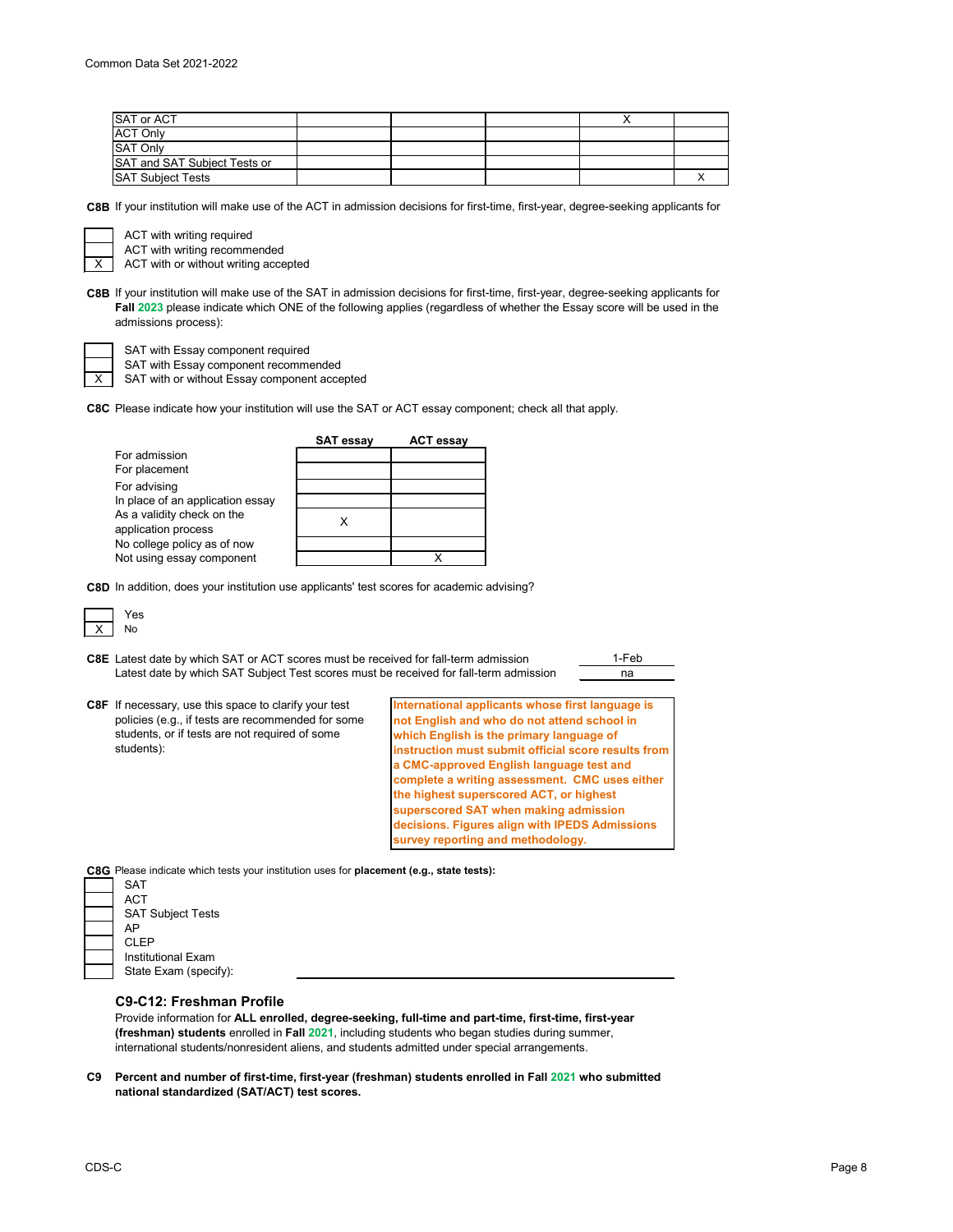- Include information for **ALL enrolled, degree-seeking, first-time, first-year (freshman) students who submitted test scores.**
- Do not include partial test scores (e.g., mathematics scores but not critical reading for a category of
- Do not convert SAT scores to ACT scores and vice versa.
- If a student submitted multiple sets of scores for a single test, report this information according to how **•** If you consider the highest scores from either submission, use the highest combination of scores **•** If you average the scores, use the average to report the scores.

**CMC uses a practice called "superscoring". Superscoring is done among and between exams. For among, the highest individual score for each section of the SAT or ACT is taken and combined to get a composite score. For between, the higher composite score of the two exams is taken and stored in the database. If a student takes one (or both) of the exams more than once, the same exercise is conducted using the highest score for each section. Figures align with IPEDS Admissions survey reporting and methodology.**

|                              | Percent | Number |
|------------------------------|---------|--------|
| <b>Submitting SAT Scores</b> | 28%     | 102    |
| <b>Submitting ACT Scores</b> | 25%     | 90     |

**For each assessment listed below, report the score that represents the 25th percentile (the score that 25 percent of the freshman population scored at or below) and the 75th percentile score (the score that 25 percent scored at or above).**

| <b>Assessment</b>                     | 25th Percentile | <b>75th Percentile</b> | <b>Mean</b> | <b>Median</b> |
|---------------------------------------|-----------------|------------------------|-------------|---------------|
| <b>SAT Composite</b>                  | 1440            | 1500                   | 1456        | 1470          |
| <b>SAT Evidence-Based Reading and</b> | 700             |                        |             |               |
| Writing                               |                 | 750                    | 721         | 730           |
| <b>SAT Math</b>                       | 720             | 780                    | 743         | 760           |
| <b>ACT Composite</b>                  | 32              | 35                     | 33          | 33            |
| <b>ACT Math</b>                       | 30              | 34                     |             | 32            |
| ACT English                           | 34              | 35                     |             | 35            |
| <b>ACT Writing</b>                    |                 |                        |             |               |

**Percent of first-time, first-year (freshman) students with scores in each range:**

| <b>Score Range</b>   | <b>SAT Evidence-</b><br><b>Based Reading</b><br>and Writing | <b>SAT Math</b> |
|----------------------|-------------------------------------------------------------|-----------------|
| 700-800              | 77.45%                                                      | 80.39%          |
| 600-699              | 21.57%                                                      | 17.65%          |
| 500-599              | 0.98%                                                       | 1.96%           |
| 400-499              |                                                             |                 |
| 300-399              |                                                             |                 |
| 200-299              |                                                             |                 |
| Totals should = 100% | 100.00%                                                     | 100.00%         |

| <b>Score Range</b>   | <b>SAT Composite</b> |
|----------------------|----------------------|
| 1400-1600            | 84.31%               |
| 1200-1399            | 14.71%               |
| 1000-1199            | 0.98%                |
| 800-999              |                      |
| 600-799              |                      |
| 400-599              |                      |
| Totals should = 100% | 100.00%              |

| <b>Score Range</b>   | <b>ACT Composite</b> | <b>ACT English</b> | <b>ACT Math</b> |
|----------------------|----------------------|--------------------|-----------------|
| 30-36                | 94.44%               | 94.44%             | 75.56%          |
| 24-29                | 5.56%                | 5.56%              | 24.44%          |
| 18-23                |                      |                    |                 |
| $12 - 17$            |                      |                    |                 |
| $6 - 11$             |                      |                    |                 |
| Below 6              |                      |                    |                 |
| Totals should = 100% | 100.00%              | 100.00%            | 100.00%         |

**C10 Percent of all degree-seeking, first-time, first-year (freshman) students who had high school class rank within each of the following ranges (report information for those students from whom you collected high school rank information)**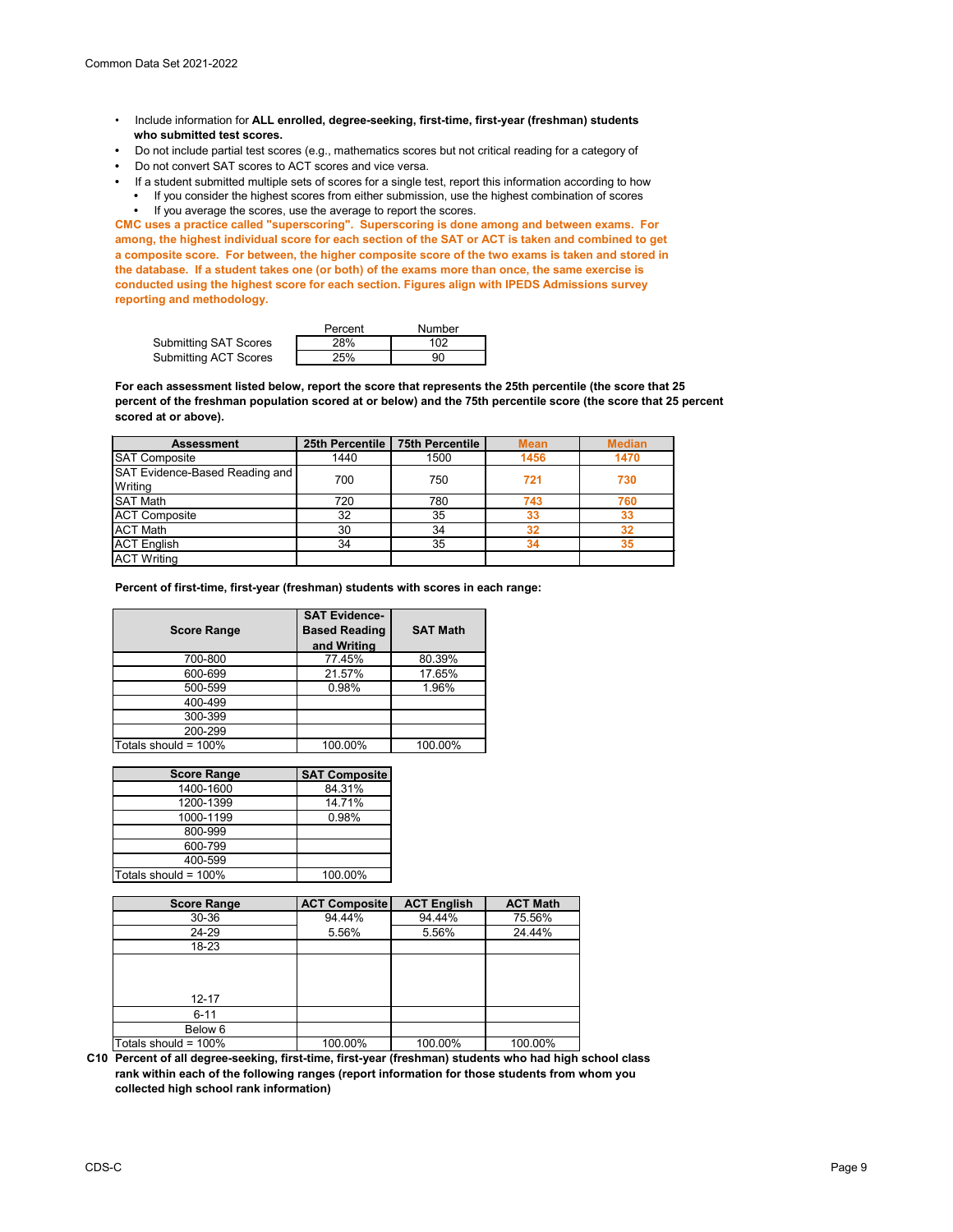**These statistics reflect ranking information only from official transcripts, and not from other sources, such as letters of recommendation.**

| <b>Assessment</b>                                                         | <b>Percent</b> |                    |
|---------------------------------------------------------------------------|----------------|--------------------|
| Percent in top tenth of high school graduating class                      | 61%            | 34/56              |
| Percent in top quarter of high school graduating class                    | 96%            | 54/56              |
| Percent in top half of high school graduating class                       | 100%           | Top half +         |
| Percent in bottom half of high school graduating class                    | $0\%$          | bottom half = 100% |
| Percent in bottom quarter of high school graduating class                 | $0\%$          |                    |
| Percent of total first-time, first-year (freshmen) students who submitted |                |                    |
| high school class rank:                                                   | 15.64%         | 56/358             |

**C11 Percentage of all enrolled, degree-seeking, first-time, first-year (freshman) students who had high school grade-point averages within each of the following ranges (using 4.0 scale). Report information only for those students from whom you collected high school GPA.**

**High school GPA data is not reported. GPAs come in a variety of scales and can be difficult to standardize. This is especially challenging with our sizable international population, whose transcripts are translated and often don't include GPA (or not on a 4-point scale).**

| <b>Score Range</b>                        | <b>Percent</b> |
|-------------------------------------------|----------------|
| Percent who had GPA of 4.0                |                |
| Percent who had GPA between 3.75 and 3.99 |                |
| Percent who had GPA between 3.50 and 3.74 |                |
| Percent who had GPA between 3.25 and 3.49 |                |
| Percent who had GPA between 3.00 and 3.24 |                |
| Percent who had GPA between 2.50 and 2.99 |                |
| Percent who had GPA between 2.0 and 2.49  |                |
| Percent who had GPA between 1.0 and 1.99  |                |
| Percent who had GPA below 1.0             |                |
| Totals should = 100%                      | 0.00%          |

**C12** Average high school GPA of all degree-seeking, first-time, first-year  $\qquad \qquad \qquad \qquad 0.00\%$ Percent of total first-time, first-year (freshman) students who submitted

| 0.00%    |  |
|----------|--|
| $0.00\%$ |  |

# **C13-C20: Admission Policies**

### **C13 Application Fee**

**If your institution has waived its application fee for the Fall 2022 admission cycle please select no.**

|                                                      | Yes | No |
|------------------------------------------------------|-----|----|
| Does your institution have an application fee?       |     |    |
| Amount of application fee:                           | 70  |    |
|                                                      | Yes | No |
| Can it be waived for applicants with financial need? |     |    |

**If you have an application fee and an on-line application option, please indicate policy for students** 

| Free                                                                         |             |          |     |  |
|------------------------------------------------------------------------------|-------------|----------|-----|--|
| Reduced                                                                      |             |          |     |  |
| Can on-line application fee be waived for<br>applicants with financial need? |             | Yes<br>X | No  |  |
| C14 Application closing date                                                 |             |          |     |  |
| Does your institution have an application closing                            |             | Yes<br>X | No. |  |
|                                                                              | <b>Date</b> |          |     |  |
| Application closing date (fall)                                              | 1/5         |          |     |  |
| <b>Priority Date</b>                                                         |             |          |     |  |
|                                                                              |             |          |     |  |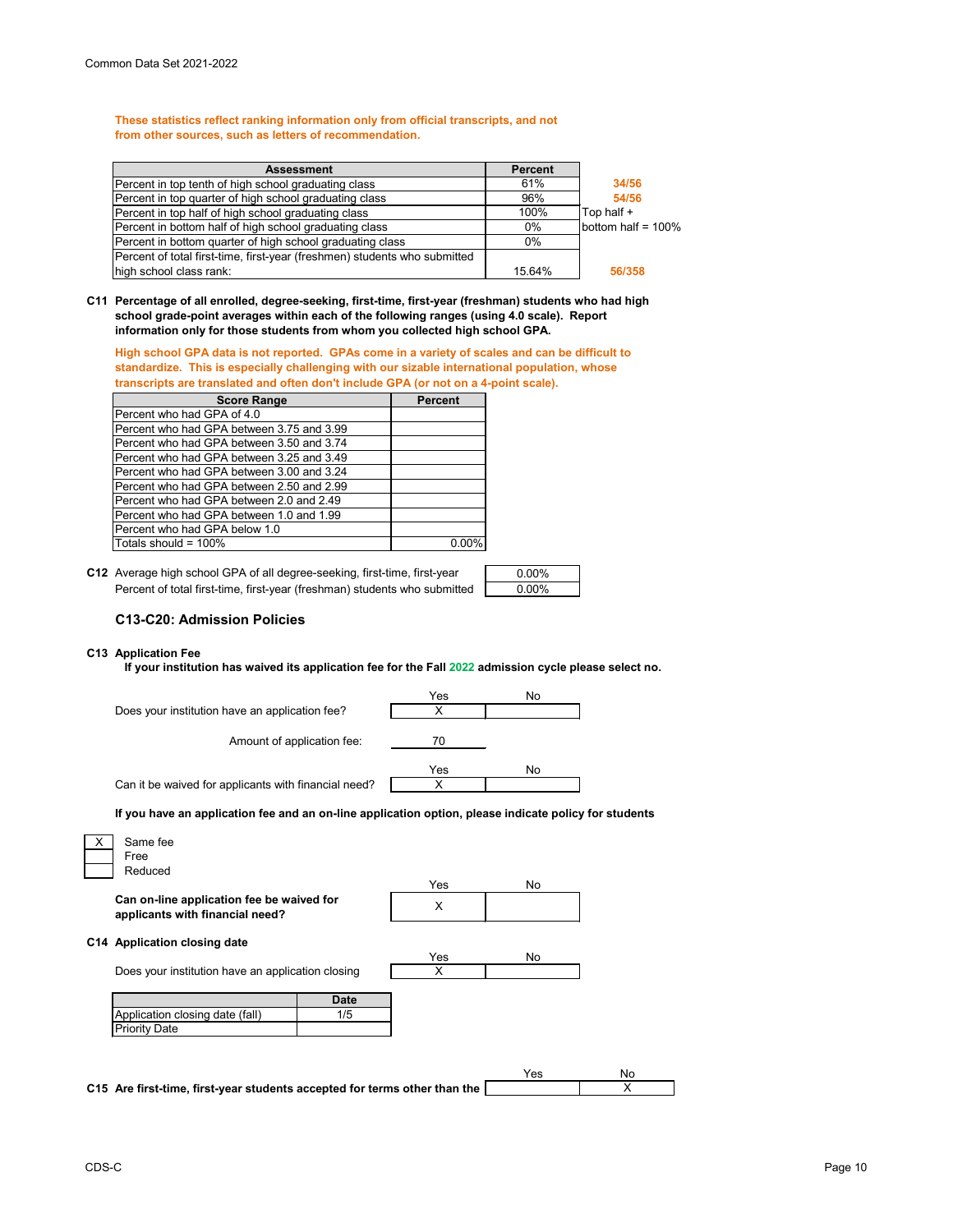## **C16 Notification to applicants of admission decision sent** *(fill in one only)*

| On a rolling basis beginning<br>(data):<br>By (date):<br>Other:                        | 1-Apr        |                              |
|----------------------------------------------------------------------------------------|--------------|------------------------------|
| Reply policy for admitted applicants (fill in one only)<br>C17                         |              |                              |
| Must reply by (date):<br>X<br>No set date<br>Must reply by May 1st or within<br>Other: | 1-May        | weeks if notified thereafter |
| Deadline for housing deposit (MMD)<br>Amount of housing deposit:                       | 1-Jul<br>200 |                              |
| Refundable if student does not enroll?                                                 |              |                              |

|  | Yes, in full |
|--|--------------|
|  | Yes, in part |
|  | N٥           |

### **C18 Deferred admission**

Does your institution allow students to postpone enrollment after If yes, maximum period of postponement:

### **C19 Early admission of high school students**

Does your institution allow high school students to enroll as full-time, first-time, first-year (freshman) students one year or more before high school graduation?





**C20 Common Application:** Question removed from CDS. (Initiated during 2006-2007 cycle)

# **C21-C22: Early Decision and Early Action Plans**

### **C21 Early Decision**

| Yes   | No |
|-------|----|
| X     |    |
|       |    |
| 11/1  |    |
| 12/15 |    |
| 1/5   |    |
| 2/15  |    |
|       |    |
| 694   |    |
| 200   |    |
|       |    |
|       |    |
|       |    |
| Yes   | No |
|       | X  |
|       |    |
|       |    |
| Yes   | No |
|       |    |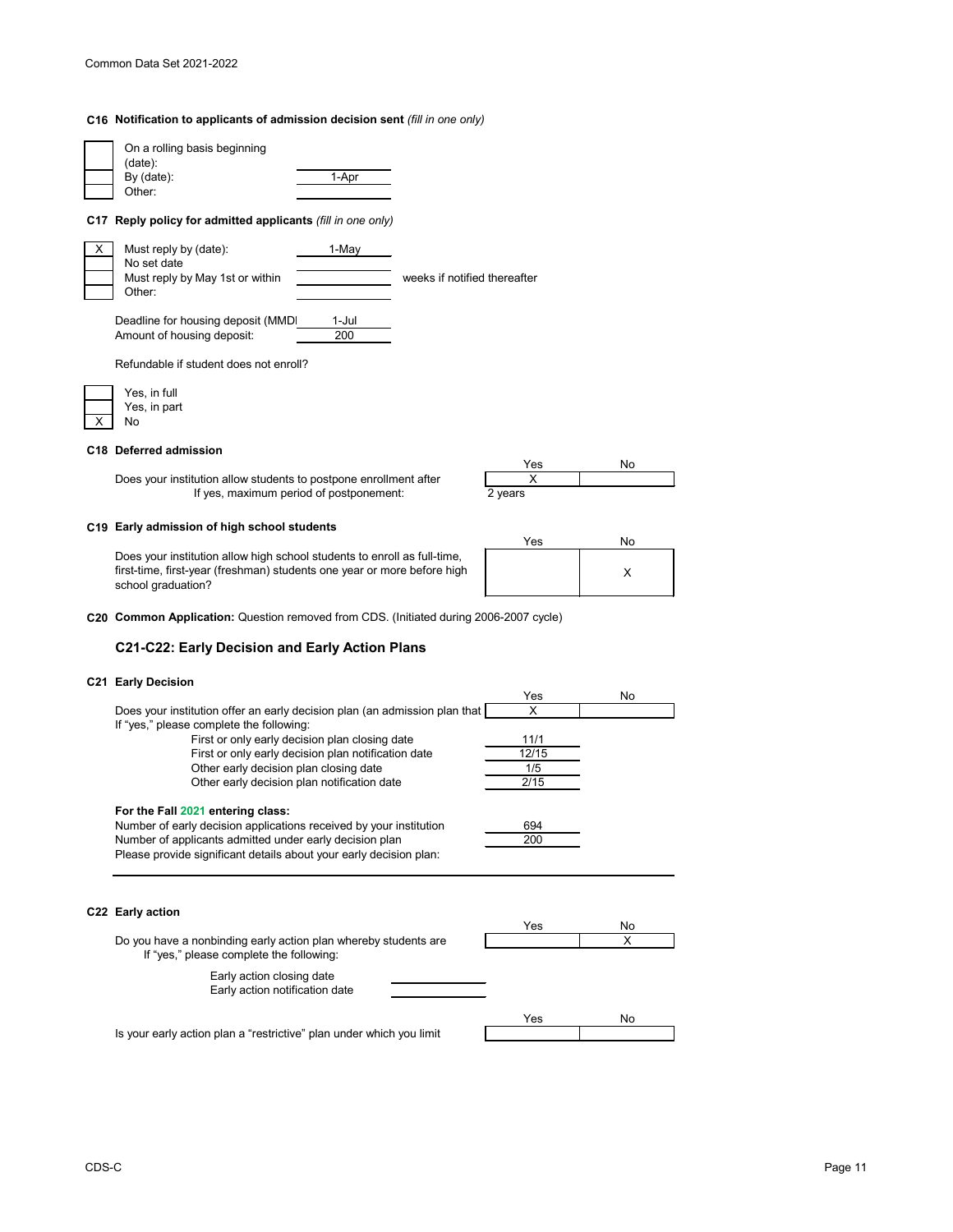# **D. TRANSFER ADMISSION**

# **D1-D2: Fall Applicants**

**D1** Does your institution enroll transfer students? (If no, please  $\begin{bmatrix} x \end{bmatrix}$ skip to Section E) If yes, may transfer students earn advanced standing credit by transferring credits earned from course work completed at other colleges/universities?

| Yes | No |
|-----|----|
| Х   |    |
| Χ   |    |

**D2** Provide the number of students who applied, were admitted, and enrolled as degree-seeking transfer students in **Fall 2021.**

|       | <b>Applicants</b> | <b>Admitted</b><br><b>Applicants</b> | <b>Enrolled</b><br><b>Applicants</b> |
|-------|-------------------|--------------------------------------|--------------------------------------|
| Men   | 152               | 14                                   |                                      |
| Women | 145               | 19                                   |                                      |
| Total | 297               | 33                                   | 21                                   |

# **D3-D11: Application for Admission**

**D3** Indicate terms for which transfers may enroll:

| Fall   |
|--------|
| Winter |
| Spring |
| Summer |

**D4** Must a transfer applicant have a minimum number of credits completed or else must apply as an entering freshman?

| Yes | No |
|-----|----|
|     |    |

If yes, what is the minimum number of credits and the unit of measure?

**D5** Indicate all items required of transfer students to apply for admission:

|                                                         | <b>Required of All</b> | Recommended<br>of All | Recommended<br>of Some | <b>Required of</b><br>Some | <b>Not Required</b> |
|---------------------------------------------------------|------------------------|-----------------------|------------------------|----------------------------|---------------------|
| High school transcript                                  |                        |                       |                        |                            |                     |
| College transcript(s)                                   |                        |                       |                        |                            |                     |
| Essay or personal<br>statement                          |                        |                       |                        |                            |                     |
| Interview                                               |                        | x                     |                        |                            |                     |
| Standardized test scores                                |                        |                       |                        |                            |                     |
| Statement of good standing<br>from prior institution(s) |                        |                       |                        |                            |                     |

- **D6** If a minimum high school grade point average is required of transfer applicants, specify (on a 4.0 scale):
- **D7** If a minimum college grade point average is required of transfer applicants, specify (on a 4.0 scale):
- **D8** List any other application requirements specific to transfer applicants:
- **D9** List application priority, closing, notification, and candidate reply dates for transfer students. If applications are reviewed on a continuous or rolling basis, place a check mark in the "Rolling admission" column.

| D <sub>9</sub> |             | <b>Priority Date</b> | <b>Closing Date</b> | Notification Date | <b>Reply Date</b> | <b>Rolling</b><br><b>Admission</b> |
|----------------|-------------|----------------------|---------------------|-------------------|-------------------|------------------------------------|
| D <sub>9</sub> | <b>Fall</b> |                      | 3/15                | 5/15              | 6/1               |                                    |
| D <sub>9</sub> | Winter      |                      |                     |                   |                   |                                    |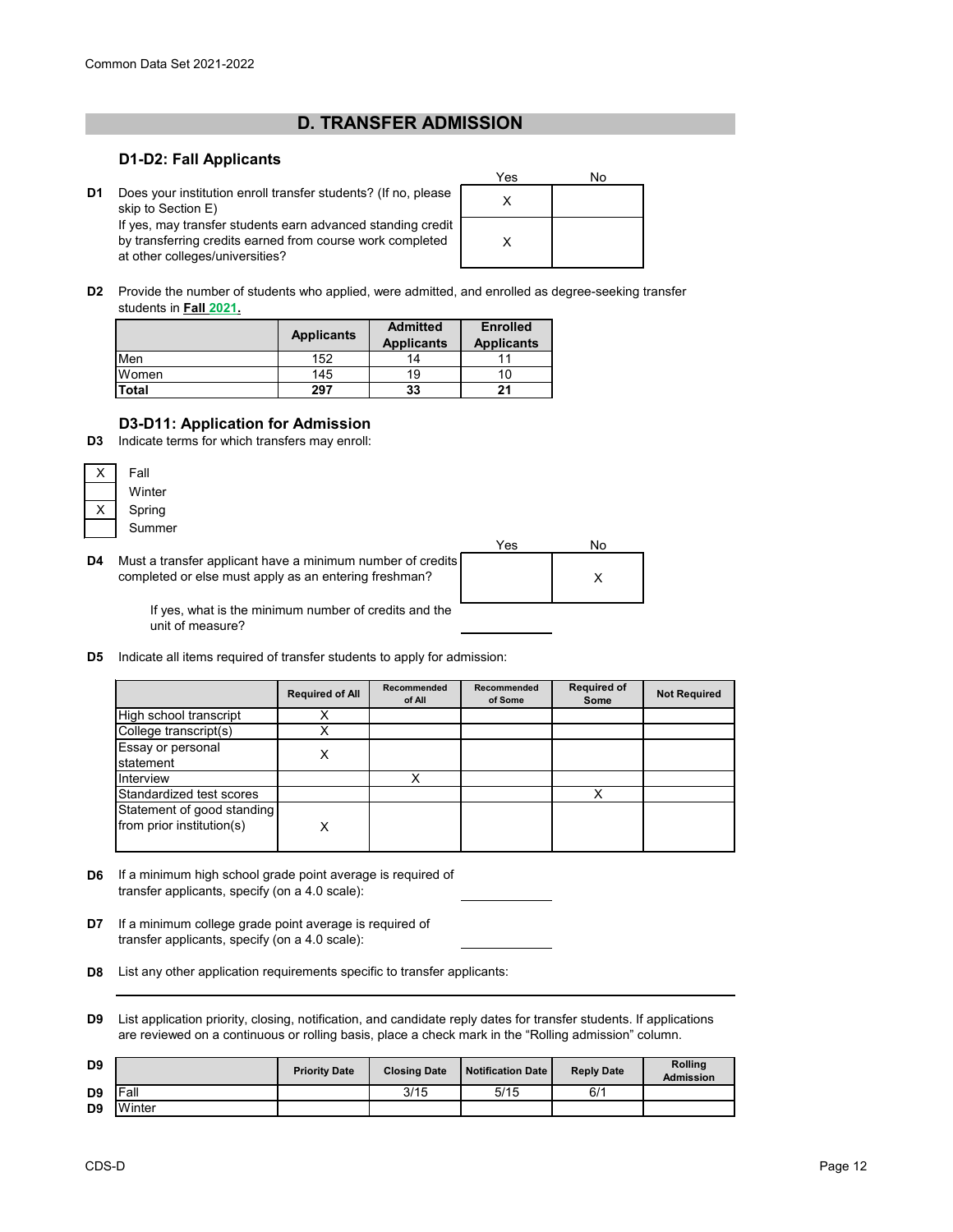| D <sub>9</sub> | ïnd<br>--        | " | .<br>. .<br>. .<br>. | - |  |
|----------------|------------------|---|----------------------|---|--|
| D <sub>9</sub> | -- - -<br>∋ummeı |   |                      |   |  |

- Yes No **D10** Does an open admission policy, if reported, apply to transfer students?
- **D11** Describe additional requirements for transfer admission, if applicable:

# **D12-D17: Transfer Credit Policies**

- **D12** Report the lowest grade earned for any course that may be transferred for credit:
- Number Unit Type **D13** <sup>64</sup> semester Maximum number of credits or courses that may be Number Unit Type **D14** <sup>64</sup> semester Maximum number of credits or courses that may be **D15** Minimum number of credits that transfers must complete at **D16** Minimum number of credits that transfers must complete at 64.00 transferred from a four-year institution: your institution to earn an associate degree: your institution to earn a bachelor's degree: transferred from a two-year institution:
- **D17** Describe other transfer credit policies:

# **D18-D22: Military Service Transfer Credit Policies**

**D18** Does your institution accept the following military/veteran transfer credits:

American Council on Education (ACE) College Level Examination Program (CLEP) DANTES Subject Standardized Tests (DSST)

| Yes | No |
|-----|----|
|     |    |
|     |    |
|     |    |

Number Unit Type

Number Unit Type

- **D19** Maximum number of credits or courses that may be transferred based on military education evaluated by the American Council on Education (ACE):
- **D20** Maximum number of credits or courses that may be transferred based on Department of Defense supported prior learning assessments (College Level Examination Program (CLEP) or DANTES Subject Standardized Tests (DSST)):

| Yes | No |
|-----|----|
|     |    |

**D21** Are the military/veteran credit transfer policies published on your website?

If yes, please provide the URL where the policy can be located:

**D22** Describe other military/veteran transfer credit policies unique to your institution: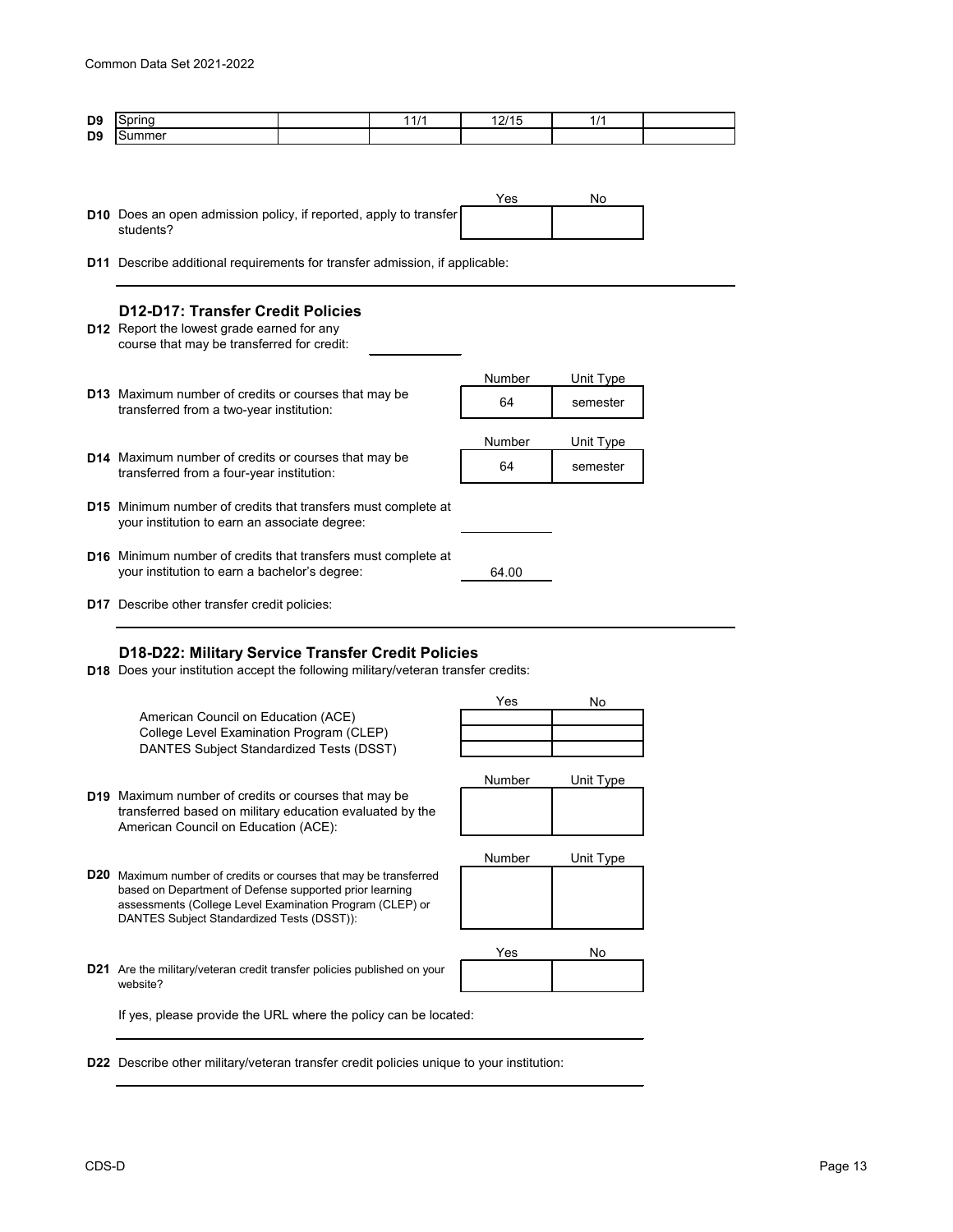# **E. ACADEMIC OFFERINGS AND POLICIES**

**E1 Special study options:** Identify those programs available at your institution. Refer to the glossary for definitions.



Accelerated program Cooperative education program X Cross-registration Distance learning  $X$  Double major Dual enrollment English as a Second Language (ESL) X Exchange student program (domestic) External degree program Honors Program X Independent study X Internships Liberal arts/career combination  $\overline{X}$  Student-designed major  $X$  Study abroad Teacher certification program Weekend college Other (specify):

### **E2 Has been removed from the CDS.**

### **E3 Areas in which all or most students are required to complete some course**

|                         | work prior to graduation:  |  |  |  |
|-------------------------|----------------------------|--|--|--|
|                         | Arts/fine arts             |  |  |  |
|                         | Computer literacy          |  |  |  |
| X                       | English (including compos  |  |  |  |
| $\overline{\mathsf{x}}$ | Foreign languages          |  |  |  |
| $\overline{\mathsf{x}}$ | History                    |  |  |  |
| $\overline{\mathsf{x}}$ | <b>Humanities</b>          |  |  |  |
| X                       | Mathematics                |  |  |  |
| X                       | Philosophy                 |  |  |  |
| $\overline{\mathsf{x}}$ | Sciences (biological or ph |  |  |  |
| X                       | Social science             |  |  |  |
|                         | Other (describe):          |  |  |  |

Arts/fine arts Computer literacy English (including composition) Foreign languages **History Humanities Mathematics** Philosophy Sciences (biological or physical) Social science Other (describe):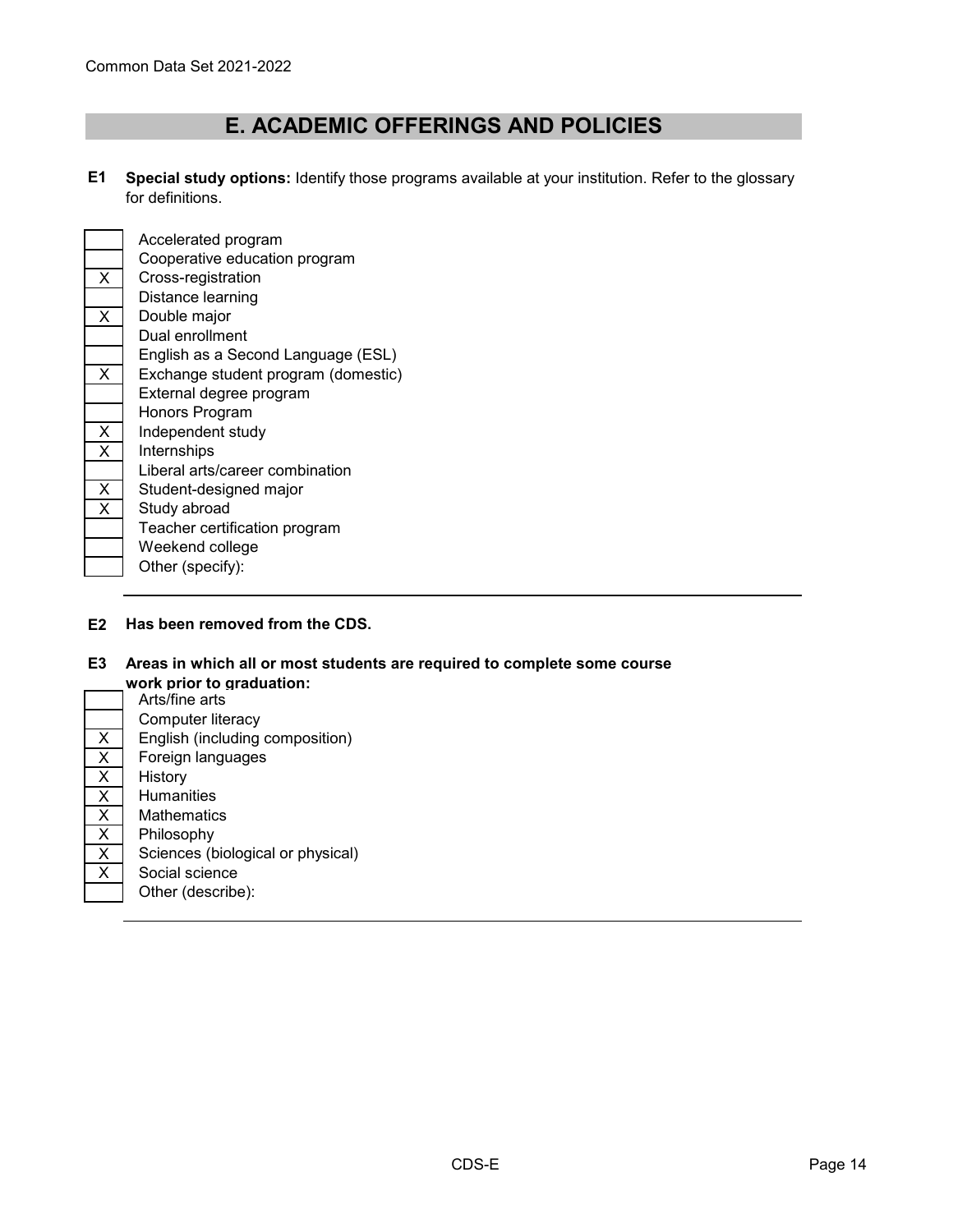# **F. STUDENT LIFE**

### **F1 Percentages of first-time, first-year (freshman) degree-seeking students and degree-seeking undergraduates enrolled in Fall 2021 who fit the following**

**CMC uses the IPEDS definition of residence, where a student's permanent address determines who is from out of state.** 

|                                                                                                                                                                                                                                                                                                                                      | First-time, first-<br>year (freshman)<br><b>students</b> | <b>Counts</b> | <b>Undergraduates</b> | <b>Counts</b> |
|--------------------------------------------------------------------------------------------------------------------------------------------------------------------------------------------------------------------------------------------------------------------------------------------------------------------------------------|----------------------------------------------------------|---------------|-----------------------|---------------|
| Percent who are from out of state (exclude<br>international/nonresident aliens from the numerator<br>and denominator). Excludes students whose<br>Race/Ethnicity is "nonresident alien" regardless<br>of permanent address. Includes students who<br>have foreign country perm address and R/E is<br><b>NOT "nonresident alien."</b> | 54%                                                      | 159/295       | 54%                   | 652/1197      |
| Percent who are from in state (California<br>permanent address)                                                                                                                                                                                                                                                                      | 38%                                                      | 137/358       | 39%                   | 548/1414      |
| Percent who are from out of state (Non-<br><b>California, US Permanent Address)</b>                                                                                                                                                                                                                                                  | 42%                                                      | 150/358       | 43%                   | 614/1414      |
| Percent who have a non-US permanent address<br>(international permanent address)                                                                                                                                                                                                                                                     | 20%                                                      | 71/358        | 18%                   | 252/1414      |
| <b>Number of unique States and US territories</b><br>represented, including California and military<br>bases. Based on permanent address.                                                                                                                                                                                            | 35                                                       |               | 47                    |               |
| <b>Number of unique foreign countries</b><br>represented, not including USA. Based on<br>permanent address.                                                                                                                                                                                                                          | 24                                                       |               | 48                    |               |
| Percent of men who join fraternities<br>Percent of women who join sororities                                                                                                                                                                                                                                                         | <b>CMC</b> does not have fraternities or sororities.     |               |                       |               |
| Percent who live in college-owned, -operated, or -<br>affiliated housing                                                                                                                                                                                                                                                             | 99%                                                      | 356/358       | 93%                   | 1321/1414     |
| Percent who live off campus or commute                                                                                                                                                                                                                                                                                               | $1\%$                                                    | 2/358         | 7%                    | 93/1414       |
| Percent of students age 25 and older                                                                                                                                                                                                                                                                                                 | 0.00%                                                    | 0/358         | 0.07%                 | 1/1414        |
| Average age of full-time students                                                                                                                                                                                                                                                                                                    | 18                                                       | n/a           | 20                    | n/a           |
| Average age of all students (full- and part-time)                                                                                                                                                                                                                                                                                    | 18                                                       | n/a           | 20                    | n/a           |

**F2 Activities offered.** Identify those programs available at your institution.

X Campus Ministries  $\overline{X}$  Choral groups<br> $\overline{X}$  Concert band  $\begin{array}{|c|c|}\n\hline\nX & \text{Concert band} \\
\hline\nX & \text{Dance}\n\end{array}$  $\begin{array}{|c|c|}\n\hline\nX & \text{Dance} \\
\hline\nX & \text{Drama}\n\end{array}$ Drama/theater X X Jazz band X Literary magazine Marching band X Model UN  $\overline{X}$  Music ensembles X Musical theater Opera Pep band  $\begin{array}{|c|c|}\n\hline\nX & \text{Radio station} \\
\hline\nX & \text{Student govern}\n\end{array}$  $\overline{X}$  Student government<br> $\overline{X}$  Student newspaper Student newspaper International Student Organization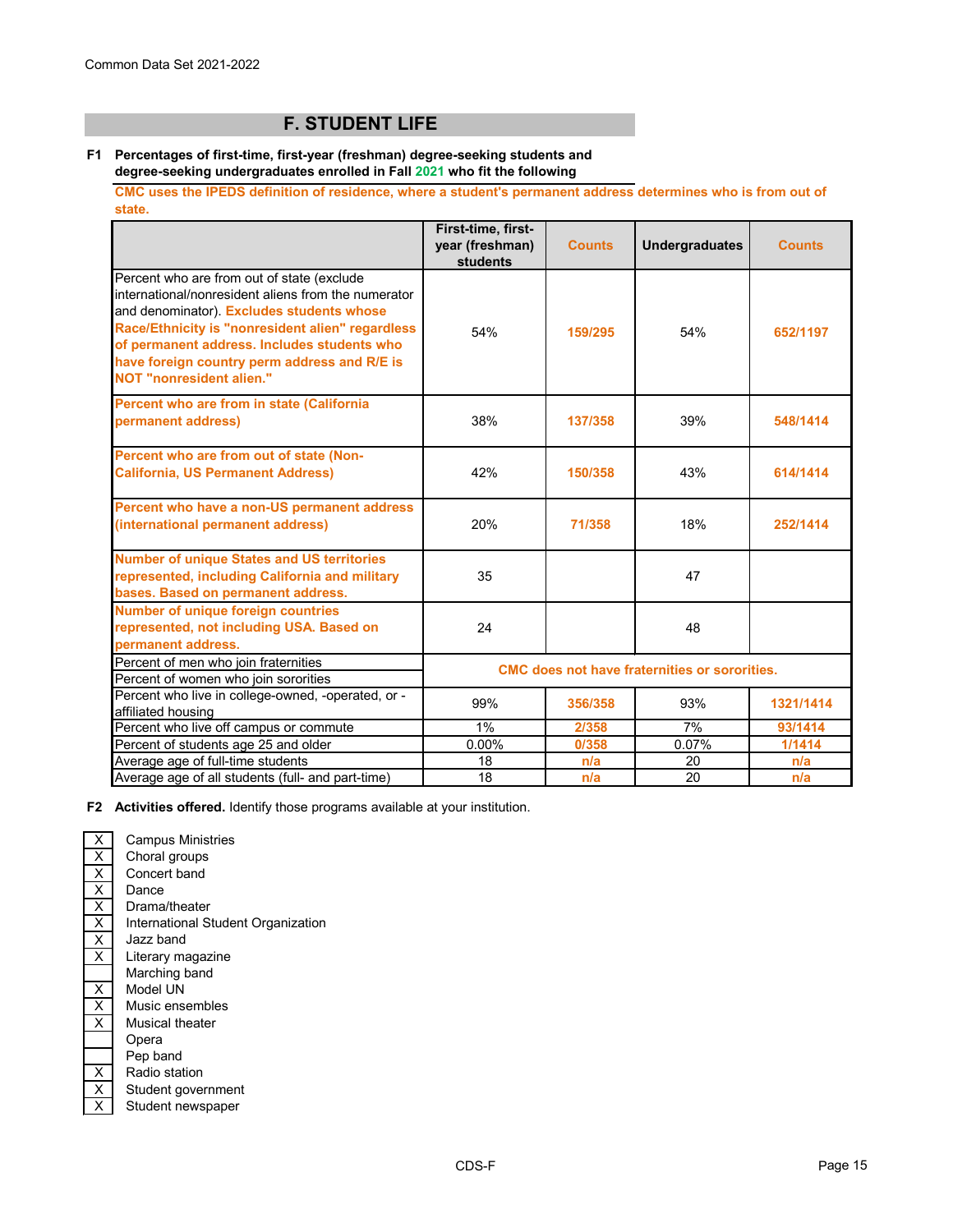Yearbook

Student-run film society Symphony orchestra Television station

**F3 ROTC** (program offered in cooperation with Reserve Officers' Training Corps)

|                            | <b>On Campus</b> | <b>At Cooperating</b><br><b>Institution</b> | <b>Name of Cooperating</b><br><b>Institution</b> |
|----------------------------|------------------|---------------------------------------------|--------------------------------------------------|
| Army ROTC is offered:      |                  |                                             |                                                  |
| Naval ROTC is offered:     |                  |                                             |                                                  |
| Air Force ROTC is offered: |                  |                                             | University of Southern California                |

**F4 Housing:** Check all types of college-owned, -operated, or -affiliated housing available for undergraduates at your institution.

| х | Coed dorms                                                                                        |
|---|---------------------------------------------------------------------------------------------------|
|   | Men's dorms                                                                                       |
|   | Women's dorms                                                                                     |
|   | Apartments for married students                                                                   |
| X | Apartments for single students                                                                    |
|   | Special housing for disabled                                                                      |
|   | Special housing for international students                                                        |
|   | Fraternity/sorority housing                                                                       |
|   | Cooperative housing                                                                               |
|   | Theme housing                                                                                     |
| X | Wellness housing                                                                                  |
| X | Other housing options                                                                             |
|   | Substance-free housing - no consumption of alcohol or other controlled substances in the building |

CDS-F Page 16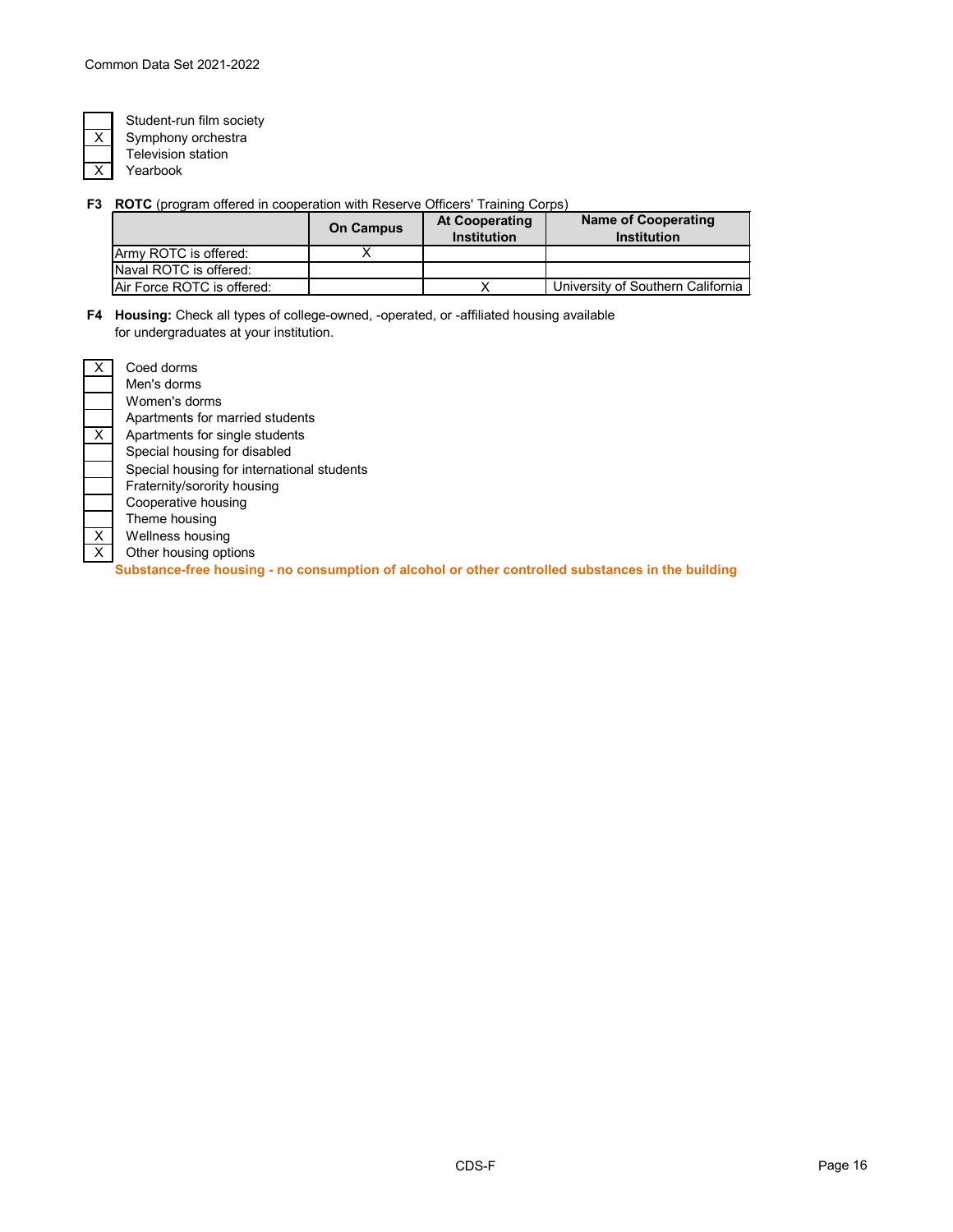# **G. ANNUAL EXPENSES**

**G0** Please provide the URL of your institution's net price calculator:

<https://npc.collegeboard.org/student/app/claremontmckenna>

**Provide 2022-2023 academic year costs of attendance for the following categories that are applicable to your institution.**

Check here if your institution's 2022-2023 academic year costs of attendance are not available at this time and provide an approximate date (i.e., month/day) when your institution's final 2022-2023 academic year costs of attendance will be available:

**Apr-22**

### **G1 Undergraduate full-time tuition, required fees, room and board**

List the typical tuition, required fees, and room and board for a full-time undergraduate student for the **FULL 2022-2023** academic year. (30 semester hours or 45 quarter hours for institutions that derive annual tuition by multiplying credit hour cost by number of credits).

- •A full academic year refers to the period of time generally extending from September to June; usually equated to two semesters, two trimesters, three quarters, or the period covered by a four-one-four plan.
- Room and board is defined as double occupancy and 19 meals per week or the maximum meal plan.
- • **Required fees** include only charges that all full-time students must pay that are **not** included in tuition (e.g., registration, health, or activity fees.)

• Do *not* include optional fees (e.g., parking, laboratory use).

**Room and Board charges assume double occupancy in institutional housing and the maximum meal plan (16 meals per week).**

| G1 |                                      | <b>First-Year</b> | <b>Undergraduates</b> |
|----|--------------------------------------|-------------------|-----------------------|
|    | <b>PRIVATE INSTITUTIONS</b>          |                   |                       |
|    | Tuition:                             |                   | \$60,480              |
|    | <b>PUBLIC INSTITUTIONS</b>           |                   |                       |
|    | Tuition: In-district                 |                   |                       |
|    | Tuition: In-state (out-of-district): |                   |                       |
|    | Tuition: Out-of-state:               |                   |                       |
|    | Tuition: Non-resident alien          |                   |                       |
|    | FOR ALL INSTITUTIONS                 |                   |                       |
|    | <b>Required Fees</b>                 |                   | \$235                 |
|    | Room and Board (on-campus):          |                   | \$18,712              |
|    | Room Only (on-campus):               |                   | \$10,059              |
|    | Board Only (on-campus meal plan):    |                   | \$8,653               |

Comprehensive tuition and room and board fee (if your college cannot provide separate tuition and room and board fees):

Other:

New Student Orientation Fee (one-time): \$500

|                                                                                       | Minimum | Maximum |
|---------------------------------------------------------------------------------------|---------|---------|
| G2 Number of credits per term a student can take for the stated<br>full-time tuition. |         |         |
|                                                                                       | Yes     | No      |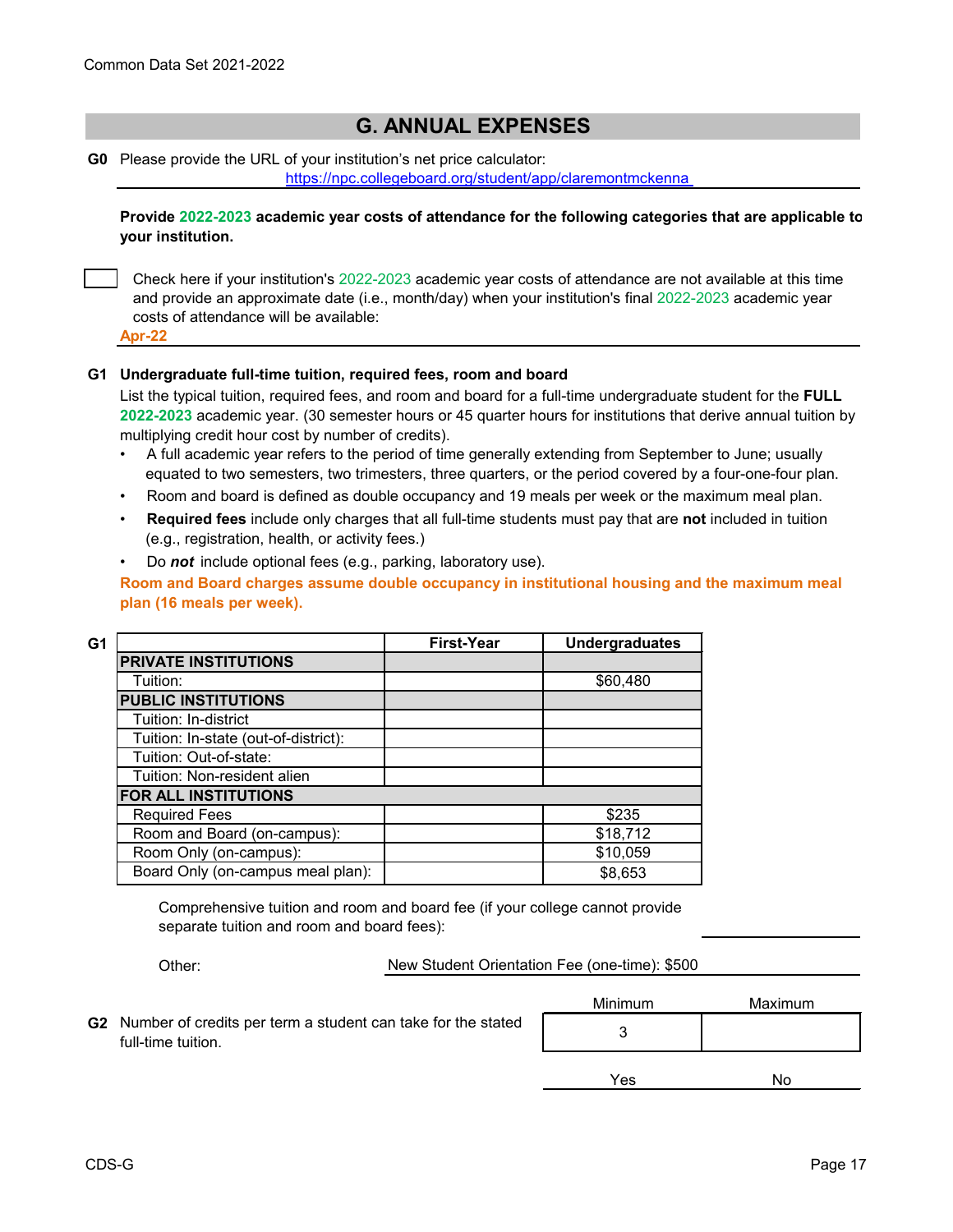- **G3** Do tuition and fees vary by year of study (e.g., sophomore,  $\overline{X}$  )  $\overline{X}$ junior, senior)?
- **G4** Do tuition and fees vary by undergraduate instructional program?

X

If yes, what percentage of full-time undergraduates pay more than the tuition and fees reported in G1?

**G5** Provide the estimated expenses for a typical full-time undergraduate student:

**Transportation expenses includes travel to and from parent's residence and transportation costs to and from classes and work, based on information from the California Student Aid Commission Student Expense Budgets.** 

|                       | <b>Residents</b> | <b>Commuters</b> | <b>Commuters</b>     |  |
|-----------------------|------------------|------------------|----------------------|--|
|                       |                  | (living at home) | (not living at home) |  |
| Books and supplies:   |                  |                  |                      |  |
| Room only:            |                  |                  |                      |  |
| Board only:           |                  |                  |                      |  |
| Room and board total* |                  |                  |                      |  |
| Transportation:       |                  |                  |                      |  |
| Other expenses:       |                  |                  |                      |  |

\* If your college cannot provide separate room and board figures for commuters not living at home

**G6** Undergraduate per-credit-hour charges (tuition only):

| <b>PRIVATE INSTITUTIONS:</b> |  |
|------------------------------|--|
| <b>PUBLIC INSTITUTIONS:</b>  |  |
| In-district:                 |  |
| In-state (out-of-district):  |  |
| Out-of-state:                |  |
| INONRESIDENT ALIENS:         |  |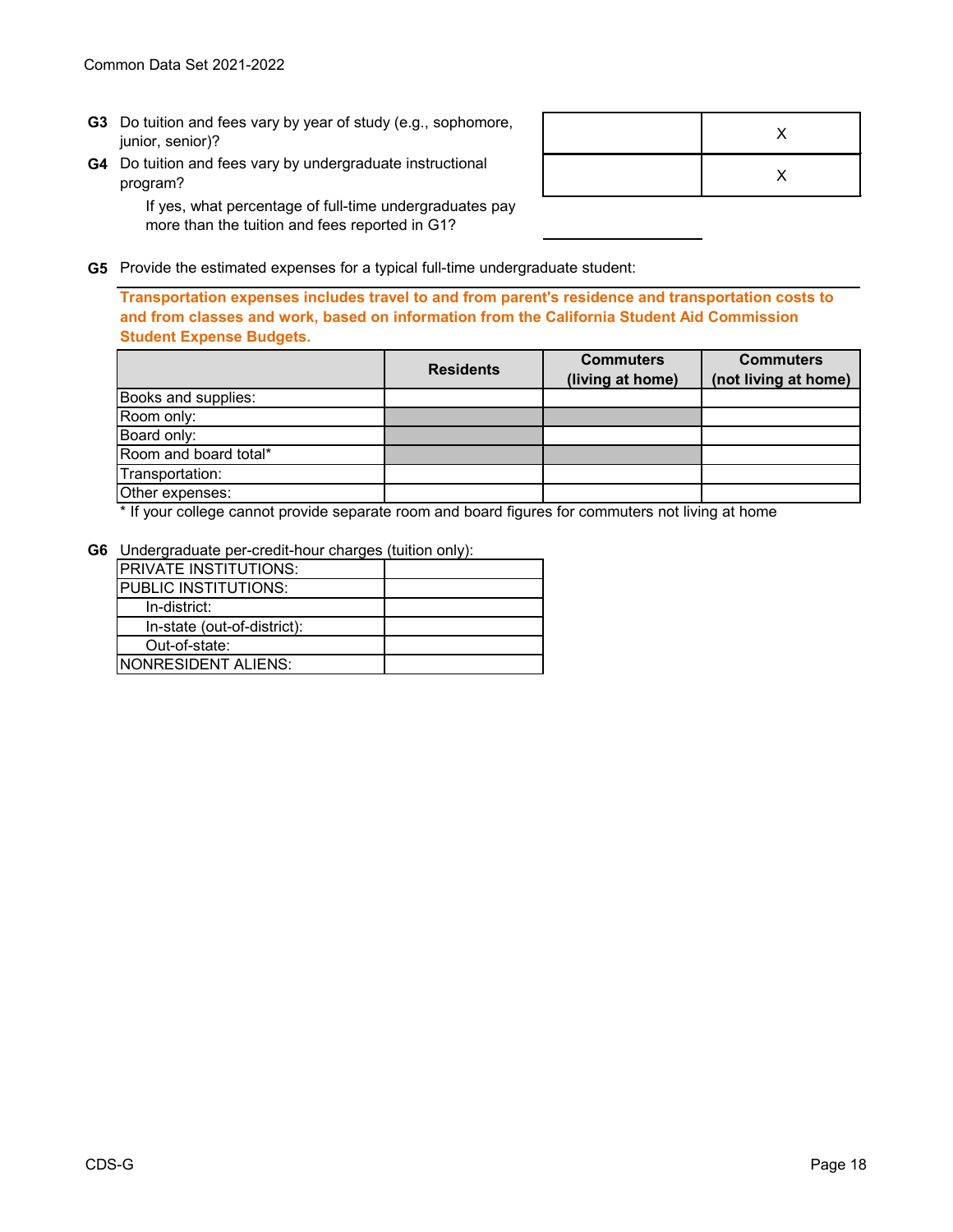# **H. FINANCIAL AID**

### **Please refer to the following financial aid definitions when completing Section H.**

**Awarded aid:** The dollar amounts offered to financial aid applicants.

**Financial aid applicant:** Any applicant who submits any one of the institutionally required financial aid applications/forms, such as the FAFSA.

**Indebtedness:** Aggregate dollar amount borrowed through any loan program (federal, state, subsidized, unsubsidized, private, etc.; excluding parent loans) while the student was enrolled at an institution. Student loans co-signed by a parent are assumed to be the responsibility of the student and **should** be

Institutional scholarships and grants: Endowed scholarships, annual gifts and tuition funded grants for which the institution determines the recipient.

**Financial need:** As determined by your institution using the federal methodology and/or your institution's own standards.

**Need-based aid:** College-funded or college-administered award from institutional, state, federal, or other sources for which a student must have financial need to qualify. This includes both institutional and noninstitutional student aid (grants, jobs, and loans).

**Need-based scholarship or grant aid:** Scholarships and grants from institutional, state, federal, or other sources for which a student must have financial need to qualify.

**Need-based self-help aid:** Loans and jobs from institutional, state, federal, or other sources for which a student must demonstrate financial need to qualify.

**Non-need-based scholarship or grant aid:** Scholarships and grants, gifts, or merit-based aid from institutional, state, federal, or other sources (including unrestricted funds or gifts and endowment income) awarded solely on the basis of academic achievement, merit, or any other non-need-based reason. When reporting questions H1 and H2, non-need-based aid that is used to meet need should be counted as needbased aid.

**Note: Suggested order of precedence for counting non-need money as need-based:**

- 1. Non-need institutional grants
- 2. Non-need tuition waivers
- 3. Non-need athletic awards
- 4. Non-need federal grants
- 5. Non-need state grants
- 9. Non-need work

6. Non-need outside grants 7. Non-need student loans 8. Non-need parent loans

**Non-need-based self-help aid:** Loans and jobs from institutional, state, or other sources for which a student need not demonstrate financial need to qualify.

**Private student loans:** A nonfederal loan made by a lender such as a bank, credit union or private lender used to pay for up to the annual cost of education, less any financial aid received.

**External scholarships and grants:** Scholarships and grants received from outside (private) sources that students bring with them (e.g., Kiwanis, National Merit scholarships). The institution may process paperwork to receive the dollars, but it has no role in determining the recipient or the dollar amount **Work study and employment:** Federal and state work study aid, and any employment packaged by your institution in financial aid awards.

# **DO NOT INCLUDE ANY AID RELATED TO THE CARES ACT OR UNIQUE THE COVID-19 PANDEMIC**

# **Aid Awarded to Enrolled Undergraduates**

- **H1** Enter total dollar amounts **awarded** to enrolled full-time and less than full-time degree-seeking undergraduates **(using the same cohort reported in CDS Question B1, "total degree-seeking" undergraduates)** in the following categories.
	- If the data being reported are final figures for the 2020-2021 academic year (see the next item below), use the 2020-2021 academic year's CDS Question B1 cohort.
	- Include aid awarded to international students (i.e., those not qualifying for federal aid).
	- Aid that is non-need-based but that was used to meet need should be reported in the need-based aid column.
	- For a suggested order of precedence in assigning categories of aid to cover need, see the entry for "non-
	- **Do NOT include any aid related to the CARES Act or unique to the COVID-19 pandemic.**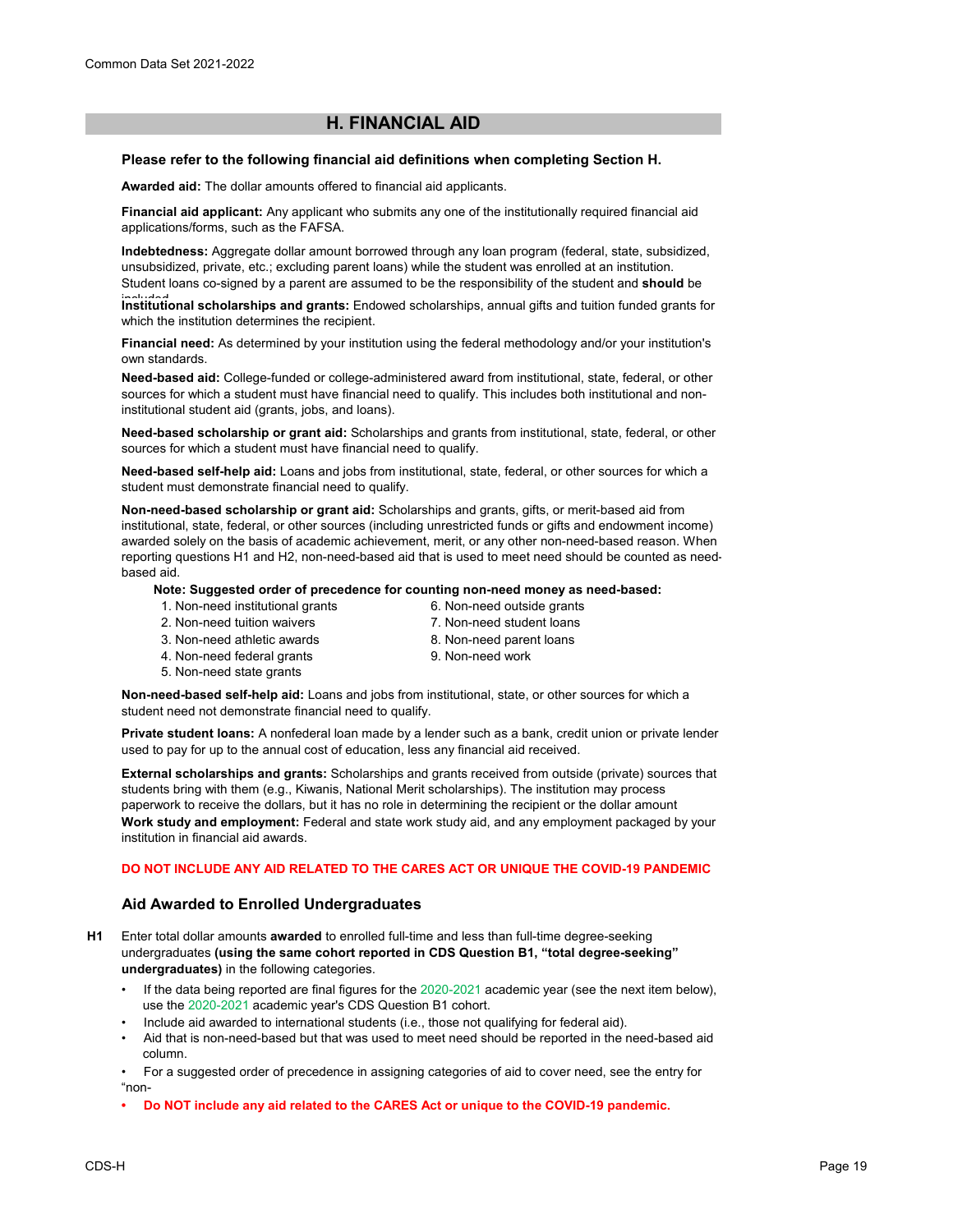**Need is determined by using an institutional methodology for College aid and federal methodology for federal aid programs. The College meets 100% of documented need.**

|                                                                                                                                              | 2021-2022 | 2020-2021 |
|----------------------------------------------------------------------------------------------------------------------------------------------|-----------|-----------|
|                                                                                                                                              | estimated | Final     |
| Indicate the academic year for which data are reported for <b>items H1</b> ,<br>H <sub>2</sub> , H <sub>2</sub> A, and H <sub>6</sub> below: |           |           |

Which needs-analysis methodology does your institution use in awarding institutional aid? **(Formerly H3)**



Both FM and IM Federal methodology (FM) Institutional methodology (IM)

|                                                                                                                                                                                   | Need-based<br>(Include non-<br>need-based aid<br>use to meet<br>need.) | Non-need-<br>based<br>(Exclude non-<br>need-based<br>aid use to meet<br>need.) |
|-----------------------------------------------------------------------------------------------------------------------------------------------------------------------------------|------------------------------------------------------------------------|--------------------------------------------------------------------------------|
| <b>Scholarships/Grants</b>                                                                                                                                                        |                                                                        |                                                                                |
| Federal                                                                                                                                                                           | \$1,712,432                                                            | \$0                                                                            |
| State all states, not only the state in which your institution is located                                                                                                         | \$1,438,678                                                            | \$0                                                                            |
| Institutional: Endowed scholarships, annual gifts and tuition<br>funded grants, awarded by the college, excluding athletic aid and<br>tuition waivers (which are reported below). | \$28,495,668                                                           | \$1,130,369                                                                    |
| Scholarships/grants from external sources (e.g. Kiwanis,                                                                                                                          |                                                                        |                                                                                |
| National Merit) not awarded by the college                                                                                                                                        | \$705,682                                                              | \$310,968                                                                      |
| <b>Total Scholarships/Grants</b>                                                                                                                                                  | \$32,352,460                                                           | \$1,441,337                                                                    |
| Self-Help                                                                                                                                                                         |                                                                        |                                                                                |
| Student loans from all sources (excluding parent loans)                                                                                                                           | \$1,739,346                                                            | \$784,868                                                                      |
| Federal Work-Study                                                                                                                                                                | \$1,210,915                                                            |                                                                                |
| State and other (e.g., institutional) work-study/employment (Note:                                                                                                                |                                                                        |                                                                                |
| Excludes Federal Work-Study captured above.)                                                                                                                                      | \$628,574                                                              | \$3,500                                                                        |
| <b>Total Self-Help</b>                                                                                                                                                            | \$3,578,835                                                            | \$788,368                                                                      |
| <b>Parent Loans</b>                                                                                                                                                               | \$0                                                                    | \$1,278,700                                                                    |
| <b>Tuition Waivers</b><br>Note: Reporting is optional. Report tuition waivers in this row if you<br>choose to report them. Do not report tuition waivers elsewhere.               |                                                                        |                                                                                |
| <b>Athletic Awards</b>                                                                                                                                                            | \$0                                                                    | \$0                                                                            |
|                                                                                                                                                                                   |                                                                        | \$39,439,700                                                                   |

**H2 Number of Enrolled Students Awarded Aid:** List the number of degree-seeking full-time and less-thanfull-time undergraduates who applied for and were awarded financial aid from any source.

- • **Aid that is non-need-based but that was used to meet need should be counted as need based aid.**
- Numbers should reflect the cohort awarded the dollars reported in H1.
- In the chart below, students may be counted in more than one row, and full-time freshmen should also be counted as full-time undergraduates.

• **Do NOT include any aid related to the CARES Act or unique to the COVID-19 pandemic. Need is determined using the federal methodology to award federal aid or institutional methdology to award college aid. Average packages listed as N/A for cells with less than 5 students.**

|                                                                                                     | <b>First-time Full-</b><br>time Freshmen | <b>Full-time</b><br><b>Undergrad</b><br>(Incl. Fresh) | <b>Less Than</b><br><b>Full-time</b><br><b>Undergrad</b> |
|-----------------------------------------------------------------------------------------------------|------------------------------------------|-------------------------------------------------------|----------------------------------------------------------|
| A Number of degree-seeking undergraduate students<br>(CDS Item B1 if reporting on Fall 2021 cohort) | 358                                      | 1409                                                  |                                                          |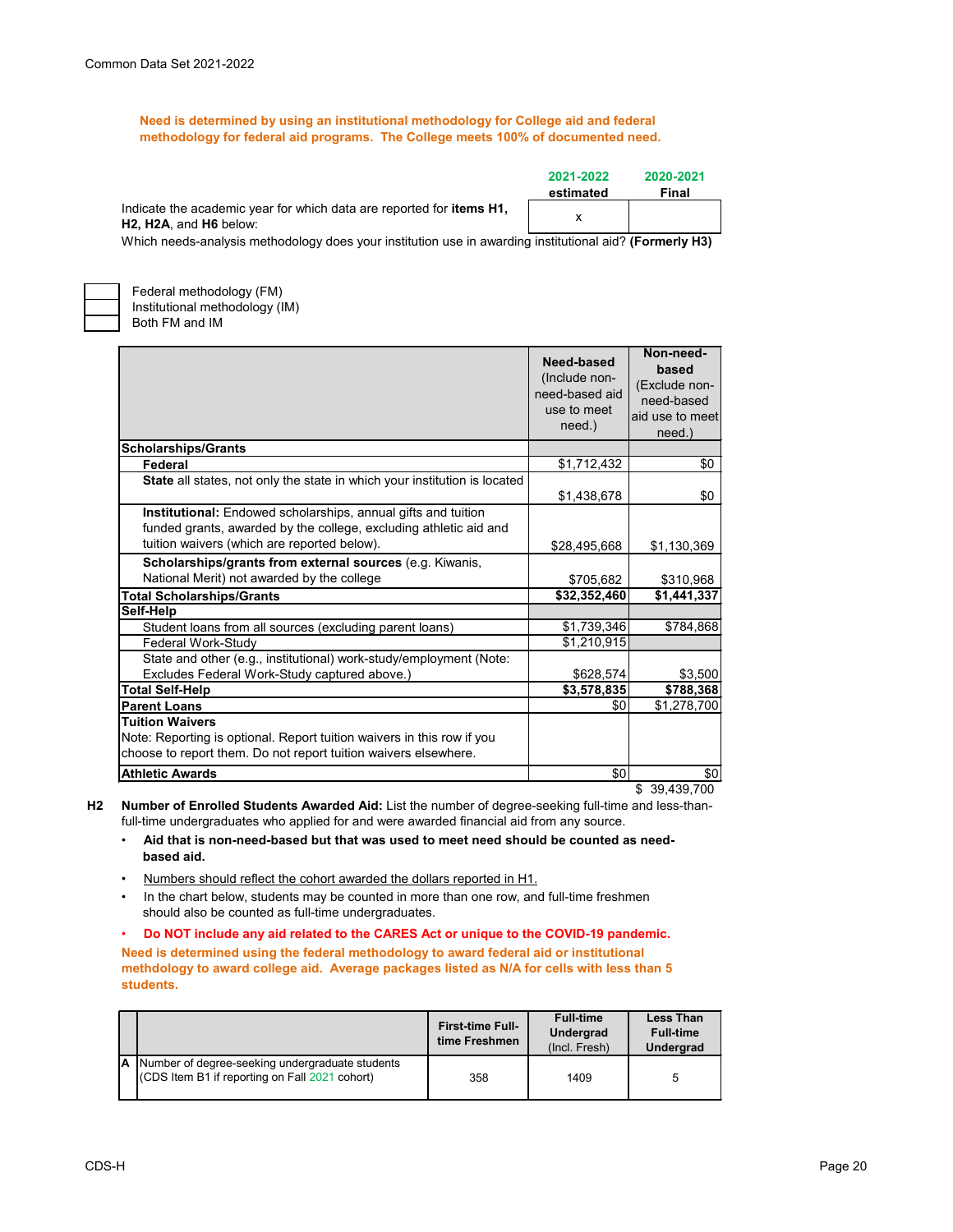| B  | Number of students in line a who applied for need-<br>based financial aid                                                                                                                                                                                                                    | 184          | 674          | N/A |
|----|----------------------------------------------------------------------------------------------------------------------------------------------------------------------------------------------------------------------------------------------------------------------------------------------|--------------|--------------|-----|
|    | C Number of students in line <b>b</b> who were determined to<br>have financial need                                                                                                                                                                                                          | 153          | 582          | N/A |
| D  | Number of students in line c who were awarded any<br>financial aid                                                                                                                                                                                                                           | 153          | 582          | N/A |
| E  | Number of students in line <b>d</b> who were awarded any<br>need-based scholarship or grant aid                                                                                                                                                                                              | 152          | 569          | N/A |
| F  | Number of students in line <b>d</b> who were awarded any<br>need-based self-help aid                                                                                                                                                                                                         | 146          | 557          | N/A |
|    | G Number of students in line d who were awarded any non-<br>need-based scholarship or grant aid                                                                                                                                                                                              | 74           | 286          | N/A |
|    | H Number of students in line d whose need was fully met<br>(exclude PLUS loans, unsubsidized loans, and private<br>alternative loans)                                                                                                                                                        | 153          | 582          | N/A |
| Γ  | On average, the percentage of need that was met of<br>students who were awarded any need-based aid.<br>Exclude any aid that was awarded in excess of need as<br>well as any resources that were awarded to replace<br>EFC (PLUS loans, unsubsidized loans, and private<br>alternative loans) | 100.0%       | 100.0%       | N/A |
| IJ | The average financial aid package of those in line d.<br>Exclude any resources that were awarded to replace<br>EFC (PLUS loans, unsubsidized loans, and private<br>alternative loans)                                                                                                        | \$<br>62,383 | \$<br>61,467 | N/A |
| Ιĸ | Average need-based scholarship and grant award of<br>those in line e                                                                                                                                                                                                                         | \$57,015     | \$56,690     | N/A |
|    | Average need-based self-help award (excluding PLUS<br>loans, unsubsidized loans, and private alternative loans)<br>of those in line f                                                                                                                                                        | \$6,015      | \$6,315      | N/A |
| M  | Average need-based loan (excluding PLUS loans,<br>unsubsidized loans, and private alternative loans) of<br>those in line f who were awarded a need-based loan                                                                                                                                | 5,037<br>\$  | 4,693<br>\$  | N/A |
|    | <b>Students awarded Pell Grants</b>                                                                                                                                                                                                                                                          | 80           | 281          | N/A |

### **H2A Number of Enrolled Students Awarded Non-need-based Scholarships and Grants:** List the number of degree-seeking full-time and less-than-full-time undergraduates who had no financial need and who were awarded institutional non-need-based scholarship or grant aid.

- Numbers should reflect the cohort awarded the dollars reported in H1.
- In the chart below, students may be counted in more than one row, and full-time freshmen should also
- be

### **• Do NOT include any aid related to the CARES Act or unique to the COVID-19 pandemic.**

|          |                                                                                                                                                                                                                    | <b>First-time</b><br><b>Full-time</b><br><b>Freshmen</b> | <b>Full-time</b><br><b>Undergrad</b><br>(Incl. Fresh.) | <b>Less Than</b><br><b>Full-time</b><br><b>Undergrad</b> |
|----------|--------------------------------------------------------------------------------------------------------------------------------------------------------------------------------------------------------------------|----------------------------------------------------------|--------------------------------------------------------|----------------------------------------------------------|
|          | N Number of students in line a who had no financial need<br>and who were awarded institutional non-need-based<br>scholarship or grant aid (exclude those who were<br>awarded athletic awards and tuition benefits) | 22                                                       | 75                                                     |                                                          |
|          | O Average dollar amount of institutional non-need-based<br>scholarship and grant aid awarded to students in line n                                                                                                 | 14,403                                                   | 15,072                                                 |                                                          |
| <b>P</b> | Number of students in line a who were awarded an<br>institutional non-need-based athletic scholarship or<br>Igrant                                                                                                 |                                                          |                                                        |                                                          |
|          | Q Average dollar amount of institutional non-need-based<br>athletic scholarships and grants awarded to students in<br>line <b>p</b>                                                                                |                                                          |                                                        |                                                          |

## **Note: These are the graduates and loan types to include and exclude in order to fill out CDS H4 and H5.**

Include: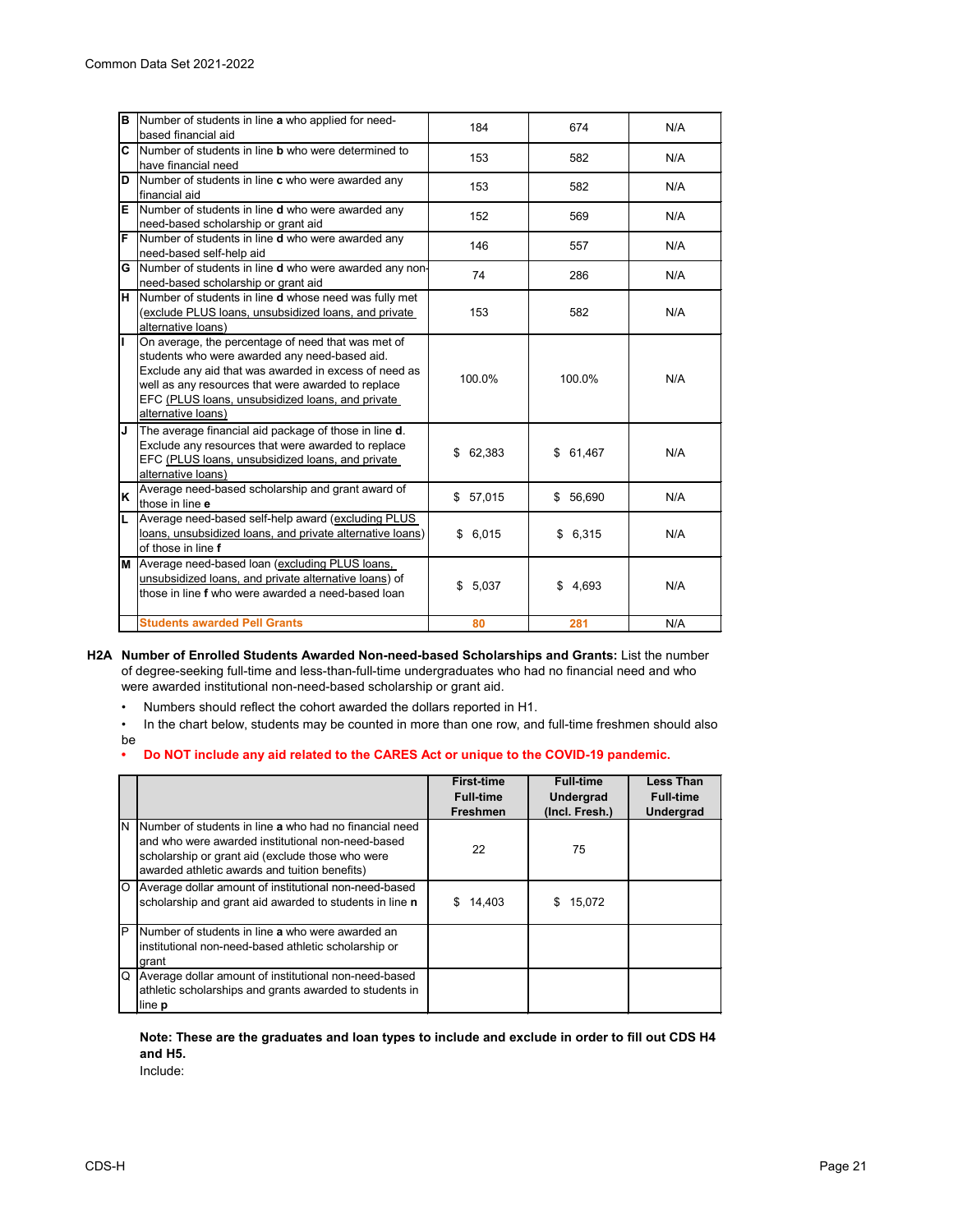- •2021 undergraduate class: all students who started at your institution as first-time students and received a bachelor's degree between July 1, 2020 and June 30, 2021.
- Only loans made to students who borrowed while enrolled at your institution.
- Co-signed loans.

Exclude

- Students who transferred in.
- Money borrowed at other institutions.
- Parent loans
- Students who did not graduate or who graduated with another degree or certificate (but no bachelor's degree).
- **Any aid related to the CARE Act or unique the COVID-19 pandemic.**
- **H4 Provide the number of students in the 2021 undergraduate class who started at your institution as first-time students and received a bachelor's degree between July 1, 2020 and June 30, 2021. Exclude students who transferred into your institution.**

**295**

**All loans awarded by CMC are reported in the institutional loan totals, including loans made to students to meet the Expected Family Contribution amount. The denominator used to calculate the averages is the number of students receiving loans to fund their education at CMC.**

### **H5. Number and percent of students in class (defined in H4 above) borrowing from federal, non-federal, and any loan sources, and the average (or mean) amount borrowed.**

- The "Average per-undergraduate-borrower cumulative principal borrowed," is designed to provide better information about student borrowing from federal and nonfederal (institutional, state, commercial) sources.
- The numbers, percentages, and averages for each row should be based only on the loan source specified for

 the particular row. For example, the federal loans average (row b) should only be the cumulative average of federal loans and the private loans average (row e) should only be the cumulative average of private loans.

|     | Source/Type of Loan                                                                                                                                                                                                                                    | Number in the<br>class (defined<br>in H4 above)<br>who borrowed<br>from the types<br>of loans<br>specified in the<br>first column | <b>Percent of the</b><br>class (defined<br>above) who<br>borrowed from<br>the types of<br>loans specified<br>in the first<br>column<br>(nearest 1%) | <b>Average per-</b><br>undergraduat<br>e-borrower<br>cumulative<br>principal<br>borrowed<br>from the types<br>of loans<br>specified in<br>the first<br>column<br>(nearest \$1) |
|-----|--------------------------------------------------------------------------------------------------------------------------------------------------------------------------------------------------------------------------------------------------------|-----------------------------------------------------------------------------------------------------------------------------------|-----------------------------------------------------------------------------------------------------------------------------------------------------|--------------------------------------------------------------------------------------------------------------------------------------------------------------------------------|
| IA. | Any loan program: Federal Perkins, Federal Stafford<br>Subsidized and Unsubsidized, institutional, state, private<br>loans that your institution is aware of, etc. Include both<br>Federal Direct Student Loans and Federal Family<br>Education Loans. | 96                                                                                                                                | 33%                                                                                                                                                 | \$17,774                                                                                                                                                                       |
| lв  | Federal loan programs: Federal Perkins, Federal<br>Stafford Subsidized and Unsubsidized. Include both<br>Federal Direct Student Loans and Federal Family<br><b>Education Loans.</b>                                                                    | 61                                                                                                                                | 21%                                                                                                                                                 | \$13,519                                                                                                                                                                       |
|     | C Institutional loan programs.                                                                                                                                                                                                                         | 73                                                                                                                                | 25%                                                                                                                                                 | \$8,090                                                                                                                                                                        |
| ID. | State loan programs.                                                                                                                                                                                                                                   | $\Omega$                                                                                                                          | N/A                                                                                                                                                 | N/A                                                                                                                                                                            |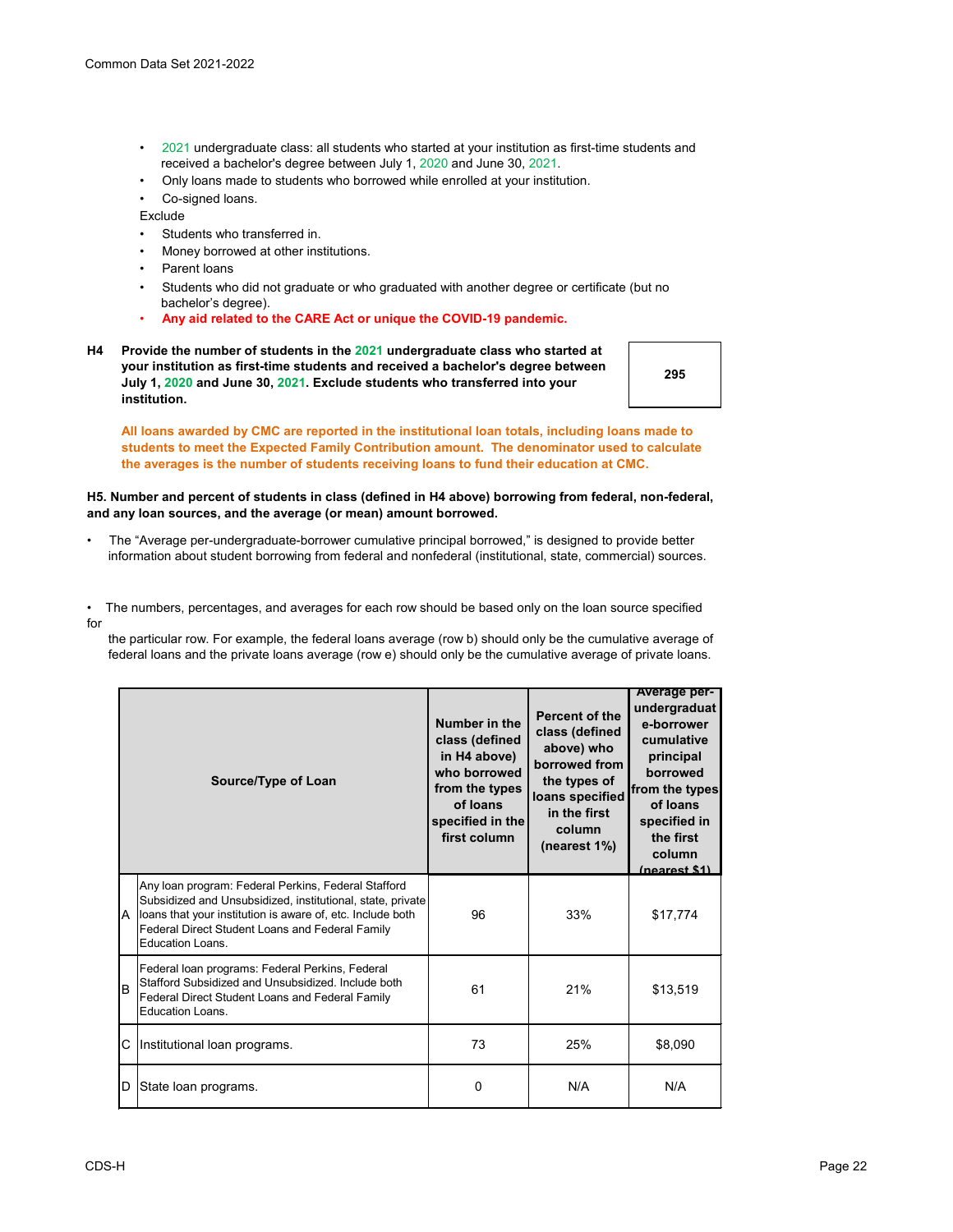|  | E Private student loans made by a bank or lender. |  | 10/2 |  |
|--|---------------------------------------------------|--|------|--|
|--|---------------------------------------------------|--|------|--|

# **Aid to Undergraduate Degree-seeking Nonresident Aliens**

#### **• Report numbers and dollar amounts for the same academic year checked in item H1**

**H6** Indicate your institution's policy regarding institutional scholarship and grant aid for undergraduate degreeseeking nonresident aliens:

Institutional need-based scholarship or grant aid is available Institutional non-need-based scholarship or grant aid is available Institutional scholarship or grant aid is not available

If institutional financial aid is available for undergraduate degree-seeking nonresident aliens, provide the number of undergraduate degree-seeking nonresident aliens who were awarded need-based or non-need-based aid:

\$54,590 Average dollar amount of institutional financial aid awarded to undergraduate degreeseeking nonresident aliens:

36

\$1,965,231

Total dollar amount of institutional financial aid awarded to undergraduate degreeseeking nonresident aliens:

**H7** Check off all financial aid forms nonresident alien first-year financial aid applicants must submit:

International Student's Certification of Finances Other (specify): CSS/Financial Aid PROFILE International Student's Financial Aid Application Institution's own financial aid form

### **Process for First-Year/Freshman Students**

**H8** Check off all financial aid forms domestic first-year (freshman) financial aid applicants must submit:

Business/Farm Supplement Other (specify): State aid form Noncustodial PROFILE FAFSA Institution's own financial aid form CSS/Financial Aid PROFILE

**H9** Indicate filing dates for first-year (freshman) students:

Priority date for filing required financial aid forms: 5-Jan

Deadline for filing required financial aid forms: 1-Feb

| No deadline fo  |
|-----------------|
| (annlications r |

or filing required forms (applications processed on a rolling basis)

**H10** Indicate notification dates for first-year (freshman) students (answer a or b):

a) Students notified on or about (date): 1-Apr

| b) Students notified on a rolling basis: |
|------------------------------------------|
| $\Box$ Yes                               |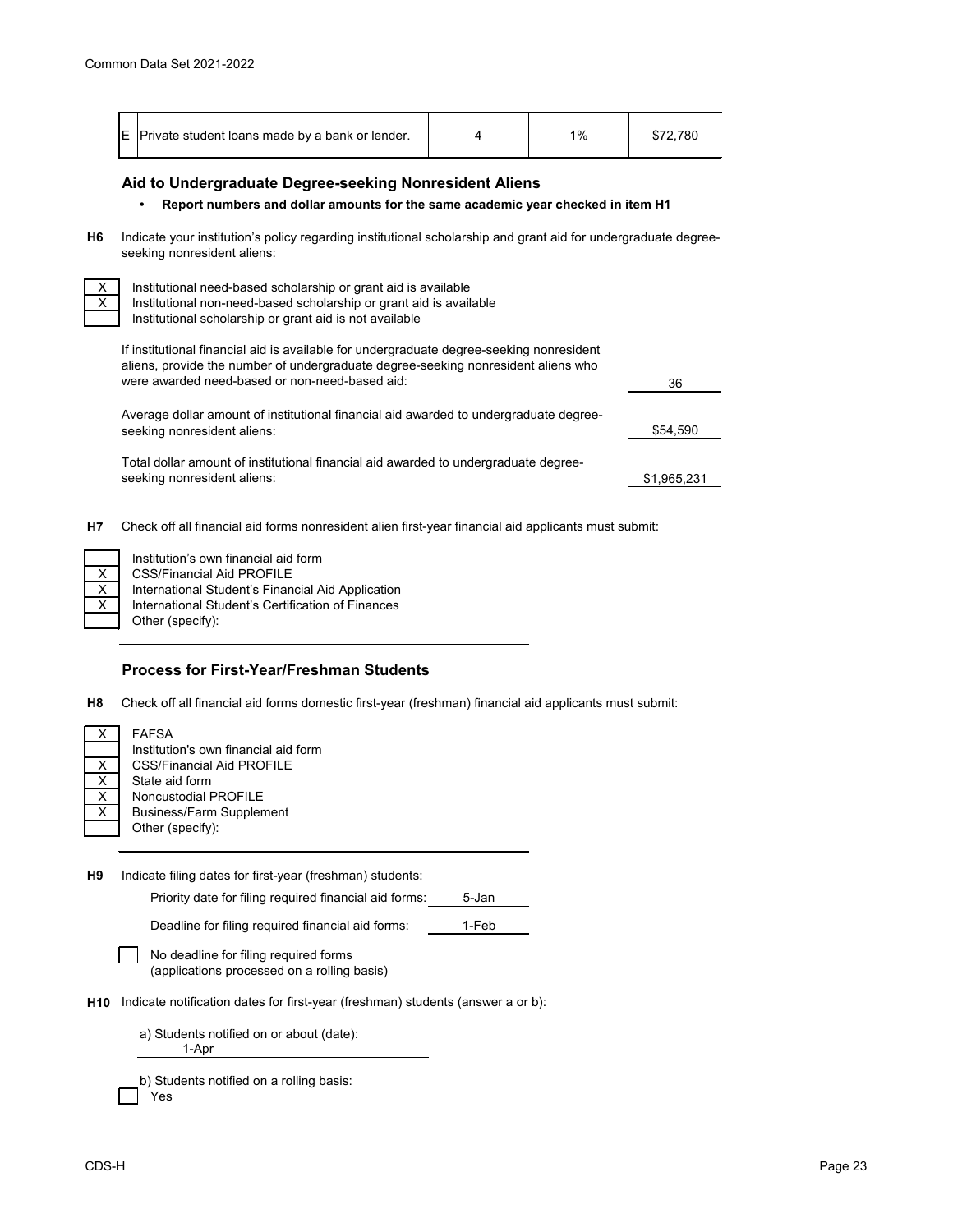X No If yes, starting date:

| H11 | Indicate reply dates:          |  |
|-----|--------------------------------|--|
|     | Students must reply by (date): |  |

| Students must reply by (date): |                        |  |
|--------------------------------|------------------------|--|
| or within                      | weeks of notification. |  |
|                                |                        |  |

# **Types of Aid Available**

Please check off all types of aid available to undergraduates at your institution:

#### **H12 Loans**

X X  $\times$ X X

| Direct Subsidized Stafford Loans                  |
|---------------------------------------------------|
| Direct Unsubsidized Stafford Loans                |
| Direct PLUS Loans                                 |
| Federal Perkins Loans                             |
| <b>Federal Nursing Loans</b>                      |
| State Loans                                       |
| College/university loans from institutional funds |
| Other (specify):                                  |
|                                                   |

### **H13 Need Based Scholarships and Grants**

| <b>Federal Pell</b>                                                  |
|----------------------------------------------------------------------|
| <b>SEOG</b>                                                          |
| State scholarships/grants                                            |
| Private scholarships                                                 |
| College/university scholarship or grant aid from institutional funds |
| United Negro College Fund                                            |
| <b>Federal Nursing Scholarship</b>                                   |
| Other (specify):                                                     |
|                                                                      |

**H14** Check off criteria used in awarding institutional aid. Check all that apply.

|                          | <b>Non-Need Based</b> | <b>Need-Based</b> |
|--------------------------|-----------------------|-------------------|
| Academics                | Х                     |                   |
| Alumni affiliation       |                       |                   |
| Art                      |                       |                   |
| <b>Athletics</b>         |                       |                   |
| Job skills               |                       |                   |
| <b>ROTC</b>              | Χ                     |                   |
| Leadership               | Χ                     |                   |
| Minority status          |                       |                   |
| Music/drama              |                       |                   |
| Religious affiliation    |                       |                   |
| State/district residency |                       |                   |

**H15** If your institution has recently implemented any major financial aid policy, program, or initiative to make your institution more affordable to incoming students such as replacing loans with grants, or waiving costs for families below a certain income level please provide details below:

Are these policies related to the COVID-19 pandemic?

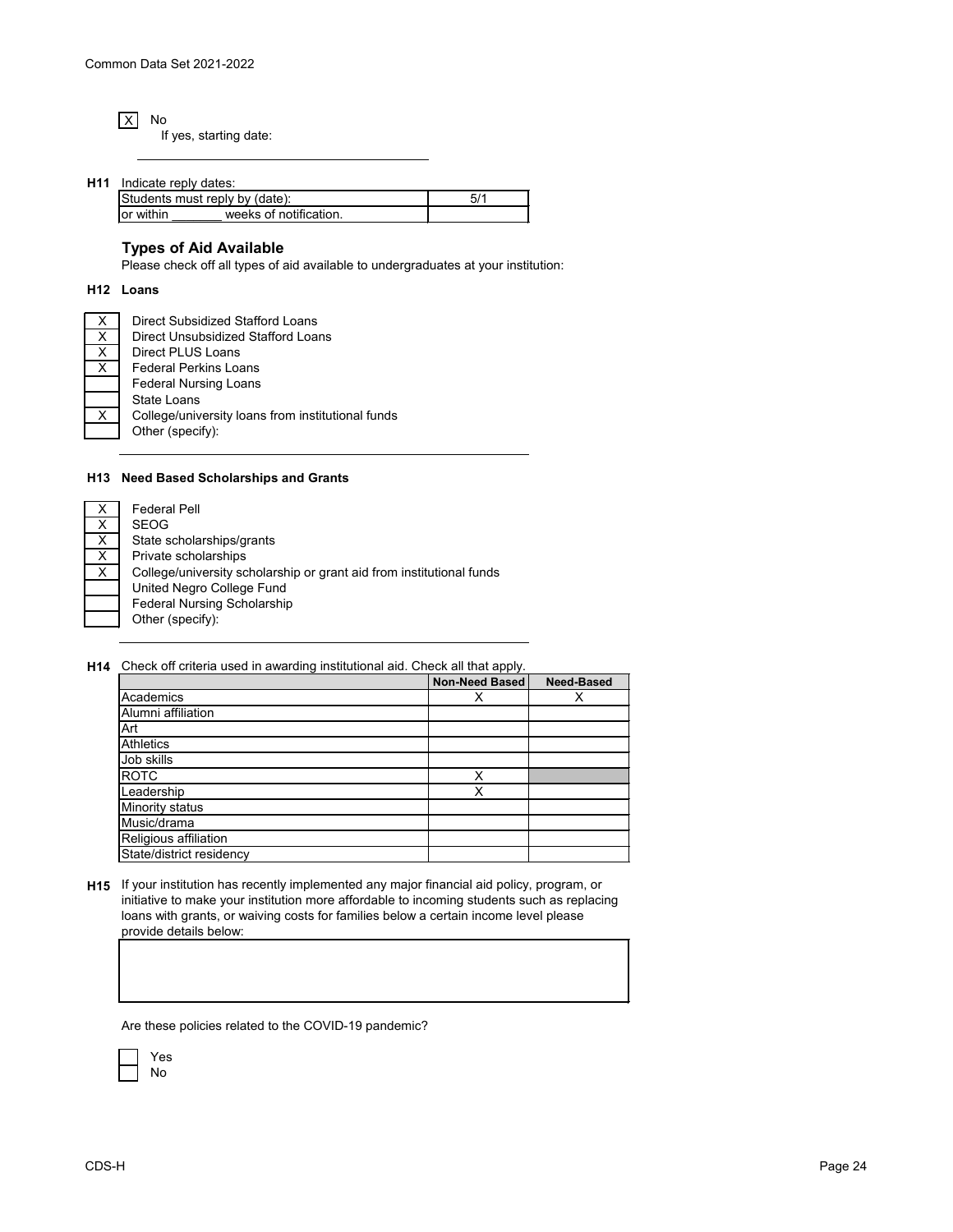# **I. INSTRUCTIONAL FACULTY AND CLASS SIZE**

### **I-1. Please report the number of instructional faculty members in each category for Fall 2021. Include faculty who are on your institution's payroll on the census date your institution uses for IPEDS/AAUP.**

The following definition of full-time instructional faculty is used by the American Association of University Professors (AAUP) in its annual Faculty Compensation Survey (the part time definitions are not used by AAUP). Instructional Faculty is defined as those members of the instructional-research staff whose major regular assignment is instruction, including those with released time for research. Use the chart below to determine inclusions and exclusions:

#### **CDS definitions are used in determining the full/part time faculty and who to include in the counts. CMC participates in a collaborative science department with Pitzer and Scripps Colleges. Faculty teaching in Keck are counted based on the current reporting agreement.**

|   |                                                                                                                                                                                                                                      | Full-time | Part-time                                                                       |
|---|--------------------------------------------------------------------------------------------------------------------------------------------------------------------------------------------------------------------------------------|-----------|---------------------------------------------------------------------------------|
| A | Instructional faculty in preclinical and clinical medicine, faculty who are not paid (e.g.,<br>those who donate their services or are in the military), or research-only faculty, post-<br>doctoral fellows, or pre-doctoral fellows | Exclude   | Include only if<br>they teach one<br>or more non-<br>clinical credit<br>courses |
| B | Administrative officers with titles such as dean of students, librarian, registrar, coach, and<br>the like, even though they may devote part of their time to classroom instruction and may<br>have faculty status                   | Exclude   | Include if they<br>teach one or<br>more non-<br>clinical credit<br>courses      |
| C | Other administrators/staff who teach one or more non-clinical credit courses even though<br>they do not have faculty status                                                                                                          | Exclude   | Include                                                                         |
| D | Undergraduate or graduate students who assist in the instruction of courses, but have<br>titles such as teaching assistant, teaching fellow, and the like                                                                            | Exclude   | Exclude                                                                         |
| F | Faculty on sabbatical or leave with pay                                                                                                                                                                                              | Include   | Exclude                                                                         |
| F | Faculty on leave without pay                                                                                                                                                                                                         | Exclude   | Exclude                                                                         |
| G | Replacement faculty for faculty on sabbatical leave or leave with pay                                                                                                                                                                | Exclude   | Include                                                                         |

*Full-time instructional faculty:* faculty employed on a full-time basis for instruction (including those with released time for research)

*Part-time instructional faculty:* Adjuncts and other instructors being paid solely for part-time classroom instruction. Also includes full-time faculty teaching less than two semesters, three quarters, two trimesters, or two four-month sessions. Employees who are not considered full-time instruction faculty but who teach one or more non-clinical credit courses may be counted as part-time faculty.

*Minority faculty:* includes faculty who designate themselves as Black, non-Hispanic; American Indian or Alaska Native; Asian, Native Hawaiian or other Pacific Islander, or Hispanic.

*Doctorate:* includes such degrees as Doctor of Philosophy, Doctor of Education, Doctor of Juridical Science, and Doctor of Public Health in any field such as arts, sciences, education, engineering, business, and public administration. Also includes terminal degrees formerly designated as "first professional," including dentistry (DDS or DMD), medicine (MD), optometry (OD), osteopathic medicine (DO), pharmacy (DPharm or BPharm), podiatric medicine (DPM), veterinary medicine (DVM), chiropractic (DC or DCM), or law (JD).

*Terminal master's degree:* a master's degree that is considered the highest degree in a field: example, M. Arch (in architecture) and MFA (master of fine arts in art or theater).

| ٦<br>۰. |  |
|---------|--|

| $I-1.$ |   |                                                                                | Full-Time | <b>Part-Time</b> | <b>Total</b> |
|--------|---|--------------------------------------------------------------------------------|-----------|------------------|--------------|
|        | Α | Total number of instructional faculty                                          | 164       | 30               | 194          |
|        | B | Total number who are members of minority groups                                | 41        | 10               | 51           |
|        | C | Total number who are women                                                     | 59        | 14               | 73           |
|        |   | Total number who are men                                                       | 105       | 16               | 121          |
|        | F | Total number who are nonresident aliens (international)                        | 6         |                  | 6            |
|        |   | Total number with doctorate, or other terminal degree                          | 162       | 24               | 186          |
|        | G | Total number whose highest degree is a master's but not a terminal<br>master's | 2         | 2                | 4            |
|        | H | Total number whose highest degree is a bachelor's                              |           |                  |              |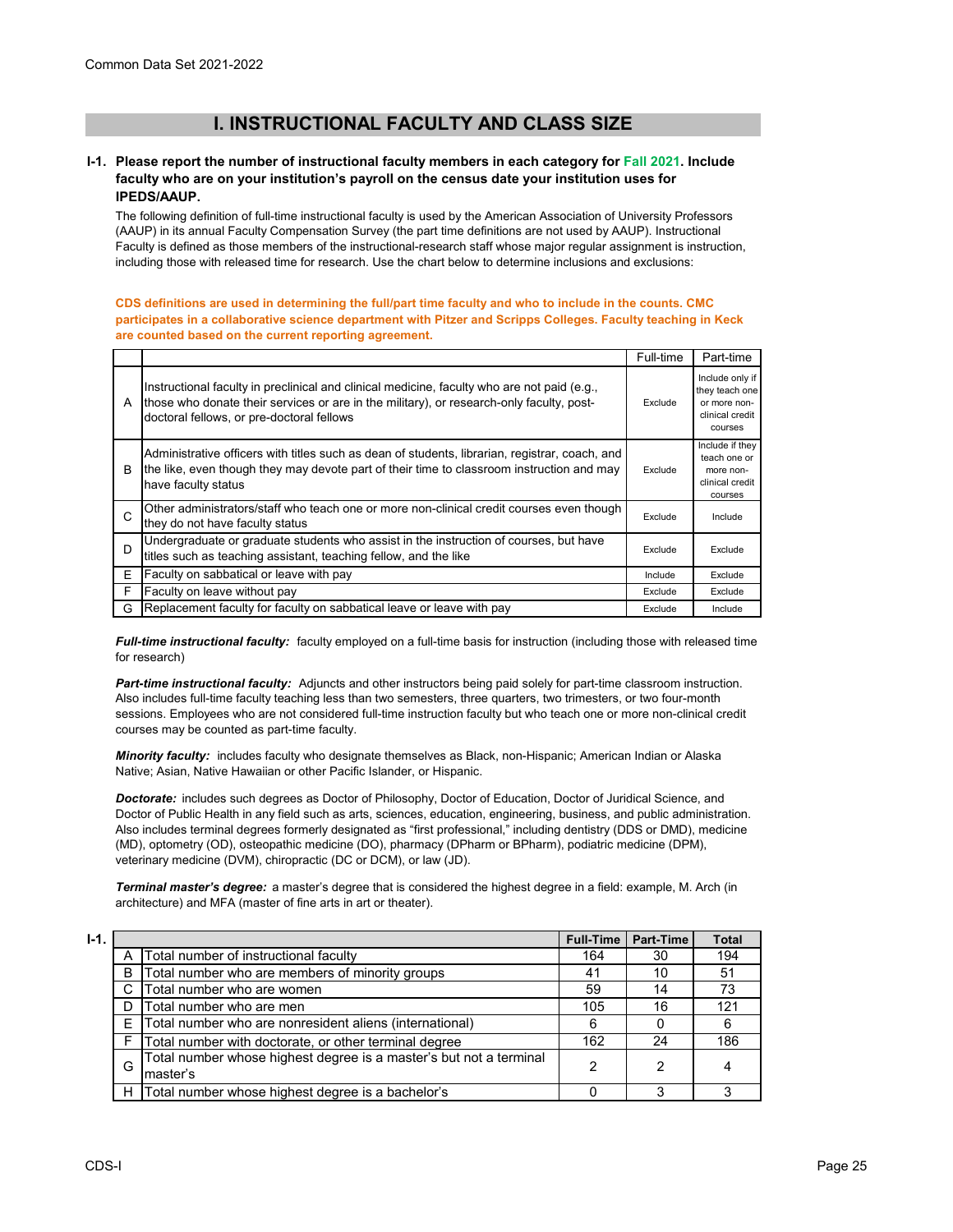| Total number whose highest degree is unknown or other (Note: Items)<br><b>f</b> , $g$ , $h$ , and <b>i</b> must sum up to item $a$ .) |  |  |
|---------------------------------------------------------------------------------------------------------------------------------------|--|--|
| Total number in stand-alone graduate/professional programs in<br>which faculty teach virtually only graduate-level students           |  |  |

### **I-2. Student to Faculty Ratio**

Report the Fall 2021 ratio of full-time equivalent students (full-time plus 1/3 part time) to full-time equivalent instructional faculty (full time plus 1/3 part time). In the ratio calculations, exclude both faculty and students in stand-alone graduate or professional programs such as medicine, law, veterinary, dentistry, social work, business, or public health in which faculty teach virtually only graduate level students.

• Do not count undergraduate or graduate student teaching assistants as faculty.

**Figures include CMC undergraduate and graduate students in Claremont, Washington D.C., and Silicon Valley as of the fall census date.** 

| <b>Fall 2021</b><br>$\sim$<br>Student to Faculty ratio | Ito | (based on | 1395 | 'students |
|--------------------------------------------------------|-----|-----------|------|-----------|
|                                                        |     | and       |      | Ifacult∨` |

### **I-3. Undergraduate Class Size**

In the table below, please use the following definitions to report information about the size of classes and class sections offered in the Fall 2021 term.

#### **• Please include classes that have been moved online in response to the COVID-19 pandemic.**

*Class Sections:* A class section is an organized course offered for credit, identified by discipline and number, meeting at a stated time or times in a classroom or similar setting, and not a subsection such as a laboratory or discussion session. Undergraduate class sections are defined as any sections in which at least one degree-seeking undergraduate student is enrolled for credit. Exclude distance learning classes and noncredit classes and individual instruction such as dissertation or thesis research, music instruction, or oneto-one readings. Exclude students in independent study, co-operative programs, internships, foreign language taped tutor sessions, practicums, and all students in one-on-one classes. Each class section should be counted only once and should not be duplicated because of course catalog cross-listings.

*Class Subsections:* A class subsection includes any subsection of a course, such as laboratory, recitation, and discussion subsections that are supplementary in nature and are scheduled to meet separately from the lecture portion of the course. Undergraduate subsections are defined as any subsections of courses in which degree-seeking undergraduate students enrolled for credit. As above, exclude noncredit classes and individual instruction such as dissertation or thesis research, music instruction, or one-to-one readings. Each class subsection should be counted only once and should not be duplicated because of cross-listings.

Using the above definitions, please report for each of the following class-size intervals the number of *class sections* and *class subsections* offered in Fall 2021. For example, a lecture class with 800 students who met at another time in 40 separate labs with 20 students should be counted once in the "100+" column in the class section column and 40 times under the "20-29" column of the class subsections table.

**Data excludes Independent Study, internships, Senior Thesis, Debate, Off-campus Study, Physical Education, Military Science and non-CMC Joint Language courses. Cross-Listed courses and enrollments are concatenated. Keck Science figures are included, based on budget proportions.**

| Undergraduate Class Size (provide numbers) |         |           |           |       |       |       |        |              |     |
|--------------------------------------------|---------|-----------|-----------|-------|-------|-------|--------|--------------|-----|
|                                            | $2 - 9$ | $10 - 19$ | $20 - 29$ | 30-39 | 40-49 | 50-99 | $100+$ | <b>Total</b> |     |
| <b>CLASS</b><br><b>SECTIONS</b>            | 39      | 211       | 69        |       |       |       |        | 338          | 74% |
|                                            |         |           |           |       |       |       |        |              |     |

**Number of Class Sections with Undergraduates Enrolled**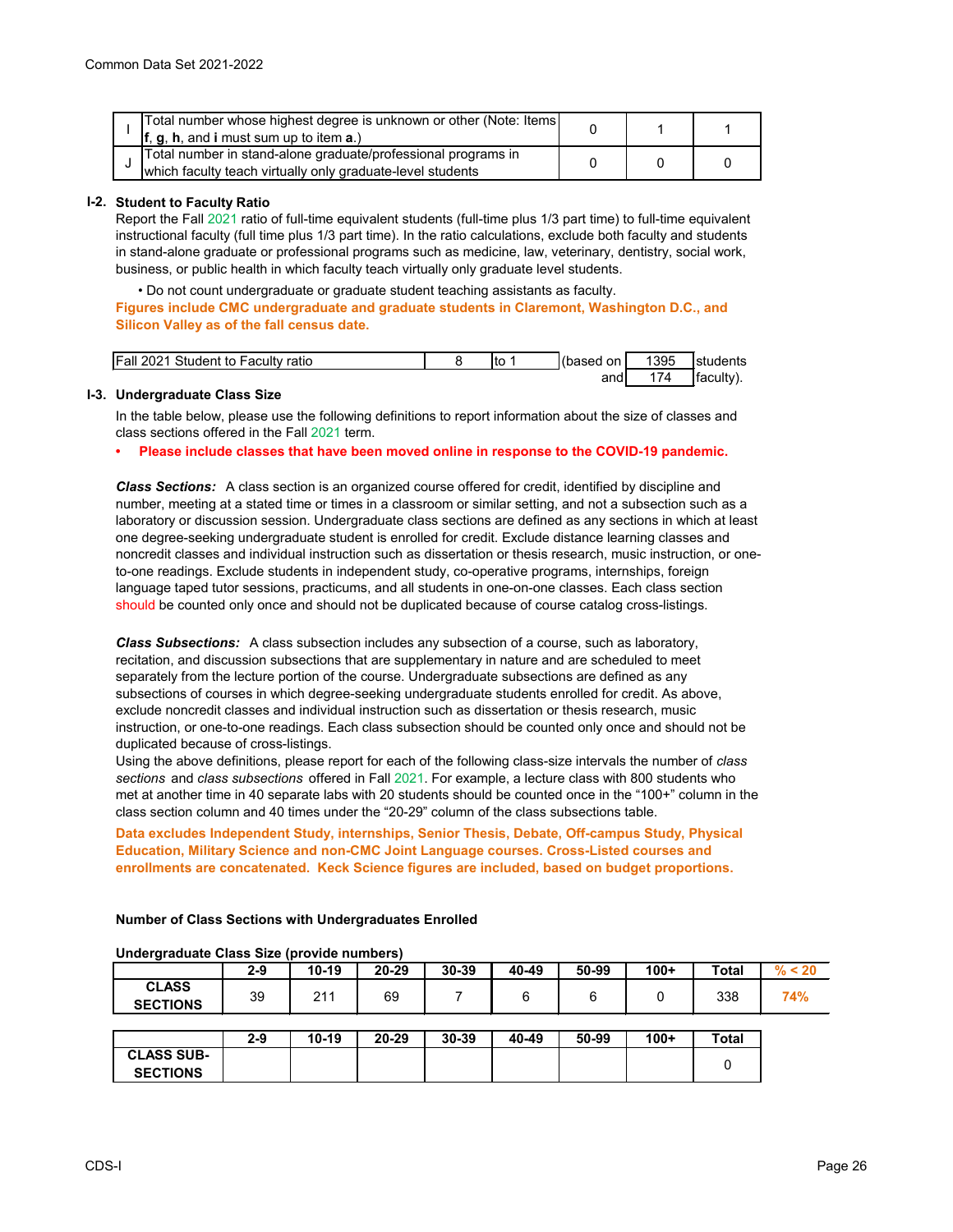# **J. Disciplinary areas of DEGREES CONFERRED**

# **J1 Degrees conferred between July 1, 2020 and June 30, 2021**

For each of the following discipline areas, provide the percentage of diplomas/certificates, associate, and bachelor's degrees awarded. To determine the percentage, use majors, not headcount (e.g., students with one degree but a double major will be represented twice). Calculate the percentage from your institution's IPEDS Completions by using the sum of 1st and 2nd majors for each CIP code as the numerator and the sum of the Grand Total by 1st Majors and the Grand Total by 2nd major as the denominator. If you prefer, you can compute the percentages using 1st majors

only **The majors reported in the Bachelor's column include single, dual, and double majors, consistent with reporting on the IPEDS Completions survey.** 

| Category                                                                     | Diploma/<br><b>Certificates</b> | <b>Associate</b> | <b>Bachelor's</b><br><b>Count (Singles,</b><br><b>Duals and</b><br><b>Doubles)</b> | <b>Bachelor's Percent</b><br>(Singles, Duals and<br>Doubles) | <b>CIP 2020</b><br><b>Categories</b><br>to Include |
|------------------------------------------------------------------------------|---------------------------------|------------------|------------------------------------------------------------------------------------|--------------------------------------------------------------|----------------------------------------------------|
| Agriculture                                                                  |                                 |                  | 0                                                                                  | 0.00%                                                        | 01                                                 |
| Natural resources and conservation                                           |                                 |                  | 8                                                                                  | 1.86%                                                        | $\overline{03}$                                    |
| Architecture                                                                 |                                 |                  | $\mathbf 0$                                                                        | 0.00%                                                        | 04                                                 |
| Area, ethnic, and gender studies                                             |                                 |                  | $\overline{2}$                                                                     | 0.46%                                                        | 05                                                 |
| Communication/journalism                                                     |                                 |                  | 7                                                                                  | 1.62%                                                        | 09                                                 |
| Communication technologies                                                   |                                 |                  | 0                                                                                  | 0.00%                                                        | 10                                                 |
| Computer and information sciences                                            |                                 |                  | $\overline{17}$                                                                    | 3.94%                                                        | 11                                                 |
| Personal and culinary services                                               |                                 |                  | 0                                                                                  | 0.00%                                                        | 12                                                 |
| Education                                                                    |                                 |                  | 0                                                                                  | 0.00%                                                        | 13                                                 |
| Engineering                                                                  |                                 |                  | 6                                                                                  | 1.39%                                                        | 14                                                 |
| Engineering technologies                                                     |                                 |                  | 0                                                                                  | 0.00%                                                        | 15                                                 |
| Foreign languages, literatures, and linguistics                              |                                 |                  | 9                                                                                  | 2.09%                                                        | 16                                                 |
| Family and consumer sciences                                                 |                                 |                  | $\mathbf 0$                                                                        | 0.00%                                                        | 19                                                 |
| Law/legal studies                                                            |                                 |                  | $\bf{0}$                                                                           | 0.00%                                                        | 22                                                 |
| English                                                                      |                                 |                  | 13                                                                                 | 3.02%                                                        | $\overline{23}$                                    |
| Liberal arts/general studies                                                 |                                 |                  | 0                                                                                  | 0.00%                                                        | $\overline{24}$                                    |
| Library science                                                              |                                 |                  | $\bf{0}$                                                                           | 0.00%                                                        | 25                                                 |
| <b>Biological/life sciences</b>                                              |                                 |                  | 24                                                                                 | 5.57%                                                        | 26                                                 |
| Mathematics and statistics                                                   |                                 |                  | 21                                                                                 | 4.87%                                                        | $\overline{27}$                                    |
| Military science and military technologies                                   |                                 |                  | 0                                                                                  | 0.00%                                                        | 28 & 29                                            |
| Interdisciplinary studies                                                    |                                 |                  | 40                                                                                 | 9.28%                                                        | 30                                                 |
| Parks and recreation                                                         |                                 |                  | 0                                                                                  | 0.00%                                                        | 31                                                 |
| Philosophy and religious studies                                             |                                 |                  | 20                                                                                 | 4.64%                                                        | 38                                                 |
| Theology and religious vocations                                             |                                 |                  | 0                                                                                  | 0.00%                                                        | $\overline{39}$                                    |
| Physical sciences                                                            |                                 |                  | 11                                                                                 | 2.55%                                                        | 40                                                 |
| Science technologies                                                         |                                 |                  | 0                                                                                  | 0.00%                                                        | 41                                                 |
| Psychology                                                                   |                                 |                  | 38                                                                                 | 8.82%                                                        | 42                                                 |
| Homeland Security, law enforcement, firefighting,<br>and protective services |                                 |                  | 0                                                                                  | 0.00%                                                        | 43                                                 |
| Public administration and social services                                    |                                 |                  | 4                                                                                  | 0.93%                                                        | 44                                                 |
| Social sciences                                                              |                                 |                  | 179                                                                                | 41.53%                                                       | 45                                                 |
| <b>Construction trades</b>                                                   |                                 |                  | $\mathbf{0}$                                                                       | 0.00%                                                        | 46                                                 |
| Mechanic and repair technologies                                             |                                 |                  | $\mathbf 0$                                                                        | 0.00%                                                        | 47                                                 |
| Precision production                                                         |                                 |                  | 0                                                                                  | 0.00%                                                        | 48                                                 |
| Transportation and materials moving                                          |                                 |                  | 0                                                                                  | 0.00%                                                        | 49                                                 |
| Visual and performing arts                                                   |                                 |                  | 4                                                                                  | 0.93%                                                        | 50                                                 |
| Health professions and related programs                                      |                                 |                  | $\mathbf{0}$                                                                       | 0.00%                                                        | 51                                                 |
| <b>Business/marketing</b>                                                    |                                 |                  | 14                                                                                 | 3.25%                                                        | 52                                                 |
| History                                                                      |                                 |                  | 14                                                                                 | 3.25%                                                        | 54                                                 |
| <b>Other</b>                                                                 |                                 |                  | $\mathbf 0$                                                                        | $0.00\%$                                                     |                                                    |
| TOTAL (should = 100%)                                                        | 0.00%                           | 0.00%            | 431                                                                                | 100.00%                                                      |                                                    |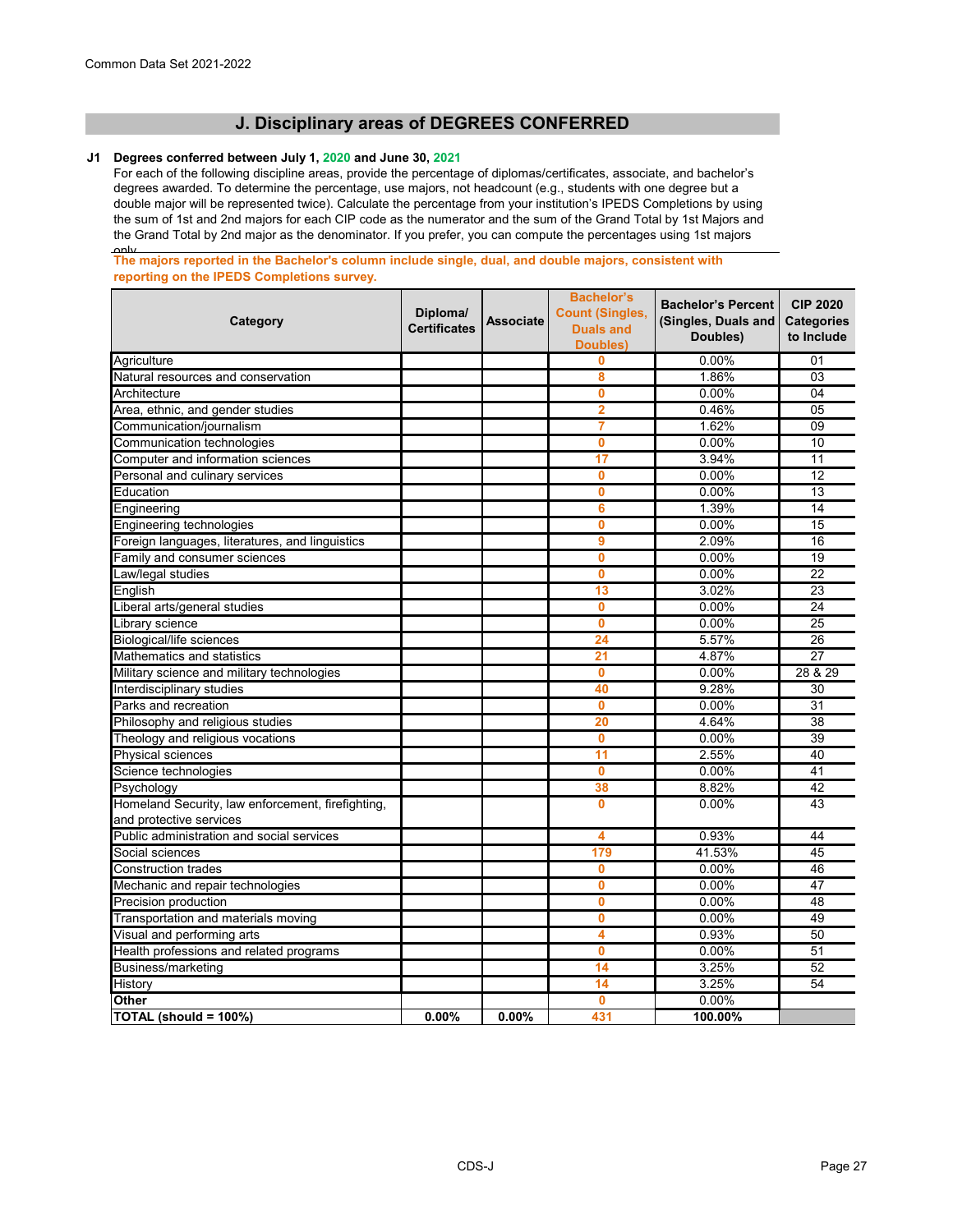# **Common Data Set Definitions**

♦ **All definitions related to the financial aid section appear at the end of the Definitions document.**

♦ Items preceded by an asterisk (\*) represent definitions agreed to among publishers which do not appear on the CDS document but may be present on individual publishers' surveys.

**\*Academic advisement:** Plan under which each student is assigned to a faculty member or a trained adviser, who, through regular meetings, helps the student plan and implement immediate and long-term academic and vocational goals.

**Accelerated program:** Completion of a college program of study in fewer than the usual number of years, most often by attending summer sessions and carrying extra courses during the regular academic term**.**

**Admitted student:** Applicant who is offered admission to a degree-granting program at your institution.

**\*Adult student services:** Admission assistance, support, orientation, and other services expressly for adults who have started college for the first time, or who are re-entering after a lapse of a few years.

**American Indian or Alaska Native:** A person having origins in any of the original peoples of North and South America (including Central America) and maintaining tribal affiliation or community attachment.

**Applicant (first-time, first year):** An individual who has fulfilled the institution's requirements to be considered for admission (including payment or waiving of the application fee, if any) and who has been notified of one of the following actions: admission, nonadmission, placement on waiting list, or application withdrawn (by applicant or institution).

**Application fee:** That amount of money that an institution charges for processing a student's application for acceptance. This amount is *not* creditable toward tuition and required fees, nor is it refundable if the student is not admitted to the institution.

**Asian:** A person having origins in any of the original peoples of the Far East, Southeast Asia, or the Indian subcontinent, including, for example, Cambodia, China, India, Japan, Korea, Malaysia, Pakistan, the Philippine Islands, Thailand, and Vietnam.

**Associate degree:** An award that normally requires at least two but less than four years of full-time equivalent college work.

**Bachelor's degree:** An award (baccalaureate or equivalent degree, as determined by the Secretary of the U.S. Department of Education) that normally requires at least four years but *not* more than five years of full-time equivalent college-level work. This includes ALL bachelor's degrees conferred in a five-year cooperative (workstudy plan) program. (A cooperative plan provides for alternate class attendance and employment in business, industry, or government; thus, it allows students to combine actual work experience with their college studies.) Also, it includes bachelor's degrees in which the normal four years of work are completed in three years.

**Black or African American***:* A person having origins in any of the black racial groups of Africa. **Board (charges):** Assume average cost for 19 meals per week or the maximum meal plan.

**Books and supplies (costs):** Average cost of books and supplies. Do not include unusual costs for special groups of students (e.g., engineering or art majors), unless they constitute the majority of students at your institution.

**Calendar system:** The method by which an institution structures most of its courses for the academic year.

**Campus Ministry:** Religious student organizations (denominational or nondenominational) devoted to fostering religious life on college campuses. May also refer to Campus Crusade for Christ, an interdenominational Christian organization.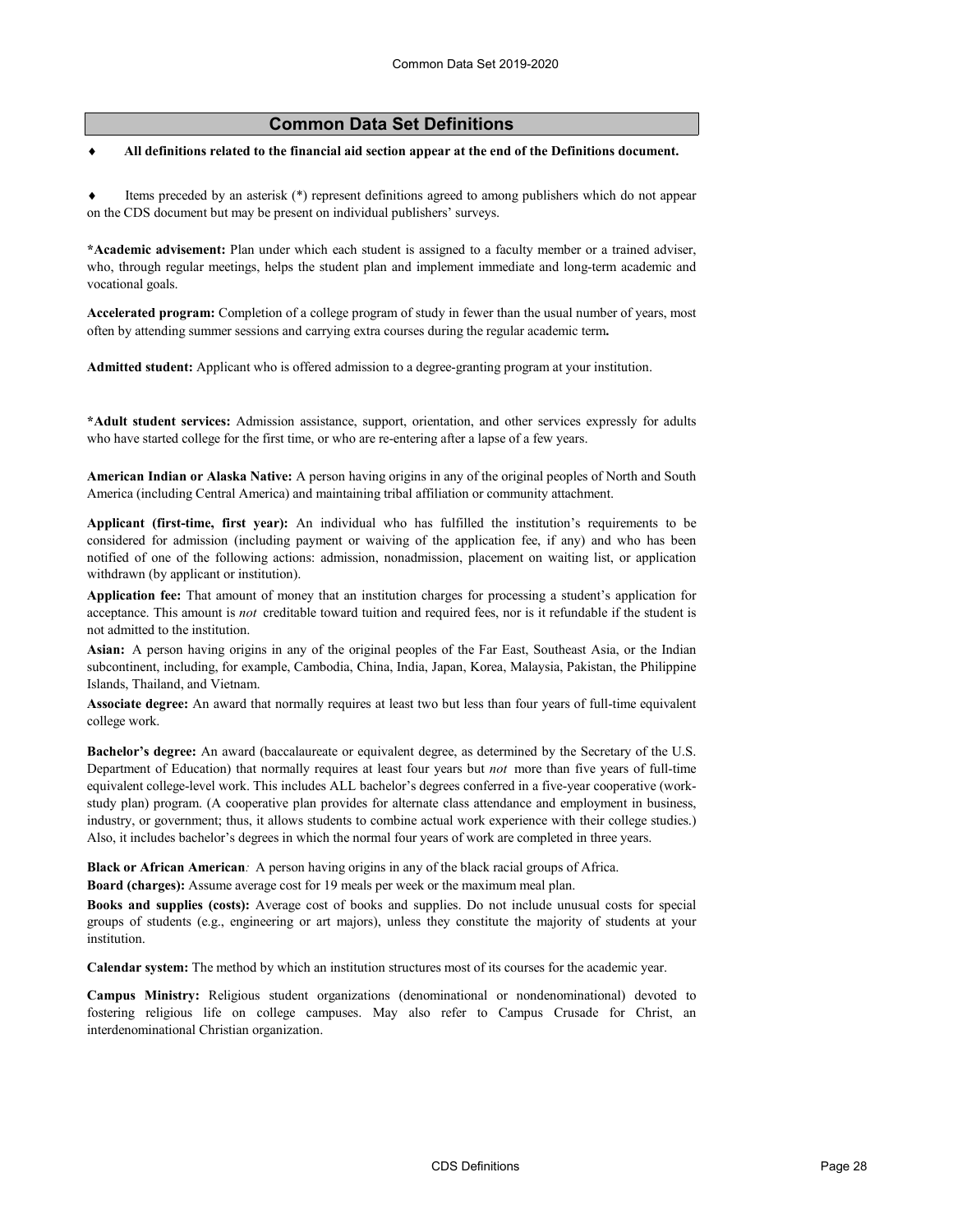**\*Career and placement services:** A range of services, including (often) the following: coordination of visits of employers to campus; aptitude and vocational testing; interest inventories, personal counseling; help in resume writing, interviewing, launching the job search; listings for those students desiring employment and those seeking permanent positions; establishment of a permanent reference folder; career resource materials.

**Carnegie units:** One year of study or the equivalent in a secondary school subject.

### **Certificate:** See **Postsecondary award, certificate, or diploma.**

**Class rank:** The relative numerical position of a student in his or her graduating class, calculated by the high school on the basis of grade-point average, whether weighted or unweighted.

**College-preparatory program:** Courses in academic subjects (English, history and social studies, foreign languages, mathematics, science, and the arts) that stress preparation for college or university study.

**Common Application:** The standard application form distributed by the National Association of Secondary School Principals for a large number of private colleges who are members of the Common Application Group.

**\*Community service program:** Referral center for students wishing to perform volunteer work in the community or participate in volunteer activities coordinated by academic departments.

**Commuter:** A student who lives off campus in housing that is not owned by, operated by, or affiliated with the college. This category includes students who commute from home and students who have moved to the area to attend college.

**Clock hour:** A unit of measure that represents an hour of scheduled instruction given to students. Also referred to as contact hour.

**Continuous basis (for program enrollment):** A calendar system classification that is used by institutions that enroll students at any time during the academic year. For example, a cosmetology school or a word processing school might allow students to enroll and begin studies at various times, with no requirement that classes begin on a certain date.

**Cooperative education program:** A program that provides for alternate class attendance and employment in business, industry, or government.

**Cooperative housing:** College-owned, -operated, or -affiliated housing in which students share room and board expenses and participate in household chores to reduce living expenses.

**\*Counseling service:** Activities designed to assist students in making plans and decisions related to their education, career, or personal development.

**Credit:** Recognition of attendance or performance in an instructional activity (course or program) that can be applied by a recipient toward the requirements for a degree, diploma, certificate, or recognized postsecondary credential.

**Credit course:** A course that, if successfully completed, can be applied toward the number of courses required for achieving a degree, diploma, certificate, or other recognized postsecondary credential.

**Credit hour:** A unit of measure representing an hour (50 minutes) of instruction over a 15-week period in a semester or trimester system or a 10-week period in a quarter system. It is applied toward the total number of hours needed for completing the requirements of a degree, diploma, certificate, or recognized postsecondary credential.

**Cross-registration:** A system whereby students enrolled at one institution may take courses at another institution without having to apply to the second institution.

**Deferred admission:** The practice of permitting admitted students to postpone enrollment, usually for a period of one academic term or one year.

**Degree:** An award conferred by a college, university, or other postsecondary education institution as official recognition for the successful completion of a program of studies.

**Degree-seeking students:** Students enrolled in courses for credit who are recognized by the institution as seeking a degree or recognized postsecondary credential. At the undergraduate level, this is intended to include students enrolled in vocational or occupational programs.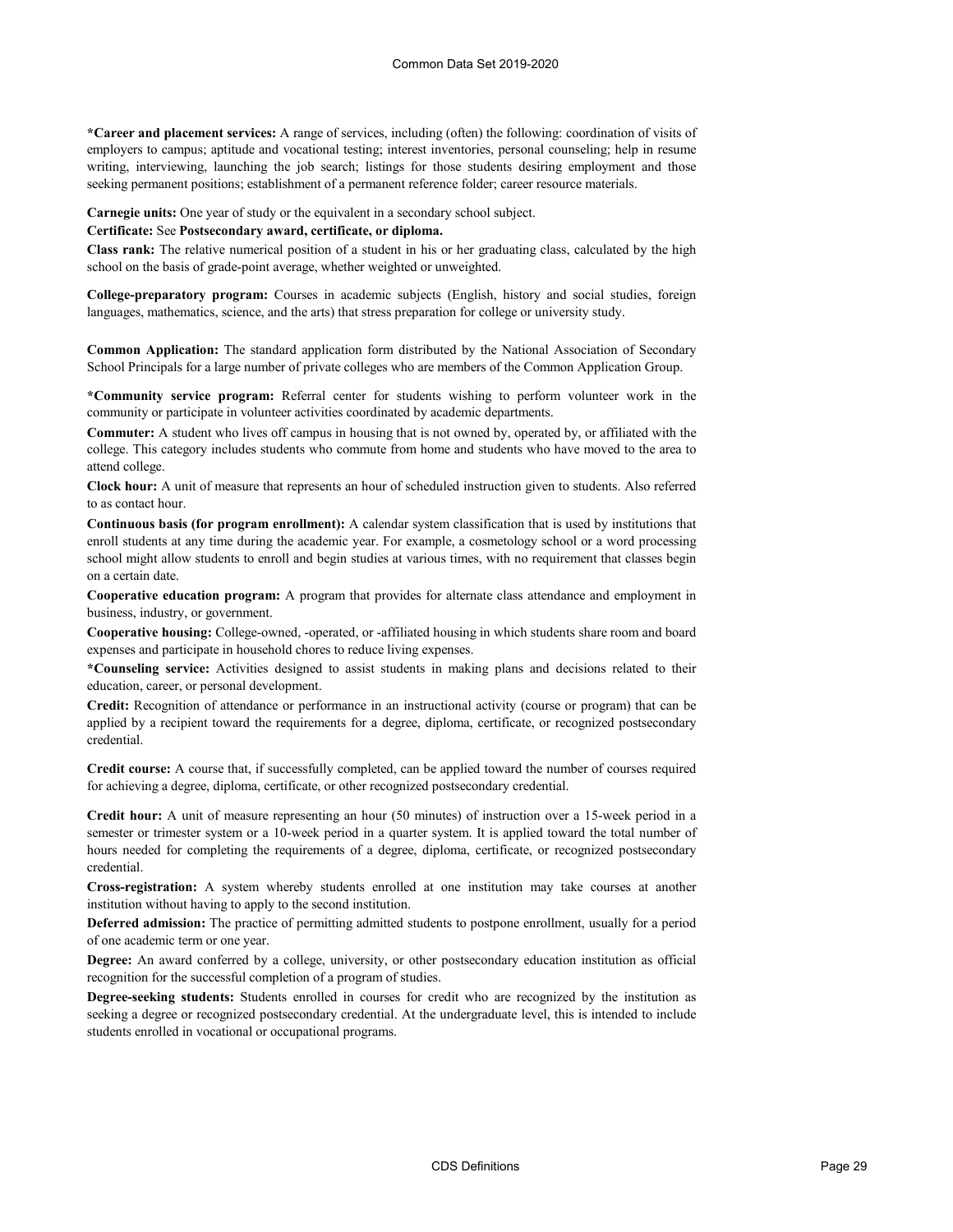**Differs by program (calendar system):** A calendar system classification that is used by institutions that have occupational/vocational programs of varying length. These schools may enroll students at specific times depending on the program desired. For example, a school might offer a two-month program in January, March, May, September, and November; and a three-month program in January, April, and October.

#### **Diploma:** See **Postsecondary award, certificate, or diploma.**

**Distance learning:** An option for earning course credit at off-campus locations via cable television, internet, satellite classes, videotapes, correspondence courses, or other means.

**Doctor's degree-research/scholarship**: A Ph.D. or other doctor's degree that requires advanced work beyond the master's level, including the preparation and defense of a dissertation based on original research, or the planning and execution of an original project demonstrating substantial artistic or scholarly achievement. Some examples of this type of degree may include Ed.D., D.M.A., D.B.A., D.Sc., D.A., or D.M, and others, as designated by the awarding institution.

**Doctor's degree-professional practice**: A doctor's degree that is conferred upon completion of a program providing the knowledge and skills for the recognition, credential, or license required for professional practice. The degree is awarded after a period of study such that the total time to the degree, including both preprofessional and professional preparation, equals at least six full-time equivalent academic years. Some of these degrees were formerly classified as "first-professional" and may include: Chiropractic (D.C. or D.C.M.); Dentistry (D.D.S. or D.M.D.); Law (L.L.B. or J.D.); Medicine (M.D.); Optometry (O.D.); Osteopathic Medicine (D.O); Pharmacy (Pharm.D.); Podiatry (D.P.M., Pod.D., D.P.); or, Veterinary Medicine (D.V.M.), and others, as designated by the awarding institution.

**Doctor's degree-other**: A doctor's degree that does not meet the definition of a doctor's degree research/scholarship or a doctor's degree - professional practice.

**Double major:** Program in which students may complete two undergraduate programs of study simultaneously.

**Dual enrollment:** A program through which high school students may enroll in college courses while still enrolled in high school. Students are not required to apply for admission to the college in order to participate.

**Early action plan:** An admission plan that allows students to apply and be notified of an admission decision well in advance of the regular notification dates. If admitted, the candidate is not committed to enroll; the student may reply to the offer under the college's regular reply policy.

**Early admission:** A policy under which students who have not completed high school are admitted and enroll full time in college, usually after completion of their junior year.

**Early decision plan:** A plan that permits students to apply and be notified of an admission decision (and financial aid offer if applicable) well in advance of the regular notification date. Applicants agree to accept an offer of admission and, if admitted, to withdraw their applications from other colleges. There are three possible decisions for early decision applicants: admitted, denied, or not admitted but forwarded for consideration with the regular applicant pool, without prejudice.

**English as a Second Language (ESL):** A course of study designed specifically for students whose native language is not English.

**Exchange student program-domestic:** Any arrangement between a student and a college that permits study for a semester or more at another college **in the United States** without extending the amount of time required for a degree. **See also Study abroad**.

**External degree program:** A program of study in which students earn credits toward a degree through independent study, college courses, proficiency examinations, and personal experience. External degree programs require minimal or no classroom attendance.

**Extracurricular activities (as admission factor):** Special consideration in the admissions process given for participation in both school and nonschool-related activities of interest to the college, such as clubs, hobbies, student government, athletics, performing arts, etc.

**First-time student:** A student attending any institution for the first time at the level enrolled. Includes students enrolled in the fall term who attended a postsecondary institution for the first time at the same level in the prior summer term. Also includes students who entered with advanced standing (college credit earned before graduation from high school).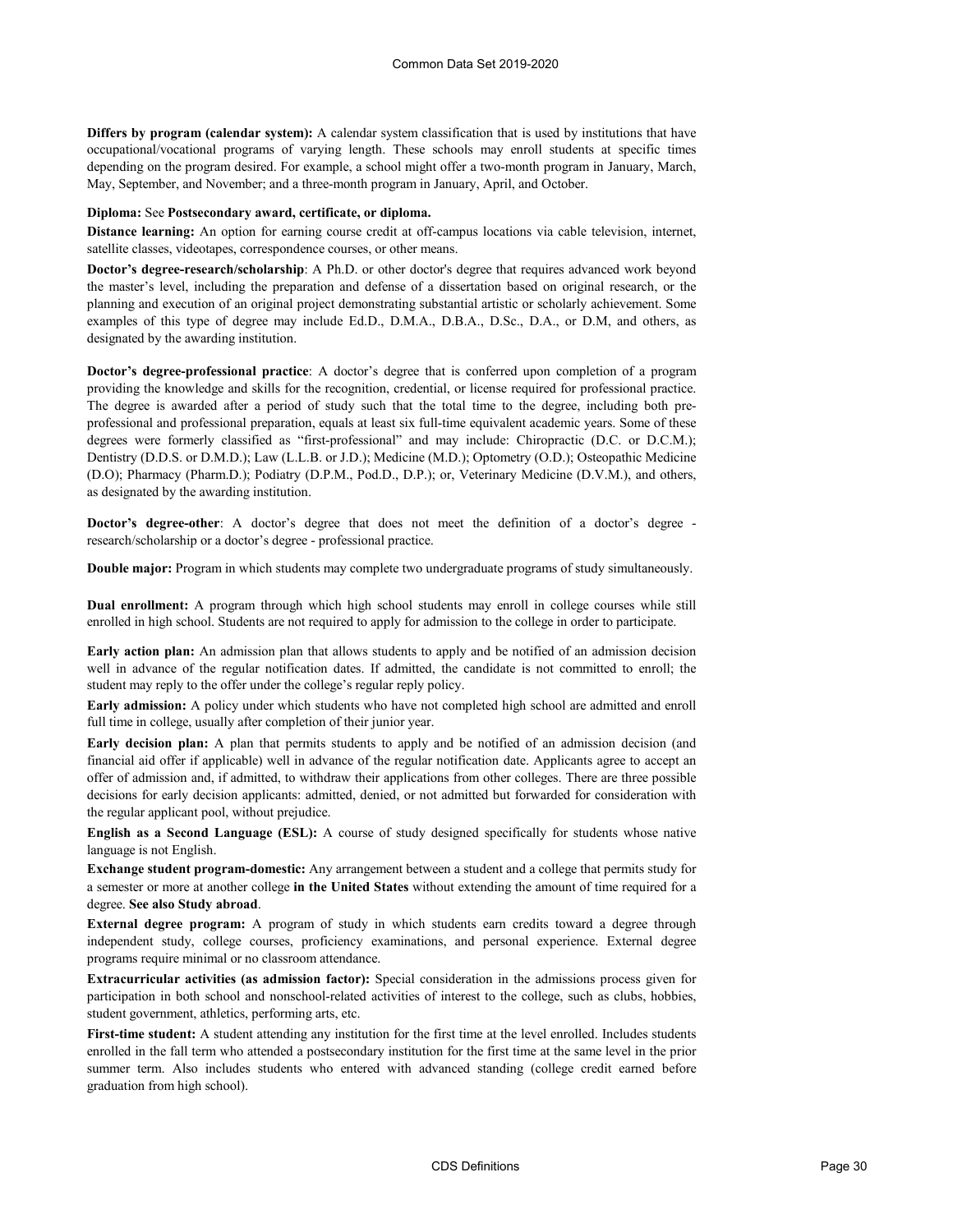**First-time, first-year (freshman) student:** A student attending any institution for the first time at the undergraduate level. Includes students enrolled in the fall term who attended college for the first time in the prior summer term. Also includes students who entered with advanced standing (college credits earned before graduation from high school).

**First-year student:** A student who has completed less than the equivalent of 1 full year of undergraduate work; that is, less than 30 semester hours (in a 120-hour degree program) or less than 900 clock hours.

**Freshman:** A first-year undergraduate student.

**\*Freshman/new student orientation:** Orientation addressing the academic, social, emotional, and intellectual issues involved in beginning college. May be a few hours or a few days in length; at some colleges, there is a fee.

**Full-time student (undergraduate):** A student enrolled for 12 or more semester credits, 12 or more quarter credits, or 24 or more clock hours a week each term.

**Geographical residence (as admission factor):** Special consideration in the admission process given to students from a particular region, state, or country of residence.

**Grade-point average (academic high school GPA):** The sum of grade points a student has earned in secondary school divided by the number of courses taken. The most common system of assigning numbers to grades counts four points for an A, three points for a B, two points for a C, one point for a D, and no points for an E or F. Unweighted GPA's assign the same weight to each course. Weighting gives students additional points for their grades in advanced or honors courses.

**Graduate student:** A student who holds a bachelor's or equivalent, and is taking courses at the postbaccalaureate level.

**\*Health services:** Free or low cost on-campus primary and preventive health care available to students.

**High school diploma or recognized equivalent:** A document certifying the successful completion of a prescribed secondary school program of studies, or the attainment of satisfactory scores on the Tests of General Educational Development (GED), or another state-specified examination.

**Hispanic or Latino:** A person of Mexican, Puerto Rican, Cuban, South or Central American, or other Spanish culture or origin, regardless of race.

**Honors program:** Any special program for very able students offering the opportunity for educational enrichment, independent study, acceleration, or some combination of these.

**Independent study:** Academic work chosen or designed by the student with the approval of the department concerned, under an instructor's supervision, and usually undertaken outside of the regular classroom structure.

**In-state tuition:** The tuition charged by institutions to those students who meet the state's or institution's residency requirements.

**International student:** See **Nonresident alien.**

**International student group:** Student groups that facilitate cultural dialogue, support a diverse campus, assist international students in acclimation and creating a social network.

**Internship:** Any short-term, supervised work experience usually related to a student's major field, for which the student earns academic credit. The work can be full- or part-time, on- or off-campus, paid or unpaid.

**\*Learning center:** Center offering assistance through tutors, workshops, computer programs, or audiovisual equipment in reading, writing, math, and skills such as taking notes, managing time, taking tests.

**\*Legal services:** Free or low cost legal advice for a range of issues (personal and other).

**Liberal arts/career combination:** Program in which a student earns undergraduate degrees in two separate fields, one in a liberal arts major and the other in a professional or specialized major, whether on campus or through cross‑registration.

**Master's degree**: An award that requires the successful completion of a program of study of generally one or two full-time equivalent academic years of work beyond the bachelor's degree. Some of these degrees, such as those in Theology (M.Div., M.H.L./Rav) that were formerly classified as "first-professional", may require more than two full-time equivalent academic years of work.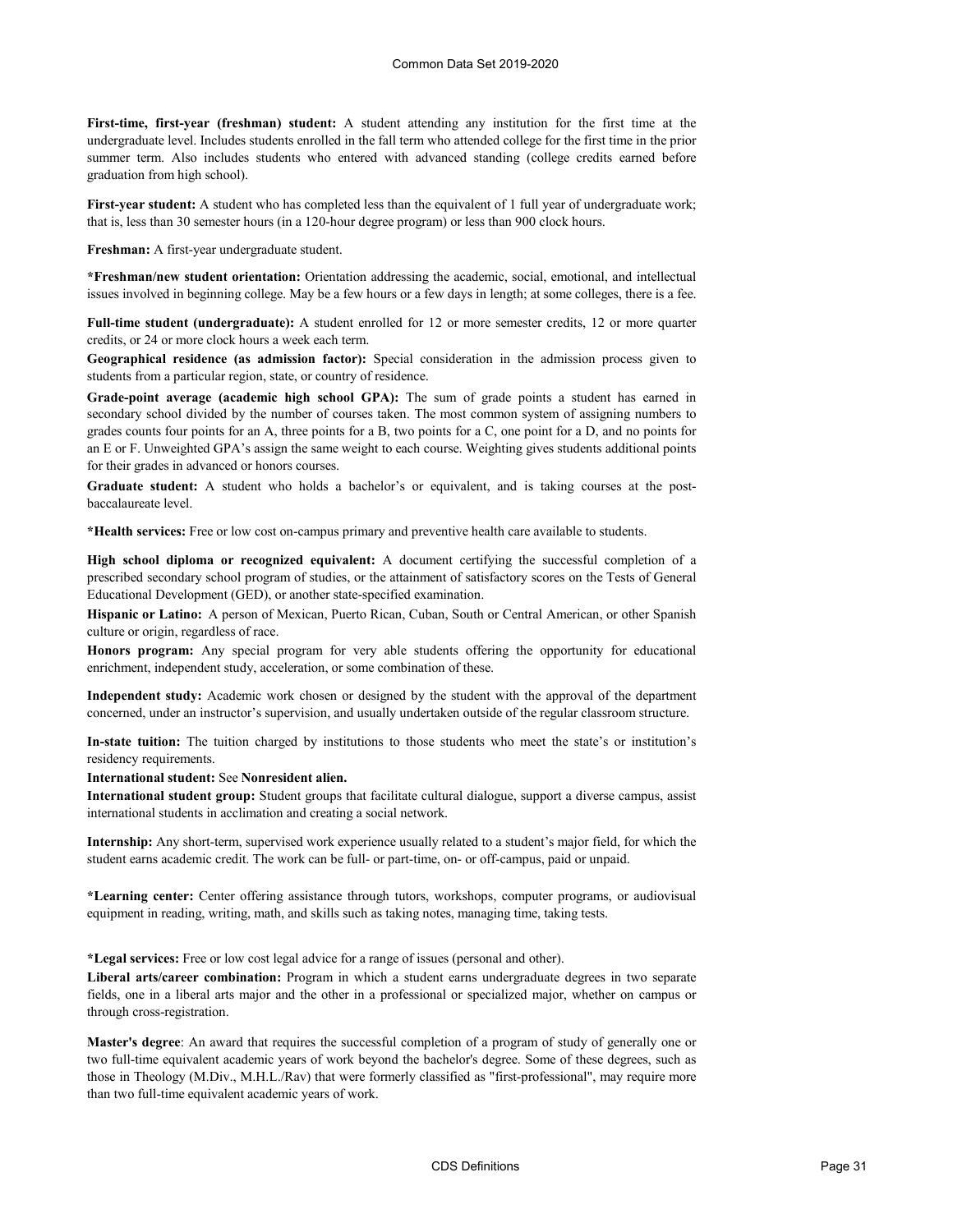**Minority affiliation (as admission factor):** Special consideration in the admission process for members of designated racial/ethnic minority groups.

**\*Minority student center:** Center with programs, activities, and/or services intended to enhance the college experience of students of color.

**Model United Nations:** A simulation activity focusing on conflict resolution, globalization, and diplomacy. Assuming roles as foreign ambassadors and "delegates," students conduct research, engage in debate, draft resolutions, and may participate in a national Model UN conference.

**Native Hawaiian or Other Pacific Islander:** A person having origins in any of the original peoples of Hawaii, Guam, Samoa, or other Pacific Islands.

**Nonresident alien:** A person who is not a citizen or national of the United States and who is in this country on a visa or temporary basis and does not have the right to remain indefinitely.

**\*On-campus day care:** Licensed day care for students' children (usually age 3 and up); usually for a fee.

**Open admission:** Admission policy under which virtually all secondary school graduates or students with GED equivalency diplomas are admitted without regard to academic record, test scores, or other qualifications.

**Other expenses (costs):** Include average costs for clothing, laundry, entertainment, medical (if not a required fee), and furnishings.

**Out-of-state tuition:** The tuition charged by institutions to those students who do not meet the institution's or state's residency requirements.

**Part-time student (undergraduate):** A student enrolled for fewer than 12 credits per semester or quarter, or fewer than 24 clock hours a week each term.

**\*Personal counseling**: One-on-one or group counseling with trained professionals for students who want to explore personal, educational, or vocational issues.

**Post-baccalaureate certificate:** An award that requires completion of an organized program of study requiring 18 credit hours beyond the bachelor's; designed for persons who have completed a baccalaureate degree but do not meet the requirements of academic degrees carrying the title of master.

**Post-master's certificate:** An award that requires completion of an organized program of study of 24 credit hours beyond the master's degree but does not meet the requirements of academic degrees at the doctoral level.

**Postsecondary award, certificate, or diploma:** Includes the following three IPEDS definitions for postsecondary awards, certificates, and diplomas of varying durations and credit/contact/clock hour requirements:

*Less Than 1 Academic Year:* Requires completion of an organized program of study at the postsecondary level (below the baccalaureate degree) in less than 1 academic year (2 semesters or 3 quarters) or in less than 900 clock hours by a student enrolled full-time.

*At Least 1 But Less Than 2 Academic Years:* Requires completion of an organized program of study at the postsecondary level (below the baccalaureate degree) in at least 1 but less than 2 full-time equivalent academic years, or designed for completion in at least 30 but less than 60 credit hours, or in at least 900 but less than 1,800 clock hours.

*At Least 2 But Less Than 4 Academic Years:* Requires completion of an organized program of study at the postsecondary level (below the baccalaureate degree) in at least 2 but less than 4 full-time equivalent academic years, or designed for completion in at least 60 but less than 120 credit hours, or in at least 1,800 but less than 3,600 clock hours.

**Private institution:** An educational institution controlled by a private individual(s) or by a nongovernmental agency, usually supported primarily by other than public funds, and operated by other than publicly elected or appointed officials.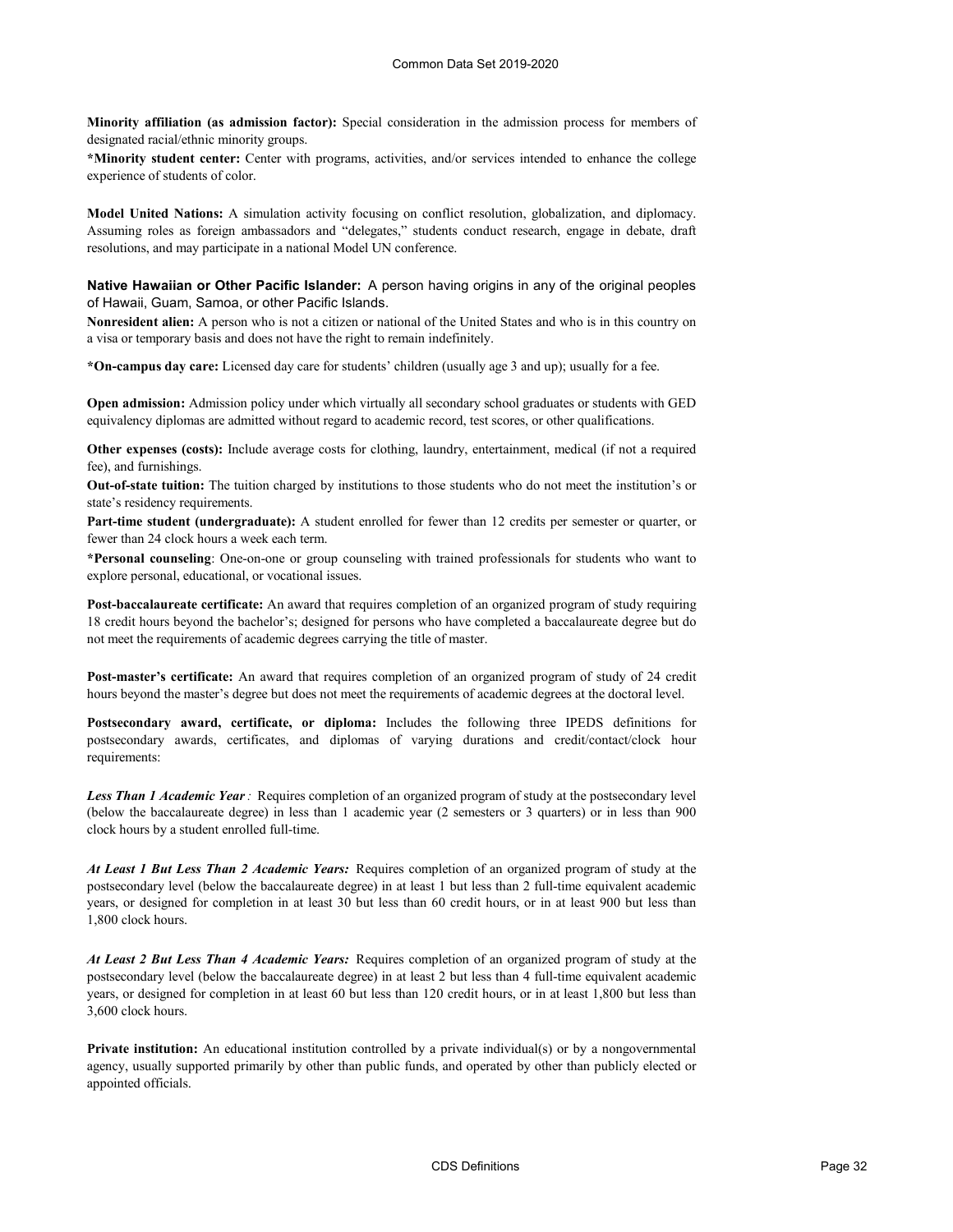**Private for-profit institution:** A private institution in which the individual(s) or agency in control receives compensation, other than wages, rent, or other expenses for the assumption of risk.

**Private nonprofit institution:** A private institution in which the individual(s) or agency in control receives no compensation, other than wages, rent, or other expenses for the assumption of risk. These include both independent nonprofit schools and those affiliated with a religious organization.

**Proprietary institution:** See **Private for-profit institution.**

**Public institution:** An educational institution whose programs and activities are operated by publicly elected or appointed school officials, and which is supported primarily by public funds.

**Quarter calendar system:** A calendar system in which the academic year consists of three sessions called quarters of about 12 weeks each. The range may be from 10 to 15 weeks. There may be an additional quarter in the summer.

**Race/ethnicity:** Category used to describe groups to which individuals belong, identify with, or belong in the eyes of the community. The categories do not denote scientific definitions of anthropological origins. A person may be counted in only one group.

**Race/ethnicity unknown:** Category used to classify students or employees whose race/ethnicity is not known and whom institutions are unable to place in one of the specified racial/ethnic categories.

**Recognized Postsecondary Credential:** Includes both Title IV eligible degrees, certificates, and other recognized postsecondary credentials. Any credential that is received after completion of a program that is eligible for Title IV federal student aid. Credentials that are awarded to recognize an individual's attainment of measurable technical or industry/occupational skills necessary to obtain employment or advance within an industry occupation. (Generally based on standards developed or endorsed by employers or industry associations).

**Religious affiliation/commitment (as admission factor):** Special consideration given in the admission process for affiliation with a certain church or faith/religion, commitment to a religious vocation, or observance of certain religious tenets/lifestyle.

**\*Religious counseling:** One-on-one or group counseling with trained professionals for students who want to explore religious problems or issues.

**\*Remedial services:** Instructional courses designed for students deficient in the general competencies necessary for a regular postsecondary curriculum and educational setting.

**Required fees:** Fixed sum charged to students for items not covered by tuition and required of such a large proportion of all students that the student who does NOT pay is the exception. Do not include application fees or optional fees such as lab fees or parking fees.

**Resident alien or other eligible non-citizen:** A person who is not a citizen or national of the United States and who has been admitted as a legal immigrant for the purpose of obtaining permanent resident alien status (and who holds either an alien registration card [Form I-551 or I-151], a Temporary Resident Card [Form I-688], or an Arrival-Departure Record [Form I-94] with a notation that conveys legal immigrant status, such as Section 207 Refugee, Section 208 Asylee, Conditional Entrant Parolee or Cuban-Haitian).

**Room and board (charges)—on campus:** Assume double occupancy in institutional housing and 19 meals per week (or maximum meal plan).

**Secondary school record (as admission factor):** Information maintained by the secondary school that may include such things as the student's high school transcript, class rank, GPA, and teacher and counselor recommendations.

**Semester calendar system:** A calendar system that consists of two semesters during the academic year with about 16 weeks for each semester of instruction. There may be an additional summer session.

**Student-designed major:** A program of study based on individual interests, designed with the assistance of an adviser.

**Study abroad:** Any arrangement by which a student completes part of the college program studying in another country. Can be at a campus abroad or through a cooperative agreement with some other U.S. college or an institution of another country.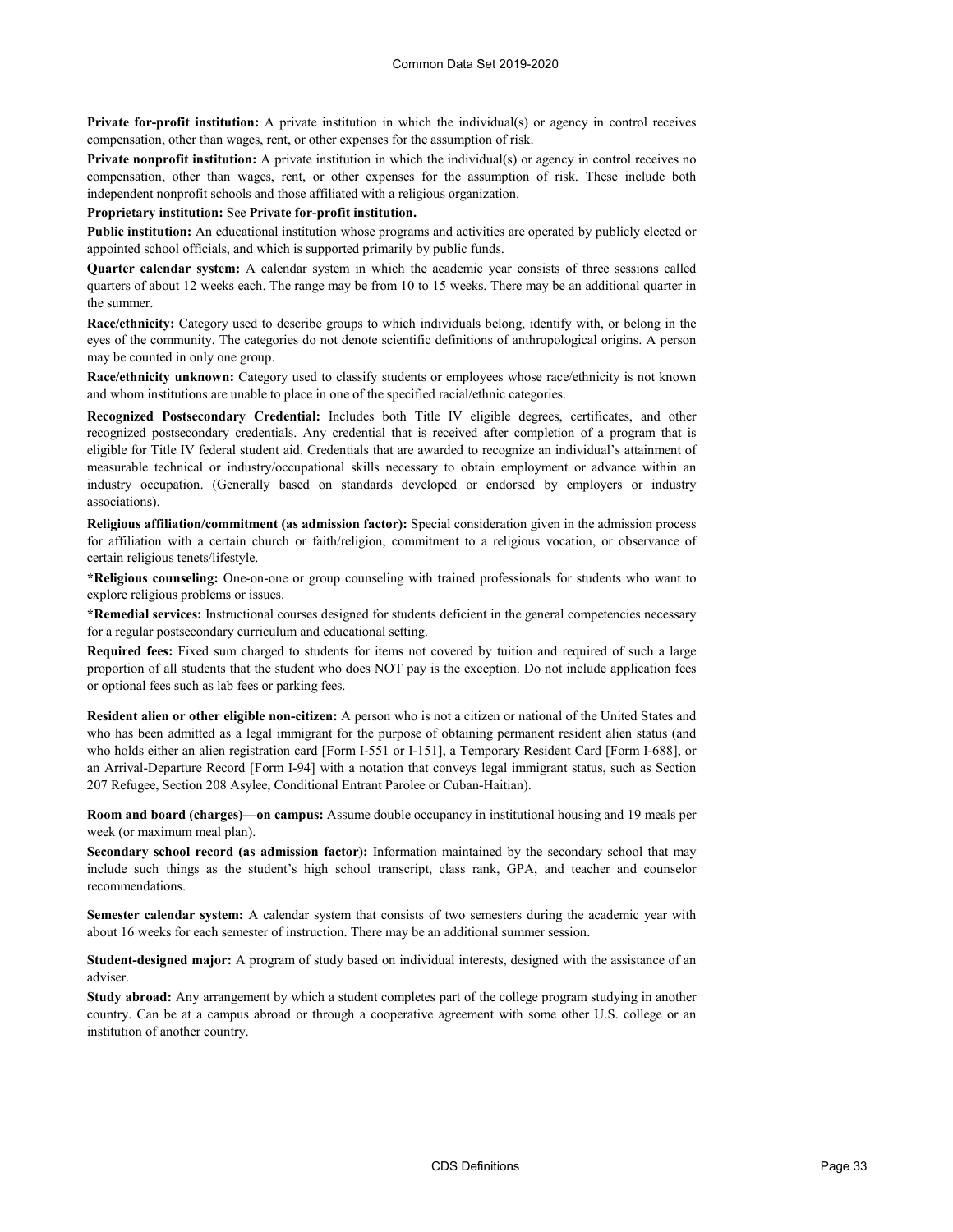**\*Summer session:** A summer session is shorter than a regular semester and not considered part of the academic year. It is not the third term of an institution operating on a trimester system or the fourth term of an institution operating on a quarter calendar system. The institution may have 2 or more sessions occurring in the summer months. Some schools, such as vocational and beauty schools, have year-round classes with no separate summer session.

**Talent/ability (as admission factor):** Special consideration given to students with demonstrated talent/abilities in areas of interest to the institution (e.g., sports, the arts, languages, etc.).

**Teacher certification program:** Program designed to prepare students to meet the requirements for certification as teachers in elementary, middle/junior high, and secondary schools.

**Transfer applicant:** An individual who has fulfilled the institution's requirements to be considered for admission (including payment or waiving of the application fee, if any) and who has previously attended another college or university and earned college-level credit.

**Transfer student:** A student entering the institution for the first time but known to have previously attended a postsecondary institution at the same level (e.g., undergraduate). The student may transfer with or without credit.

**Transportation (costs):** Assume two round trips to student's hometown per year for students in institutional housing or daily travel to and from your institution for commuter students.

**Trimester calendar system:** An academic year consisting of 3 terms of about 15 weeks each.

**Tuition:** Amount of money charged to students for instructional services. Tuition may be charged per term, per course, or per credit.

**\*Tutoring:** May range from one-on-one tutoring in specific subjects to tutoring in an area such as math, reading, or writing. Most tutors are college students; at some colleges, they are specially trained and certified.

**Unit:** a standard of measurement representing hours of academic instruction (e.g., semester credit, quarter credit, clock hour).

**Undergraduate:** A student enrolled in a four- or five-year bachelor's degree program, an associate degree program, or a vocational or technical program below the baccalaureate.

**\*Veteran's counseling:** Helps veterans and their dependents obtain benefits for their selected program and provides certifications to the Veteran's Administration. May also provide personal counseling on the transition from the military to a civilian life.

**\*Visually impaired:** Any person whose sight loss is not correctable and is sufficiently severe as to adversely affect educational performance.

**Volunteer work (as admission factor):** Special consideration given to students for activity done on a volunteer basis (e.g., tutoring, hospital care, working with the elderly or disabled) as a service to the community or the public in general.

**Wait list:** List of students who meet the admission requirements but will only be offered a place in the class if space becomes available.

**Weekend college:** A program that allows students to take a complete course of study and attend classes only on weekends.

**White:** A person having origins in any of the original peoples of Europe, the Middle East, or North Africa.

**\*Women's center:** Center with programs, academic activities, and/or services intended to promote an understanding of the evolving roles of women.

**Work experience (as admission factor):** Special consideration given to students who have been employed prior to application, whether for relevance to major, demonstration of employment-related skills, or as explanation of student's academic and extracurricular record.

### **Financial Aid Definitions**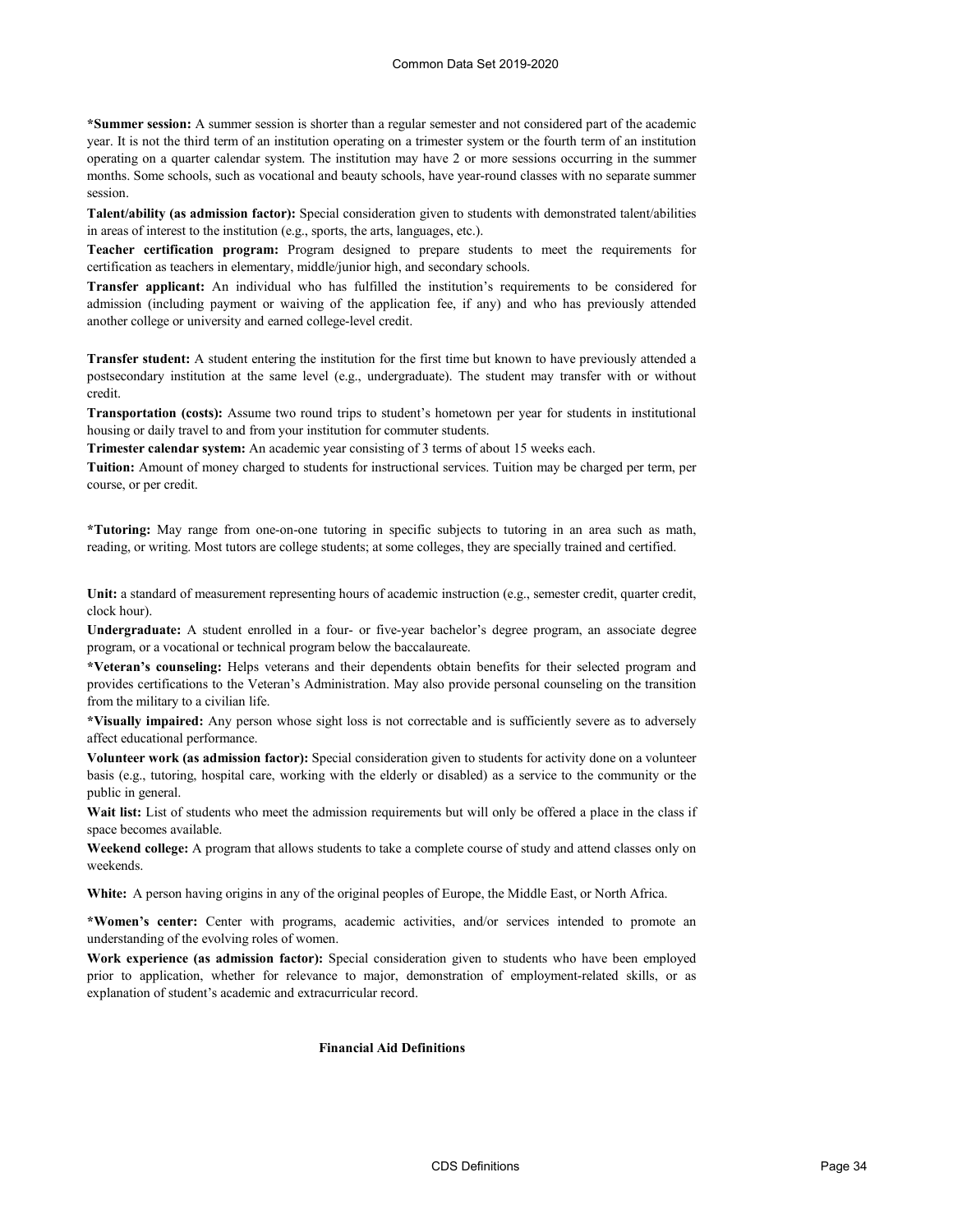**External scholarships and grants:** Scholarships and grants received from outside (private) sources that students bring with them (e.g., Kiwanis, National Merit scholarships). The institution may process paperwork to receive the dollars, but it has no role in determining the recipient or the dollar amount awarded.

**Financial aid applicant:** Any applicant who submits **any one of** the institutionally required financial aid applications/forms, such as the FAFSA.

**Indebtedness:** Aggregate dollar amount borrowed through any loan program (federal, state, subsidized, unsubsidized, private, etc.; excluding parent loans) while the student was enrolled at an institution. Student loans co-signed by a parent are assumed to be the responsibility of the student and **should** be included.

**Institutional scholarships and grants**: Endowed scholarships, annual gifts and tuition funded grants for which the institution determines the recipient.

**Financial need:** As determined by your institution using the federal methodology and/or your institution's own standards.

**Need-based aid:** College-funded or college-administered award from institutional, state, federal, or other sources for which a student must have financial need to qualify. This includes both institutional and noninstitutional student aid (grants, jobs, and loans).

**Need-based scholarship or grant aid:** Scholarships and grants from institutional, state, federal, or other sources for which a student must have financial need to qualify.

**Need-based self-help aid:** Loans and jobs from institutional, state, federal, or other sources for which a student must demonstrate financial need to qualify.

**Non-need-based scholarship or grant aid:** Scholarships and grants, gifts, or merit-based aid from institutional, state, federal, or other sources (including unrestricted funds or gifts and endowment income) awarded solely on the basis of academic achievement, merit, or any other non-need-based reason. When reporting questions H1 and H2, non-need-based aid that is used to meet need should be counted as need-based aid.

## **Note: Suggested order of precedence for counting non-need money as need-based:**

- 1. Non-need institutional grants
- 2. Non-need tuition waivers
- 3. Non-need athletic awards
- 4. Non-need federal grants
- 5. Non-need state grants
- 6. Non-need outside grants
- 7. Non-need student loans
- 8. Non-need parent loans
- 9. Non-need work

**Non-need-based self-help aid:** Loans and jobs from institutional, state, or other sources for which a student need not demonstrate financial need to qualify.

**Work study and employment**: Federal and state work study aid, and any employment packaged by your institution in financial aid awards.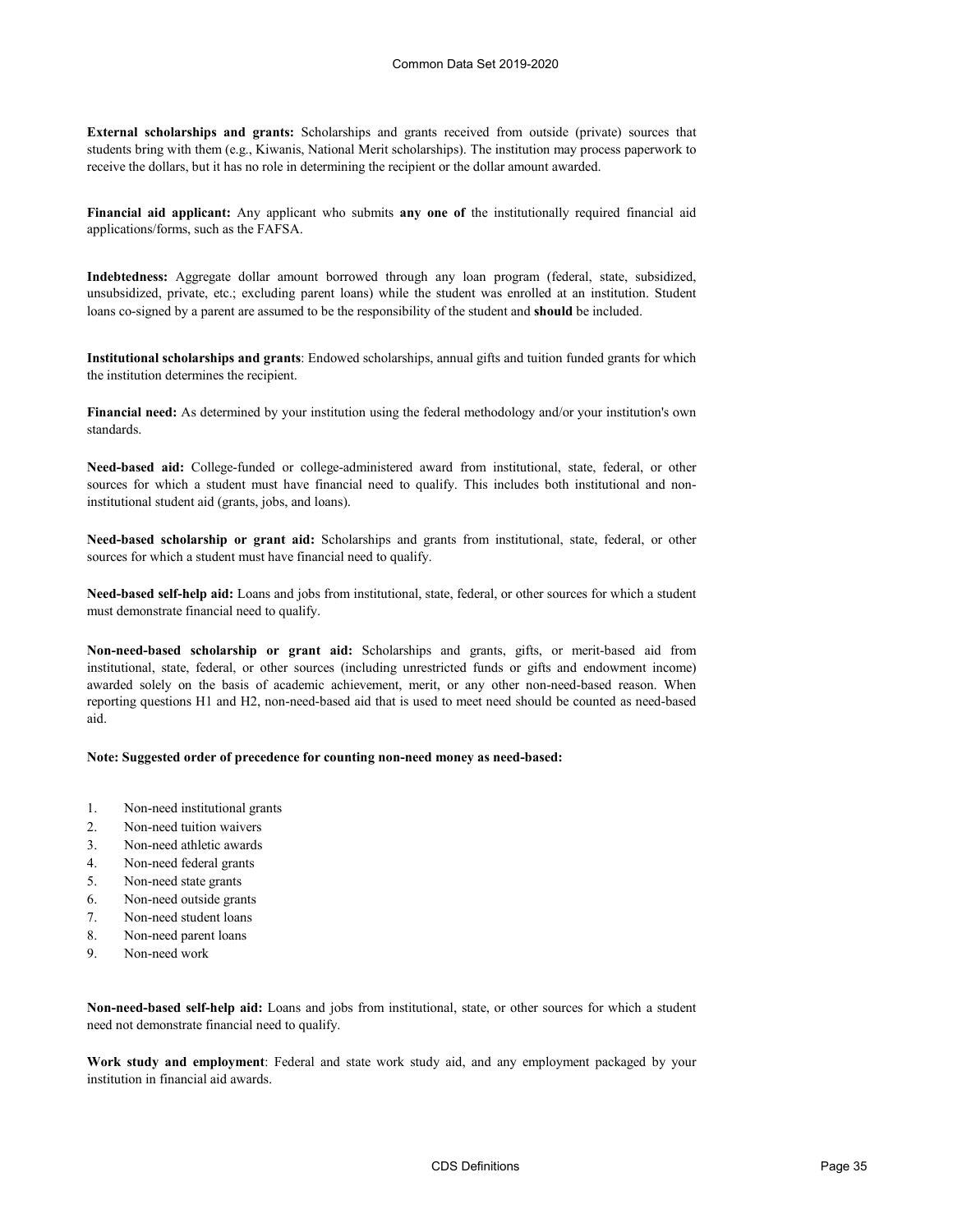# **Claremont McKenna College (CMC) Internal procedures for data gathering and reporting**

| Office of the Registrar & Institutional Research |                                                                                                                            |  |  |  |  |  |
|--------------------------------------------------|----------------------------------------------------------------------------------------------------------------------------|--|--|--|--|--|
| <b>Requirement</b>                               | <b>Notes</b>                                                                                                               |  |  |  |  |  |
| Separation of duties                             |                                                                                                                            |  |  |  |  |  |
| between:                                         |                                                                                                                            |  |  |  |  |  |
| Data collection                                  | Various staff members collect and enter data into the student information system (CX)                                      |  |  |  |  |  |
| Reporting process                                | Specific staff members extract data and reports through web-based tool (Cognos)                                            |  |  |  |  |  |
|                                                  |                                                                                                                            |  |  |  |  |  |
|                                                  | Reasonable independent One staff fills out the instrument, then a different staff member reviews the data entered into the |  |  |  |  |  |
| 2 review                                         | instrument and any relevant spreadsheet(s) or sources.                                                                     |  |  |  |  |  |
|                                                  |                                                                                                                            |  |  |  |  |  |
|                                                  |                                                                                                                            |  |  |  |  |  |
| Sign-off by relevant Vice                        |                                                                                                                            |  |  |  |  |  |
| 3 President                                      | Confirmed either as a signature on a print-out of the instrument or by email.                                              |  |  |  |  |  |
|                                                  |                                                                                                                            |  |  |  |  |  |
| Auditable record of                              | Survey submission, VP sign-off, and source materials all saved either electronically and/or hard                           |  |  |  |  |  |
| 4 survey response                                | copy. This should include the survey contact with name, email, phone number, and date.                                     |  |  |  |  |  |
|                                                  |                                                                                                                            |  |  |  |  |  |
|                                                  |                                                                                                                            |  |  |  |  |  |

| <b>Admission</b>                                                                                                                    |                                                                                                                                                                                                                                                                                               |  |  |  |  |
|-------------------------------------------------------------------------------------------------------------------------------------|-----------------------------------------------------------------------------------------------------------------------------------------------------------------------------------------------------------------------------------------------------------------------------------------------|--|--|--|--|
| <b>Requirement</b>                                                                                                                  | <b>Notes</b>                                                                                                                                                                                                                                                                                  |  |  |  |  |
| Separation of duties                                                                                                                |                                                                                                                                                                                                                                                                                               |  |  |  |  |
| between:                                                                                                                            |                                                                                                                                                                                                                                                                                               |  |  |  |  |
| Data collection                                                                                                                     | In most cases, data are collected automatically through an electronic feed directly from the source<br>(e.g., Common Application, College Board) with no staff member interaction. In some cases,<br>support staff members manually enter information and maintain appropriate documentation. |  |  |  |  |
| Reporting process                                                                                                                   | Specific non-support staff members report data using Slate.                                                                                                                                                                                                                                   |  |  |  |  |
|                                                                                                                                     |                                                                                                                                                                                                                                                                                               |  |  |  |  |
| Reasonable independent   One staff member fills out the instrument and another staff member reviews it, as appropriate.<br>2 review |                                                                                                                                                                                                                                                                                               |  |  |  |  |
|                                                                                                                                     |                                                                                                                                                                                                                                                                                               |  |  |  |  |
| Sign-off by relevant Vice<br>3 President                                                                                            | Confirmed in writing by VP, typically by email.                                                                                                                                                                                                                                               |  |  |  |  |
|                                                                                                                                     |                                                                                                                                                                                                                                                                                               |  |  |  |  |
| Auditable record of                                                                                                                 | Copies of all survey information are maintained by the Admission Office and by Institutional                                                                                                                                                                                                  |  |  |  |  |
| 4 survey response                                                                                                                   | Research.                                                                                                                                                                                                                                                                                     |  |  |  |  |

| <b>Financial Aid</b>      |                                                                                                                                                                                                    |  |
|---------------------------|----------------------------------------------------------------------------------------------------------------------------------------------------------------------------------------------------|--|
| <b>Requirement</b>        | <b>Notes</b>                                                                                                                                                                                       |  |
| Separation of duties      |                                                                                                                                                                                                    |  |
| between:                  |                                                                                                                                                                                                    |  |
|                           | In most cases, financial aid data is downloaded electronically from various data bases (e.g., Slate,<br>CX, Department of Education and the College Board). Information is verified and updated as |  |
| Data collection           | appropriate by certain staff members depending on their job responsibilities.                                                                                                                      |  |
| Reporting process         | Specific staff members extract data and reports through PowerFAIDS                                                                                                                                 |  |
|                           |                                                                                                                                                                                                    |  |
| 2 review                  | Reasonable independent  One staff fills out the instrument, then a different staff member reviews the data entered into the<br>instrument and any relevant spreadsheet(s) or sources.              |  |
|                           |                                                                                                                                                                                                    |  |
| Sign-off by relevant Vice |                                                                                                                                                                                                    |  |
| 3 President               | Confirmed either as a signature on a print-out of the instrument or by email.                                                                                                                      |  |
|                           |                                                                                                                                                                                                    |  |